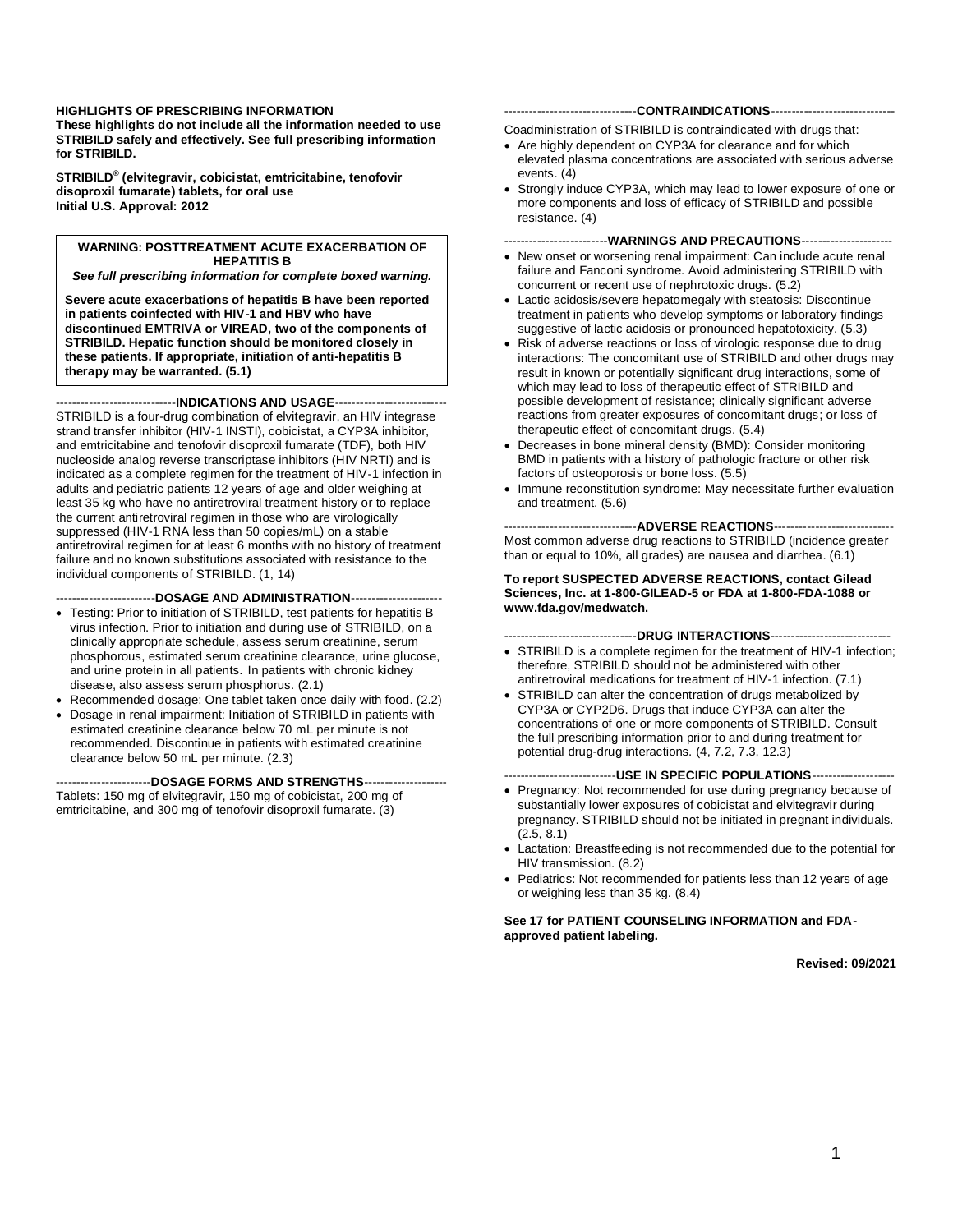#### **FULL PRESCRIBING INFORMATION: CONTENTS\***

#### **WARNING: POSTTREATMENT ACUTE EXACERBATION OF HEPATITIS B**

#### **1 INDICATIONS AND USAGE**

#### **2 DOSAGE AND ADMINISTRATION**

- 2.1 Testing Prior to Initiation and During Treatment with STRIBILD
- 2.2 Recommended Dosage
- 2.3 Dosage Adjustment in Patients with Renal Impairment
- 2.4 Not Recommended in Patients with Severe Hepatic Impairment
- 2.5 Not Recommended During Pregnancy

#### **3 DOSAGE FORMS AND STRENGTHS**

#### **4 CONTRAINDICATIONS**

#### **5 WARNINGS AND PRECAUTIONS**

- 5.1 Severe Acute Exacerbation of Hepatitis B in Patients Coinfected with HIV-1 and HBV
- 5.2 New Onset or Worsening Renal Impairment
- 5.3 Lactic Acidosis/Severe Hepatomegaly with Steatosis
- 5.4 Risk of Adverse Reactions or Loss of Virologic Response Due to Drug Interactions
- 5.5 Bone Loss and Mineralization Defects
- 5.6 Immune Reconstitution Syndrome

#### **6 ADVERSE REACTIONS**

- 6.1 Clinical Trials Experience
- 6.2 Postmarketing Experience

#### **7 DRUG INTERACTIONS**

- 7.1 Not Recommended with Other Antiretroviral Medications
- 7.2 Potential for STRIBILD to Affect Other Drugs
- 7.3 Potential for Other Drugs to Affect One or More Components of **STRIBILD**
- 7.4 Drugs Affecting Renal Function
- 7.5 Established and Other Potentially Significant Interactions
- 7.6 Drugs without Clinically Significant Interactions with STRIBILD

#### **8 USE IN SPECIFIC POPULATIONS**

- 8.1 Pregnancy
- 8.2 Lactation
- 8.4 Pediatric Use
- 8.5 Geriatric Use
- 8.6 Renal Impairment
- 8.7 Hepatic Impairment

#### **10 OVERDOSAGE**

#### **11 DESCRIPTION**

#### **12 CLINICAL PHARMACOLOGY**

- 12.1 Mechanism of Action
- 12.2 Pharmacodynamics
- 12.3 Pharmacokinetics
- 12.4 Microbiology

#### **13 NONCLINICAL TOXICOLOGY**

13.1 Carcinogenesis, Mutagenesis, Impairment of Fertility

#### **14 CLINICAL STUDIES**

- 14.1 Description of Clinical Trials
- 14.2 Clinical Trial Results in HIV-1 Infected Adult Subjects with No Antiretroviral Treatment History
- 14.3 Clinical Trial Results in Virologically Suppressed HIV-1 Infected Adult Subjects with No History of Virologic Failure
- 14.4 Clinical Trial Results in HIV-1 Treatment-Naïve Adolescent Subjects Aged 12 to Less than 18 Years

#### **16 HOW SUPPLIED/STORAGE AND HANDLING**

**17 PATIENT COUNSELING INFORMATION** 

\* Sections or subsections omitted from the full prescribing information are not listed.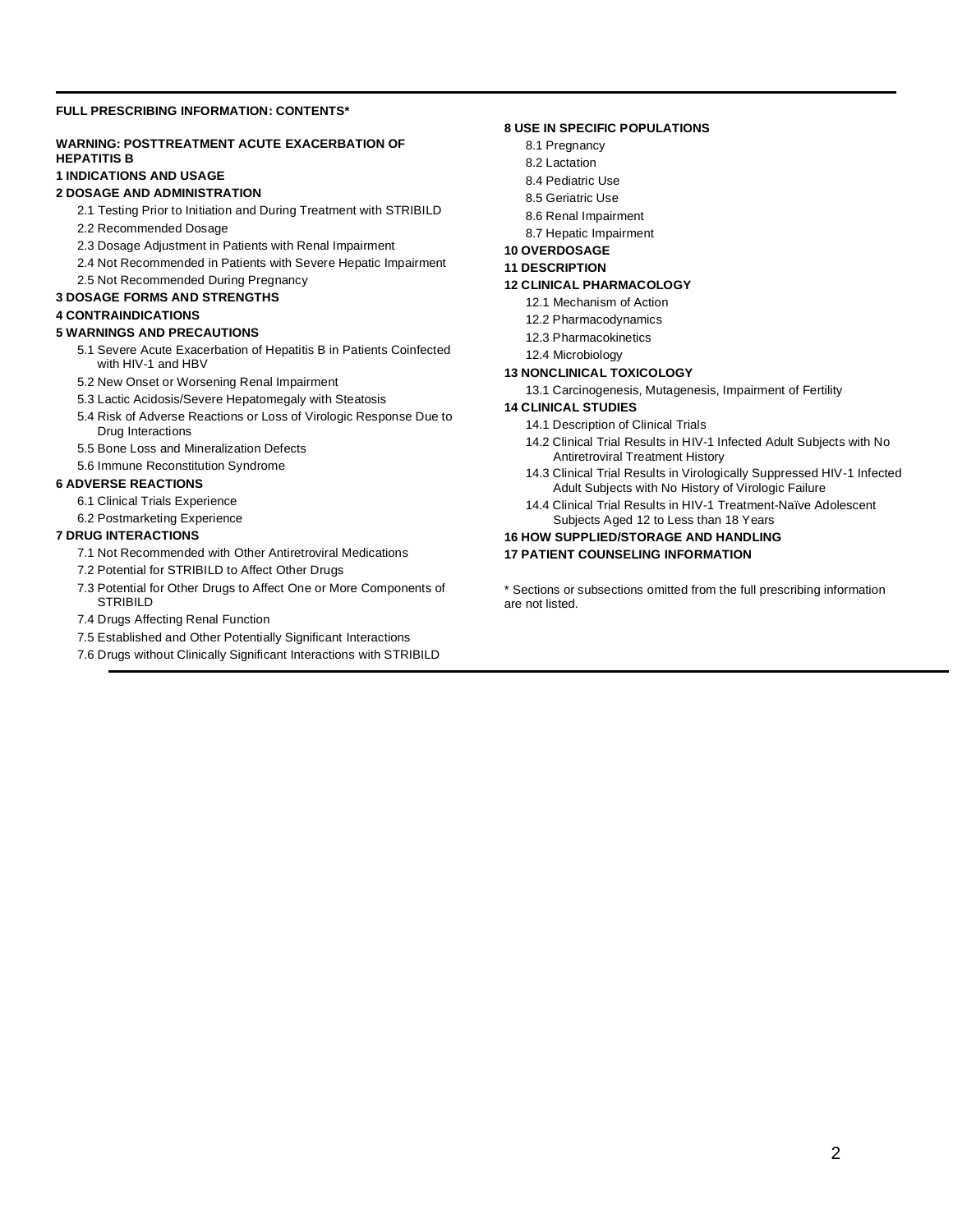# **FULL PRESCRIBING INFORMATION**

# **WARNING: POSTTREATMENT ACUTE EXACERBATION OF HEPATITIS B**

**Severe acute exacerbations of hepatitis B have been reported in patients who are coinfected with HIV-1 and HBV and have discontinued EMTRIVA or VIREAD, which are components of STRIBILD. Hepatic function should be monitored closely, with both clinical and laboratory follow-up for at least several months in patients who are coinfected with HIV-1 and HBV and discontinue STRIBILD. If appropriate, initiation of anti-hepatitis B therapy may be warranted** *[see Warnings and Precautions (5.1)]***.**

# **1 INDICATIONS AND USAGE**

STRIBILD<sup>®</sup> is indicated as a complete regimen for the treatment of HIV-1 infection in adults and pediatric patients 12 years of age and older weighing at least 35 kg who have no antiretroviral treatment history or to replace the current antiretroviral regimen in those who are virologically suppressed (HIV-1 RNA less than 50 copies/mL) on a stable antiretroviral regimen for at least 6 months with no history of treatment failure and no known substitutions associated with resistance to the individual components of STRIBILD *[see Clinical Studies (14)]*.

# **2 DOSAGE AND ADMINISTRATION**

# **2.1 Testing Prior to Initiation and During Treatment with STRIBILD**

Prior to initiation of STRIBILD, test patients for hepatitis B virus infection *[see Warnings and Precautions (5.1)]*.

Prior to initiation and during use of STRIBILD, on a clinically appropriate schedule, assess serum creatinine, estimated creatinine clearance, urine glucose, and urine protein in all patients. In patients with chronic kidney disease, also assess serum phosphorus *[see Warnings and Precautions (5.2)]*.

# **2.2 Recommended Dosage**

STRIBILD is a four-drug fixed dose combination product containing 150 mg of elvitegravir, 150 mg of cobicistat, 200 mg of emtricitabine, and 300 mg of TDF. The recommended dosage of STRIBILD is one tablet taken orally once daily with food in adults and pediatric patients 12 years of age and older with a body weight at least 35 kg and creatinine clearance greater than or equal to 70 mL per minute *[see Clinical Pharmacology (12.3)]*.

# **2.3 Dosage Adjustment in Patients with Renal Impairment**

Initiation of STRIBILD in patients with estimated creatinine clearance below 70 mL per minute is not recommended. Because STRIBILD is a fixed-dose combination tablet,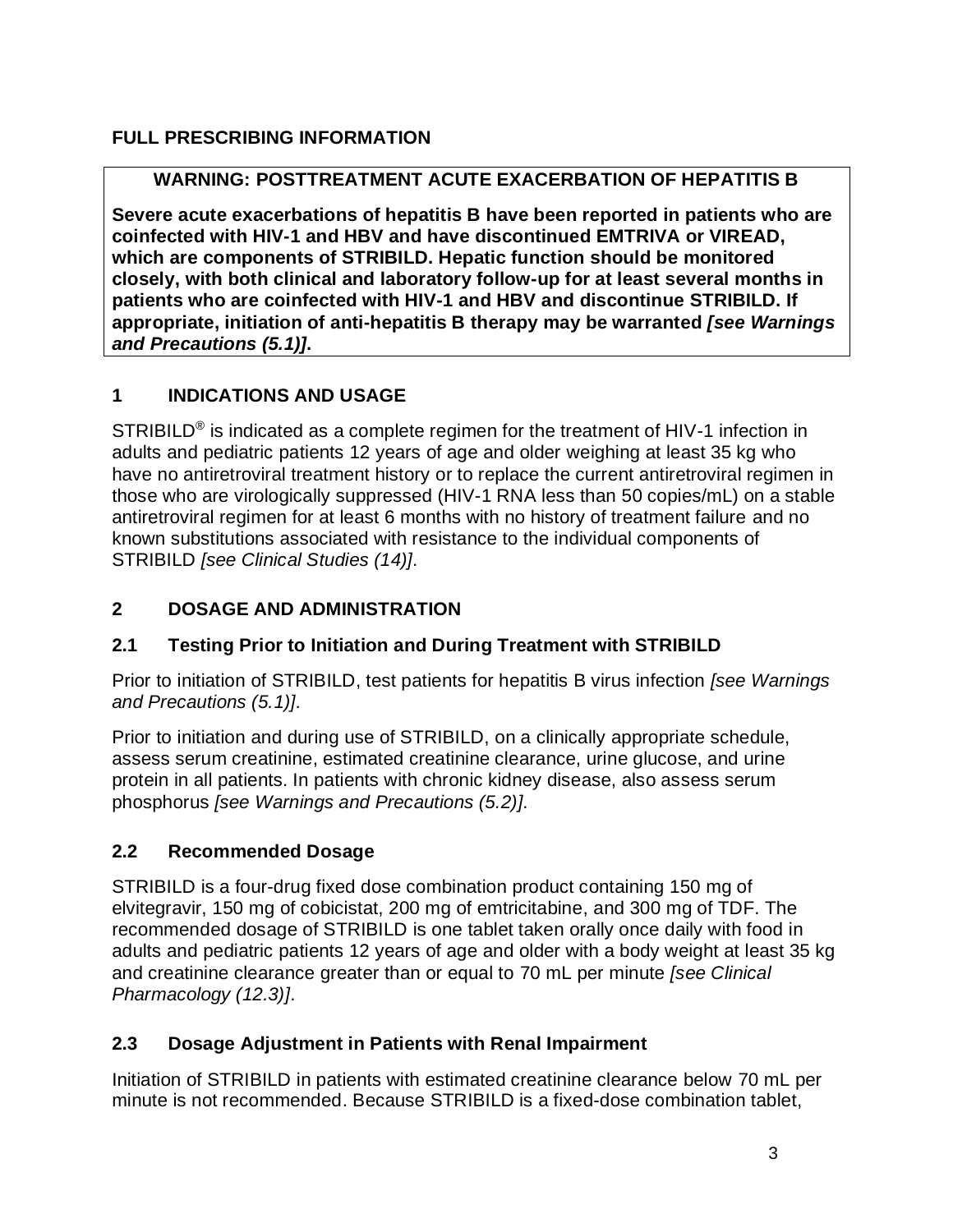STRIBILD should be discontinued if estimated creatinine clearance declines below 50 mL per minute during treatment with STRIBILD, as the dose interval adjustment required for emtricitabine and tenofovir disoproxil fumarate (DF) cannot be achieved *[see Warnings and Precautions (5.2), Adverse Reactions (6.1), Use in Specific Populations (8.6), Clinical Pharmacology (12.3), and Clinical Studies (14)]*.

No data are available to make dose recommendations for pediatric patients with renal impairment.

# **2.4 Not Recommended in Patients with Severe Hepatic Impairment**

STRIBILD is not recommended for use in patients with severe hepatic impairment *[see Use in Specific Populations (8.7) and Clinical Pharmacology (12.3)].*

# **2.5 Not Recommended During Pregnancy**

STRIBILD is not recommended for use during pregnancy because of substantially lower exposures of cobicistat and elvitegravir during the second and third trimesters *[see Use in Specific Populations (8.1)]*.

STRIBILD should not be initiated in pregnant individuals. An alternative regimen is recommended for individuals who become pregnant during therapy with STRIBILD *[see Use in Specific Populations (8.1)]*.

# **3 DOSAGE FORMS AND STRENGTHS**

Each STRIBILD tablet contains 150 mg of elvitegravir, 150 mg of cobicistat, 200 mg of emtricitabine, and 300 mg of TDF (equivalent to 245 mg of tenofovir disoproxil).

The tablets are green, capsule shaped, film coated, and debossed with "GSI" on one side and the number "1" surrounded by a square box ( $|1|$ ) on the other side.

# **4 CONTRAINDICATIONS**

Coadministration of STRIBILD is contraindicated with drugs that are highly dependent on CYP3A for clearance and for which elevated plasma concentrations are associated with serious and/or life-threatening events. These drugs and other contraindicated drugs (which may lead to reduced efficacy of STRIBILD and possible resistance) are listed below *[see Drug Interactions (7.5) and Clinical Pharmacology (12.3)].*

- Alpha 1-adrenoreceptor antagonist: alfuzosin
- Anticonvulsants: carbamazepine, phenobarbital, phenytoin
- Antimycobacterial: rifampin
- Antipsychotics: lurasidone, pimozide
- Ergot Derivatives: dihydroergotamine, ergotamine, methylergonovine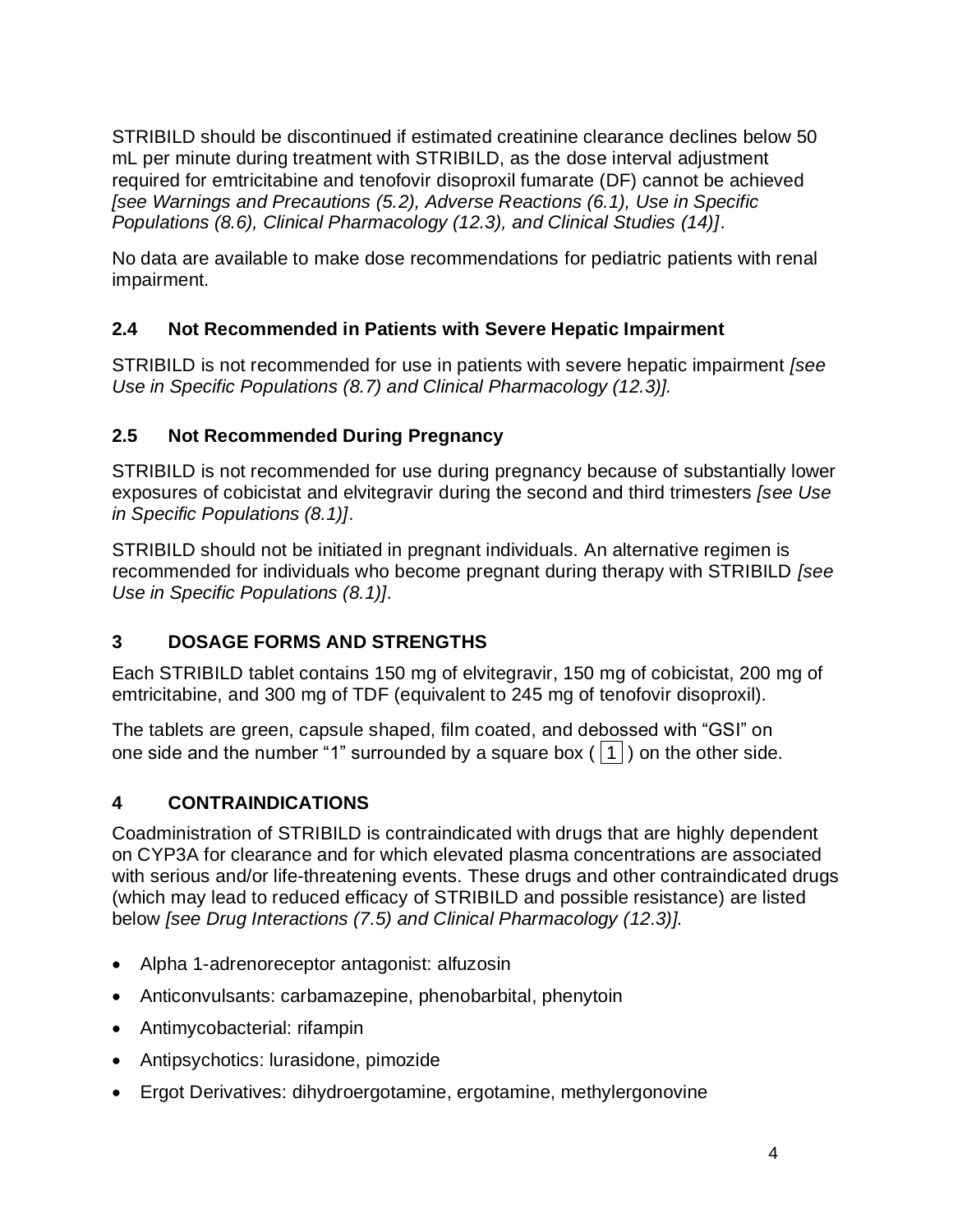- Herbal Products: St. John's wort (*Hypericum perforatum*)
- Lipid-modifying Agents: lomitapide, lovastatin, simvastatin
- Phosphodiesterase-5 (PDE-5) Inhibitor: sildenafil when administered as Revatio<sup>®</sup> for the treatment of pulmonary arterial hypertension
- Sedative/hypnotics: triazolam, orally administered midazolam

## **5 WARNINGS AND PRECAUTIONS**

### **5.1 Severe Acute Exacerbation of Hepatitis B in Patients Coinfected with HIV-1 and HBV**

All patients with HIV-1 should be tested for the presence of hepatitis B virus (HBV) before initiating antiretroviral therapy *[see Dosage and Administration (2.1)]*.

Severe acute exacerbations of hepatitis B (e.g., liver decompensated and liver failure) have been reported in patients who are coinfected with HIV-1 and HBV and have discontinued emtricitabine or TDF, two of the components of STRIBILD. Patients who are coinfected with HIV-1 and HBV should be closely monitored with both clinical and laboratory follow-up for at least several months after stopping treatment with STRIBILD. If appropriate, initiation of anti-hepatitis B therapy may be warranted, especially in patients with advanced liver disease or cirrhosis, since posttreatment exacerbation of hepatitis may lead to hepatic decompensation and liver failure.

## **5.2 New Onset or Worsening Renal Impairment**

Renal impairment, including cases of acute renal failure and Fanconi syndrome (renal tubular injury with severe hypophosphatemia), has been reported with the use of TDF, a component of STRIBILD, and with the use of STRIBILD *[see Adverse Reactions (6.2)]*.

In the clinical trials of STRIBILD over 144 weeks, 13 (1.9%) subjects in the STRIBILD group (N=701), 8 (2.3%) subjects in the atazanavir (ATV) + ritonavir (RTV) + TRUVADA® (emtricitabine 200 mg/TDF 300 mg) group (N=355), and no subjects in the ATRIPLA<sup>®</sup> (efavirenz 600 mg/emtricitabine 200 mg/TDF 300 mg) group (N=352) discontinued study drug due to a renal adverse reaction. Of these discontinuations, 8 in the STRIBILD group and 1 in the ATV+RTV+TRUVADA group occurred during the first 48 weeks. Four (0.6%) subjects who received STRIBILD developed laboratory findings consistent with proximal renal tubular dysfunction, leading to discontinuation of STRIBILD during the first 48 weeks of treatment. Two of the four subjects had renal impairment (i.e., estimated creatinine clearance less than 70 mL per minute) at baseline. The laboratory findings in these 4 subjects improved but did not completely resolve in all subjects upon discontinuation of STRIBILD. Renal replacement therapy was not required for these subjects. One (0.3%) subject who received ATV+RTV+TRUVADA developed laboratory findings consistent with proximal renal tubular dysfunction, leading to discontinuation of ATV+RTV+TRUVADA after Week 96.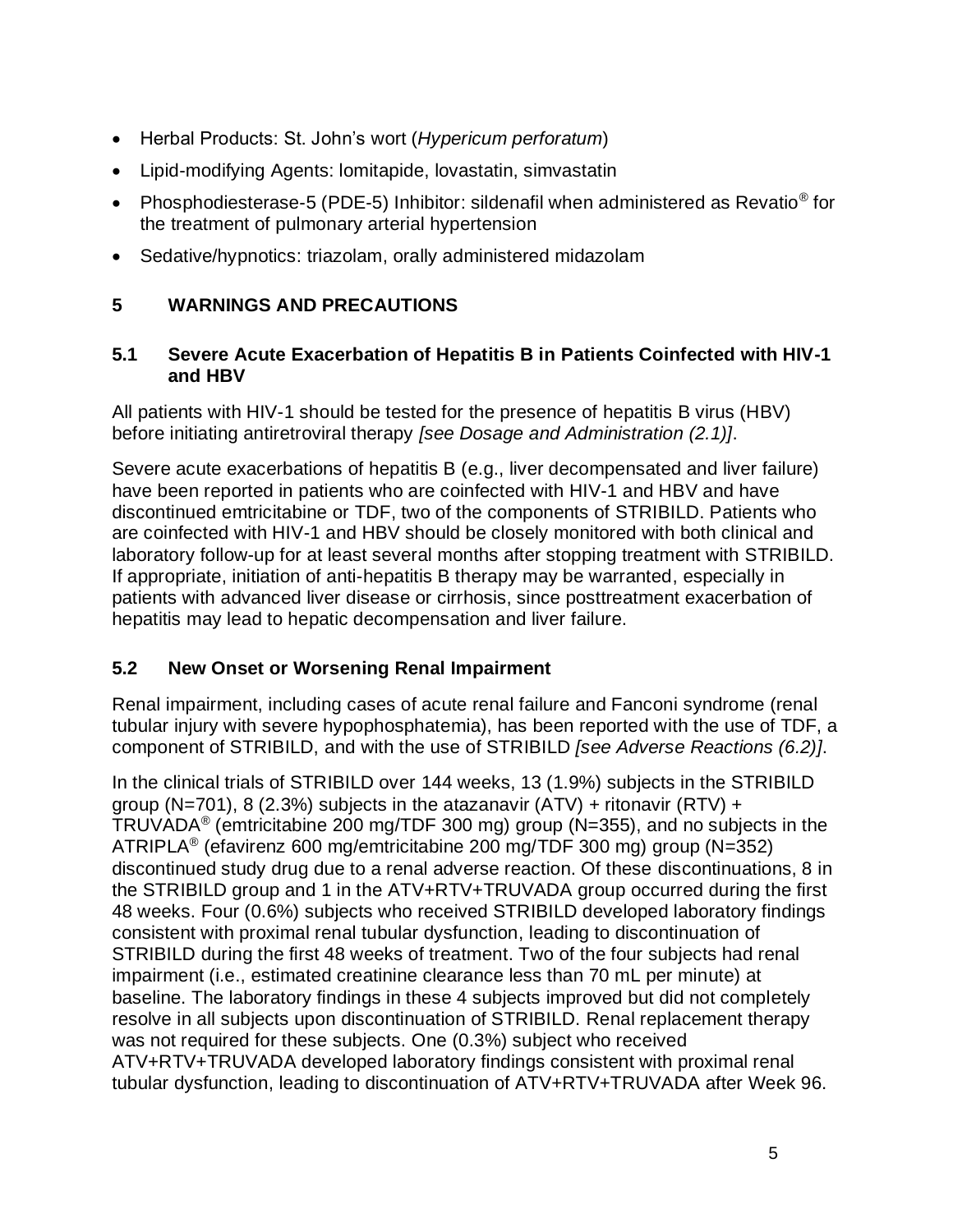STRIBILD should be avoided with concurrent or recent use of a nephrotoxic agent (e.g., high-dose or multiple nonsteroidal anti-inflammatory drugs [NSAIDs]) *[see Drug Interactions (7.4)]*. Cases of acute renal failure after initiation of high-dose or multiple NSAIDs have been reported in HIV-infected patients with risk factors for renal dysfunction who appeared stable on TDF. Some patients required hospitalization and renal replacement therapy. Alternatives to NSAIDs should be considered, if needed, in patients at risk for renal dysfunction.

Persistent or worsening bone pain, pain in extremities, fractures, and/or muscular pain or weakness may be manifestations of proximal renal tubulopathy and should prompt an evaluation of renal function in at-risk patients.

Prior to initiation and during use of STRIBILD, on a clinically appropriate schedule, assess serum creatinine, estimated creatinine clearance, urine glucose, and urine protein in all patients. In patients with chronic kidney disease, also assess serum phosphorus. Discontinue STRIBILD in patients who develop clinically significant decreases in renal function or evidence of Fanconi syndrome. Initiation of STRIBILD in patients with estimated creatinine clearance below 70 mL per minute is not recommended *[see Dosage and Administration (2.1)]*.

Although cobicistat (a component of STRIBILD) may cause modest increases in serum creatinine and modest declines in estimated creatinine clearance without affecting renal glomerular function *[see Adverse Reactions (6.1)]*, patients who experience a confirmed increase in serum creatinine of greater than 0.4 mg per dL from baseline should be closely monitored for renal safety.

The emtricitabine and TDF components of STRIBILD are primarily excreted by the kidney. STRIBILD should be discontinued if estimated creatinine clearance declines below 50 mL per minute as dose interval adjustment required for emtricitabine and TDF cannot be achieved with the fixed-dose combination tablet *[see Use in Specific Populations (8.6)]*.

## **5.3 Lactic Acidosis/Severe Hepatomegaly with Steatosis**

Lactic acidosis and severe hepatomegaly with steatosis, including fatal cases, have been reported with the use of nucleoside analogs, including TDF and emtricitabine, components of STRIBILD, alone or in combination with other antiretrovirals. Treatment with STRIBILD should be suspended in any patient who develops clinical or laboratory findings suggestive of lactic acidosis or pronounced hepatotoxicity (which may include hepatomegaly and steatosis even in the absence of marked transaminase elevations).

## **5.4 Risk of Adverse Reactions or Loss of Virologic Response Due to Drug Interactions**

The concomitant use of STRIBILD and other drugs may result in known or potentially significant drug interactions, some of which may lead to *[see Contraindications (4) and Drug Interactions (7)]:*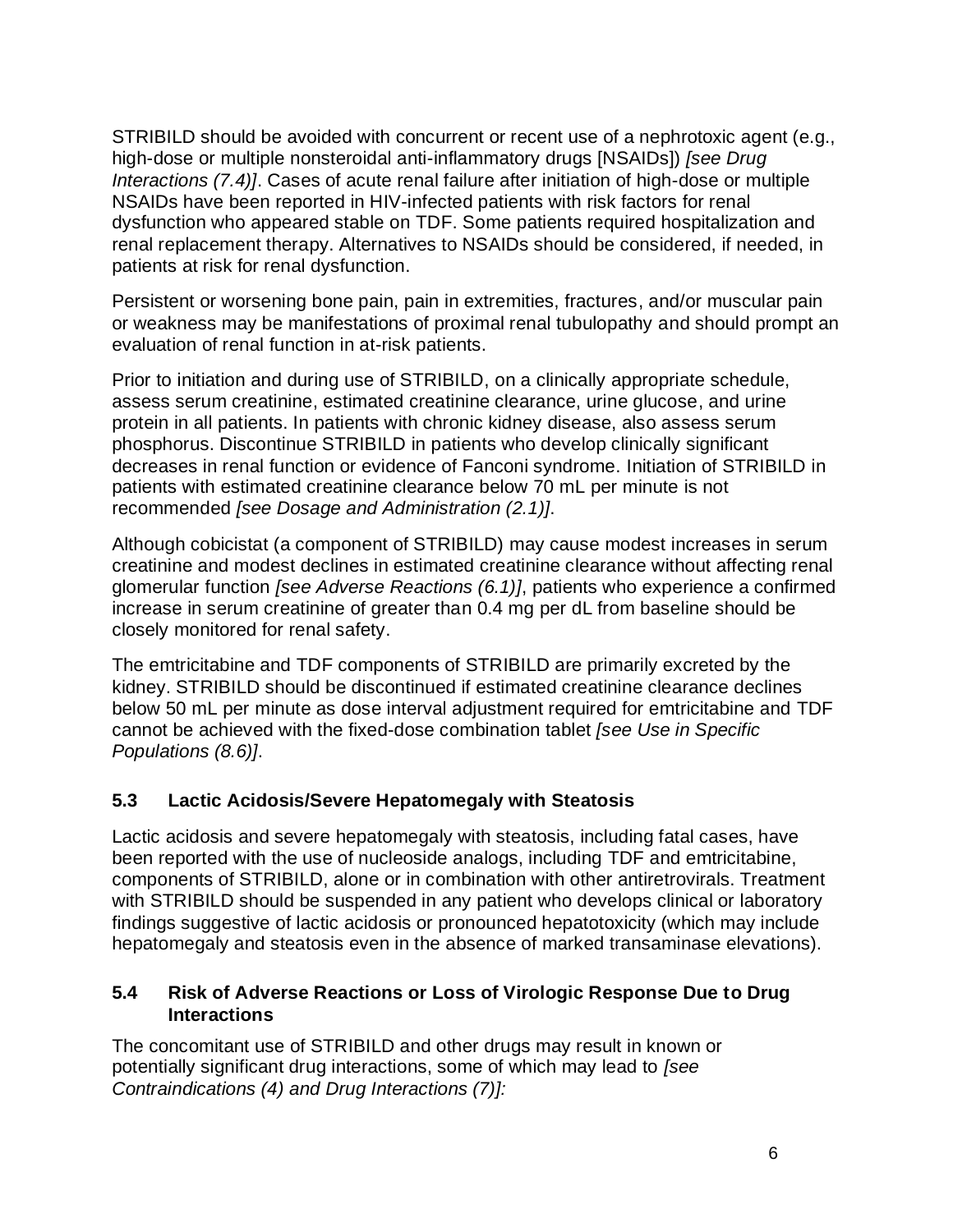- Loss of therapeutic effect of STRIBILD and possible development of resistance.
- Clinically significant adverse reactions, potentially leading to severe, lifethreatening, or fatal events, from greater exposures of concomitant drugs metabolized by CYP3A.
- Loss of therapeutic effect of concomitant drugs that utilize CYP3A to form active metabolites.

See Table 5 for steps to prevent or manage these possible and known significant drug interactions, including dosing recommendations *[see Drug Interactions (7)]*. Consider the potential for drug interactions prior to and during STRIBILD therapy; review concomitant medications during STRIBILD therapy; and monitor for the adverse reactions associated with the concomitant drugs.

## **5.5 Bone Loss and Mineralization Defects**

### Bone Mineral Density

In clinical trials in HIV-1 infected adults, TDF (a component of STRIBILD) was associated with slightly greater decreases in bone mineral density (BMD) and increases in biochemical markers of bone metabolism, suggesting increased bone turnover relative to comparators. Serum parathyroid hormone levels and 1,25 Vitamin D levels were also higher in subjects receiving TDF. For additional information, *[see Adverse Reactions (6.1)]* and consult the TDF prescribing information.

Clinical trials evaluating TDF in pediatric and adolescent subjects were conducted. Under normal circumstances, BMD increases rapidly in pediatric patients. In HIV-1 infected subjects aged 2 years to less than 18 years, bone effects were similar to those observed in adult subjects and suggest increased bone turnover. Total body BMD gain was less in the TDF-treated HIV-1 infected pediatric subjects as compared to the control groups. In all pediatric trials, skeletal growth (height) appeared to be unaffected. For more information, please consult the TDF prescribing information.

The effects of TDF-associated changes in BMD and biochemical markers on long-term bone health and future fracture risk are unknown. Assessment of BMD should be considered for HIV-1 infected adult and pediatric patients who have a history of pathologic bone fracture or other risk factors for osteoporosis or bone loss. Although the effect of supplementation with calcium and Vitamin D was not studied, such supplementation may be beneficial in all patients. If bone abnormalities are suspected, then appropriate consultation should be obtained.

#### Mineralization Defects

Cases of osteomalacia associated with proximal renal tubulopathy, manifested as bone pain or pain in extremities and which may contribute to fractures, have been reported in association with the use of TDF *[see Adverse Reactions (6.2)]*. Arthralgias and muscle pain or weakness have also been reported in cases of proximal renal tubulopathy. Hypophosphatemia and osteomalacia secondary to proximal renal tubulopathy should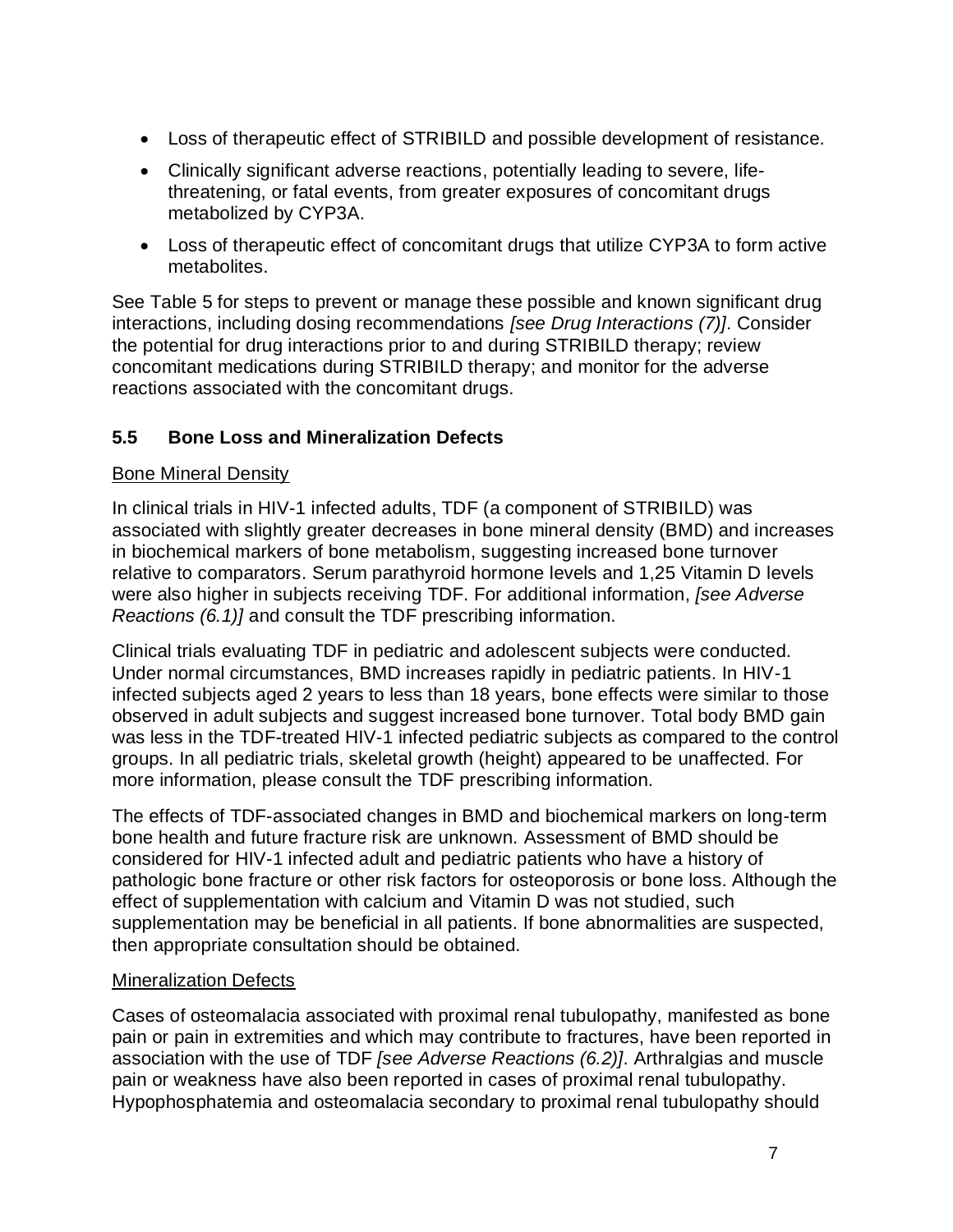be considered in patients at risk of renal dysfunction who present with persistent or worsening bone or muscle symptoms while receiving products containing TDF *[see Warnings and Precautions (5.2)]*.

# **5.6 Immune Reconstitution Syndrome**

Immune reconstitution syndrome has been reported in patients treated with combination antiretroviral therapy, including STRIBILD. During the initial phase of combination antiretroviral treatment, patients whose immune system responds may develop an inflammatory response to indolent or residual opportunistic infections (such as *Mycobacterium avium* infection, cytomegalovirus, *Pneumocystis jirovecii* pneumonia (PCP), or tuberculosis), which may necessitate further evaluation and treatment.

Autoimmune disorders (such as Graves' disease, polymyositis, Guillain-Barré syndrome, and autoimmune hepatitis) have also been reported to occur in the setting of immune reconstitution; however, the time to onset is more variable and can occur many months after initiation of treatment.

# **6 ADVERSE REACTIONS**

The following adverse reactions are discussed in other sections of the labeling:

- Severe Acute Exacerbations of Hepatitis B in Patients Coinfected with HIV-1 and HBV *[see Warnings and Precautions (5.1)]*.
- New Onset or Worsening Renal Impairment *[see Warnings and Precautions (5.2)]*.
- Lactic Acidosis/Severe Hepatomegaly with Steatosis *[see Warnings and Precautions (5.3)]*.
- Bone Loss and Mineralization Defects *[see Warnings and Precautions (5.5)]*.
- Immune Reconstitution Syndrome *[see Warnings and Precautions (5.6)]*.

# **6.1 Clinical Trials Experience**

Because clinical trials are conducted under widely varying conditions, adverse reaction rates observed in the clinical trials of a drug cannot be directly compared to rates in the clinical trials of another drug and may not reflect the rates observed in practice.

## Clinical Trials in HIV-1 Infected Adult Subjects with No Antiretroviral Treatment History

The safety assessment of STRIBILD is based on the Week-144 pooled data from 1408 subjects in two randomized, double-blind, active-controlled clinical trials, Study 102 and Study 103, in antiretroviral treatment-naïve HIV-1 infected adult subjects *[see Clinical Studies (14)].* A total of 701 subjects received STRIBILD once daily in these two studies.

The proportion of subjects who discontinued treatment with STRIBILD, ATRIPLA, or ATV+RTV+TRUVADA due to adverse events, regardless of severity, was 6.0%, 7.4%,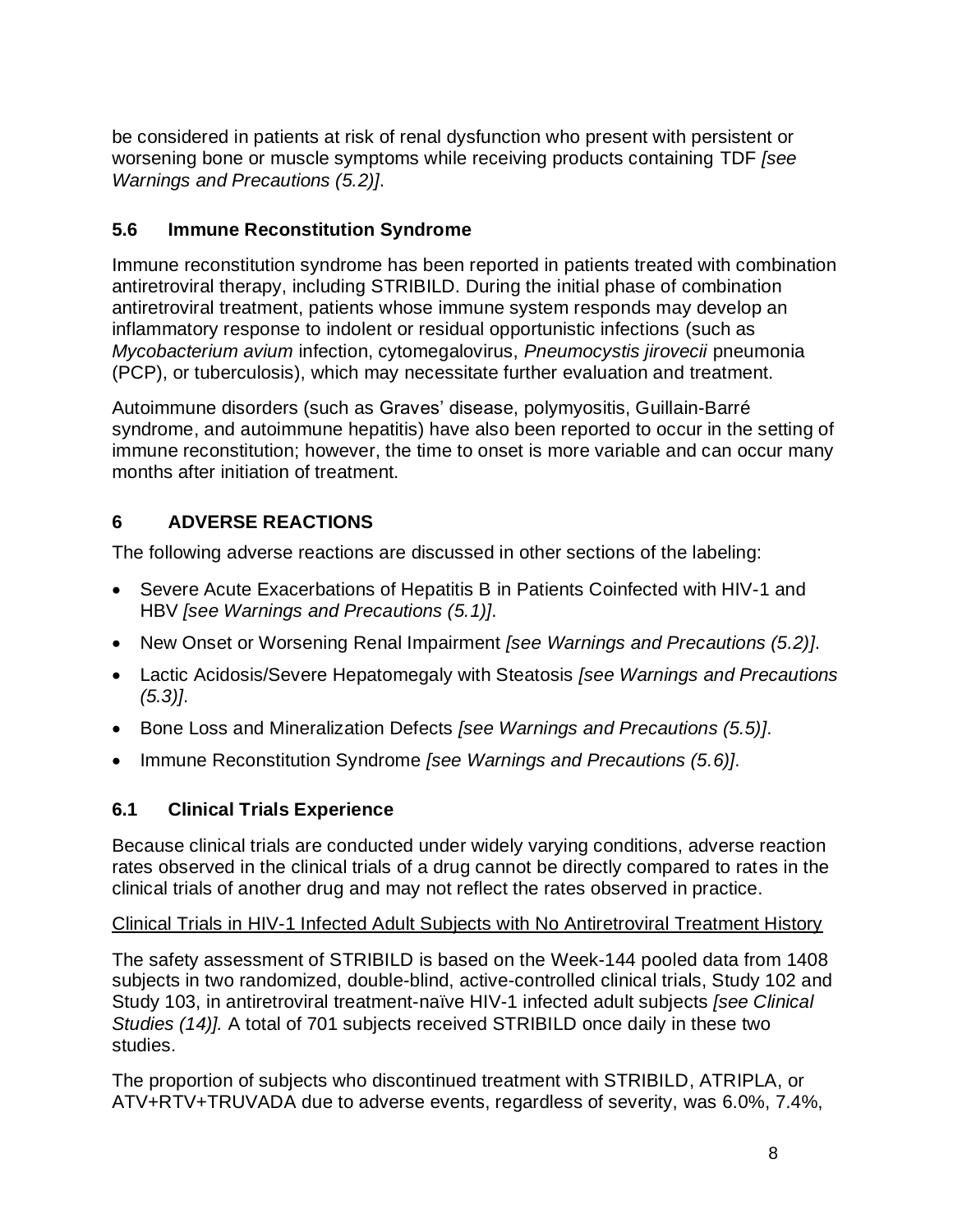and 8.5%, respectively. Table 1 displays the frequency of adverse reactions greater than or equal to 5% of subjects in any treatment arm.

#### **Table 1 Adverse Reactions<sup>a</sup> (All Grades) Reported in ≥5% of Adult Subjects in Any Treatment Arm in Studies 102 and 103 (Week-144 Analysis)**

|                                                                       | <b>STRIBILD</b><br>$N = 701$ | <b>ATRIPLA</b><br>$N = 352$ | ATV+RTV+<br><b>TRUVADA</b><br>$N = 355$ |
|-----------------------------------------------------------------------|------------------------------|-----------------------------|-----------------------------------------|
| <b>EYE DISORDERS</b>                                                  |                              |                             |                                         |
| Ocular icterus                                                        | $< 1\%$                      | 0%                          | 13%                                     |
| <b>GASTROINTESTINAL DISORDERS</b>                                     |                              |                             |                                         |
| Diarrhea                                                              | 12%                          | 11%                         | 17%                                     |
| Flatulence                                                            | 2%                           | $< 1\%$                     | 8%                                      |
| Nausea                                                                | 16%                          | 9%                          | 14%                                     |
| <b>GENERAL DISORDERS AND</b><br><b>ADMINISTRATION SITE CONDITIONS</b> |                              |                             |                                         |
| Fatigue                                                               | 4%                           | 8%                          | 6%                                      |
| <b>HEPATOBILIARY DISORDERS</b>                                        |                              |                             |                                         |
| Jaundice                                                              | 0%                           | $< 1\%$                     | 9%                                      |
| <b>NERVOUS SYSTEM DISORDERS</b>                                       |                              |                             |                                         |
| Somnolence                                                            | 1%                           | 7%                          | 1%                                      |
| Headache                                                              | 7%                           | 4%                          | 6%                                      |
| <b>Dizziness</b>                                                      | 3%                           | 21%                         | 5%                                      |
| <b>PSYCHIATRIC DISORDERS</b>                                          |                              |                             |                                         |
| Insomnia                                                              | 3%                           | 9%                          | 1%                                      |
| Abnormal dreams                                                       | 9%                           | 27%                         | 4%                                      |
| <b>SKIN AND SUBCUTANEOUS TISSUE</b><br><b>DISORDERS</b>               |                              |                             |                                         |
| Rash <sup>b</sup>                                                     | 4%                           | 15%                         | 6%                                      |

a. Frequencies of adverse reactions are based on all treatment-emergent adverse events attributed to study drugs.

b. Rash event includes dermatitis, drug eruption, eczema, pruritus, pruritus generalized, rash, rash erythematous, rash generalized, rash macular, rash maculo-papular, rash morbilliform, rash papular, rash pruritic, and urticaria.

*See Warnings and Precautions (5.2)* for a discussion of renal adverse reactions from clinical trials experience with STRIBILD.

Additional adverse reactions observed with STRIBILD included suicidal ideation and suicide attempt (0.3%), all in subjects with a preexisting history of depression or psychiatric illness.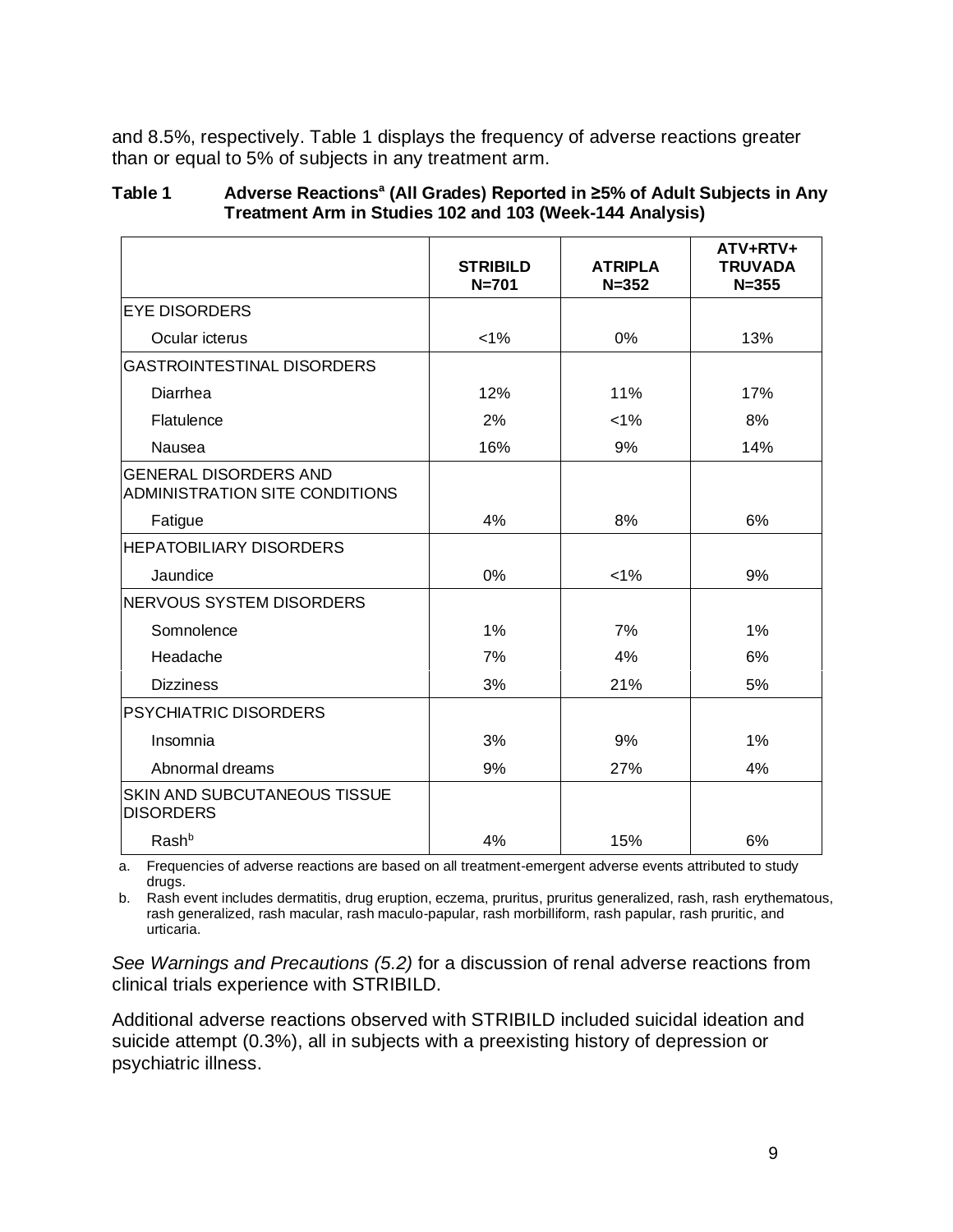## Clinical Trials in Virologically Suppressed HIV-1 Infected Adult Subjects

No new adverse reactions to STRIBILD through Week 48 were identified in 584 virologically stably suppressed adult subjects switching to STRIBILD from a regimen containing a RTV-boosted protease inhibitor (PI) or a non-nucleoside reverse transcriptase inhibitor (NNRTI). In a combined analysis of studies 115 and 121, the frequency of adverse reactions (all grades) was 24% in subjects switching to STRIBILD compared to 6% of subjects in either group who stayed on their baseline antiretroviral regimen, RTV-boosted PI+TRUVADA or NNRTI+TRUVADA. Common adverse reactions that occurred in greater than or equal to 2% of subjects switching to STRIBILD were nausea (4%), flatulence (2%), and headache (2%). The proportion of subjects who discontinued treatment with STRIBILD, the RTV-boosted PI, or the NNRTI due to adverse events was 2%, 3%, and 1%, respectively.

# Clinical Trials of the Components of STRIBILD in Adult Subjects

*Emtricitabine and TDF:* In addition to the adverse reactions observed with STRIBILD, the following adverse reactions occurred in at least 5% of treatment-experienced or treatment-naïve subjects receiving emtricitabine or TDF with other antiretroviral agents in other clinical trials: depression, abdominal pain, dyspepsia, vomiting, fever, pain, nasopharyngitis, pneumonia, sinusitis, upper respiratory tract infection, arthralgia, back pain, myalgia, paresthesia, peripheral neuropathy (including peripheral neuritis and neuropathy), anxiety, increased cough, and rhinitis.

Skin discoloration has been reported with higher frequency among emtricitabine-treated subjects; it was manifested by hyperpigmentation on the palms and/or soles and was generally mild and asymptomatic. The mechanism and clinical significance are unknown.

## Laboratory Abnormalities:

The frequency of laboratory abnormalities (Grades 3−4) occurring in at least 2% of subjects receiving STRIBILD in studies 102 and 103 are presented in Table 2.

### **Table 2 Laboratory Abnormalities (Grades 3−4) Reported in ≥2% of Adult Subjects Receiving STRIBILD in Studies 102 and 103 (Week-144 Analysis)**

| Laboratory Parameter Abnormality <sup>a,b</sup> | <b>STRIBILD</b><br>$N = 701$ | <b>ATRIPLA</b><br>$N = 352$ | ATV+RTV+<br><b>TRUVADA</b><br>$N = 355$ |
|-------------------------------------------------|------------------------------|-----------------------------|-----------------------------------------|
| $ AST$ (>5.0 $\times$ ULN)                      | 3%                           | 6%                          | 6%                                      |
| $ALT$ (>3.0 $\times$ ULN)                       | 2%                           | 5%                          | 4%                                      |
| Amylase <sup>a</sup> (>2.0 $\times$ ULN)        | 3%                           | 3%                          | 5%                                      |
| Creatine Kinase ( $\geq$ 10.0 $\times$ ULN)     | 8%                           | 15%                         | 11%                                     |
| Urine RBC (Hematuria) (>75 RBC/HPF)             | 4%                           | 2%                          | 4%                                      |

a. Frequencies are based on treatment-emergent laboratory abnormalities.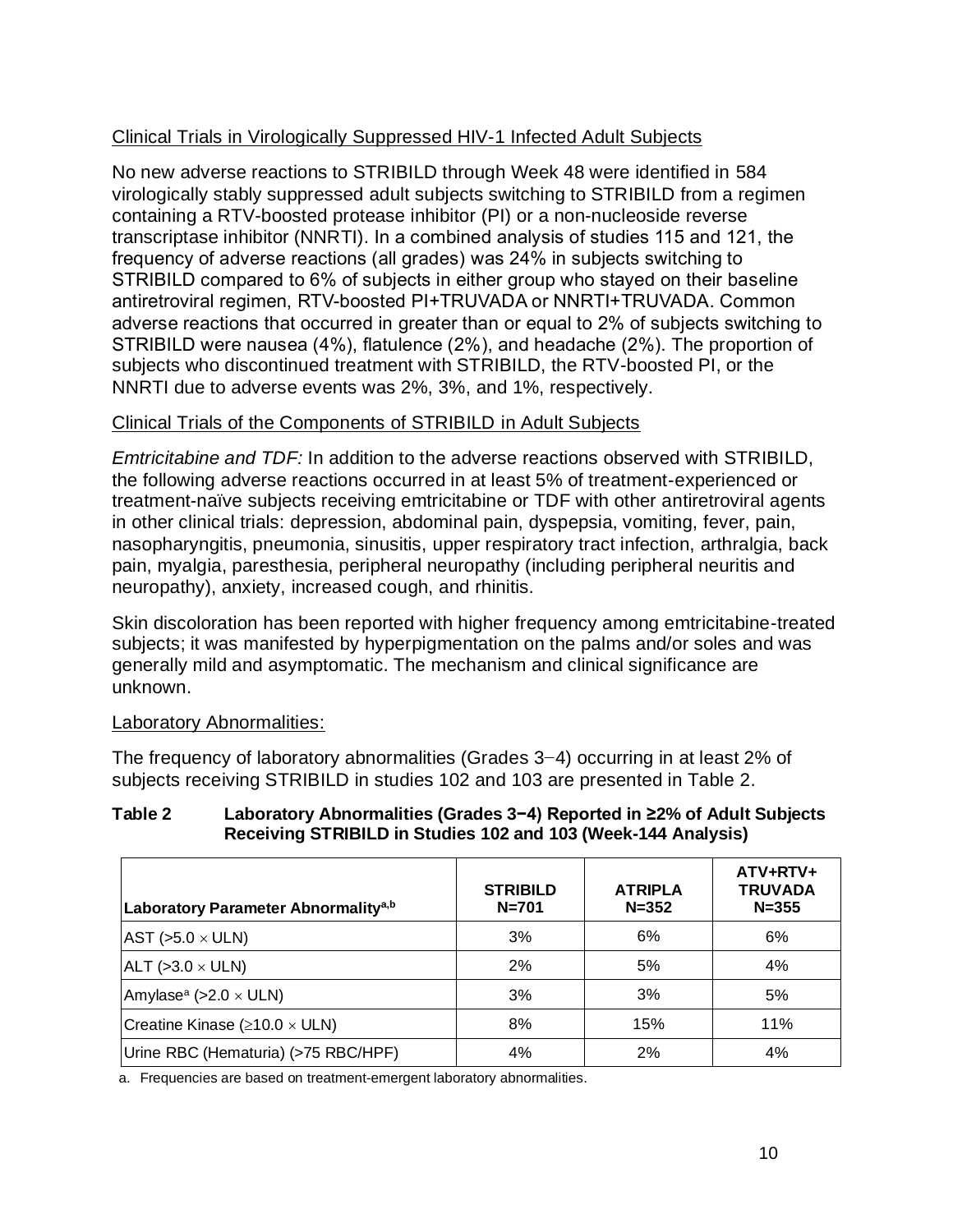b. For subjects with serum amylase >1.5  $\times$  upper limit of normal (ULN), lipase test was also performed. The frequency of increased lipase (Grades 3−4) occurring in STRIBILD (N=69), ATRIPLA (N=40), and ATV+RTV+TRUVADA (N=38) was 17%, 15%, and 24%, respectively.

In Study 103, BMD was assessed by DEXA in a nonrandom subset of 120 subjects (STRIBILD group, N=54; ATV+RTV+TRUVADA group, N=66). Mean percentage decreases in BMD from baseline to Week 144 in the STRIBILD group were comparable to that in the ATV+RTV+TRUVADA group at the lumbar spine (−1.43% versus −3.68%, respectively) and at the hip (−2.83% versus −3.77%, respectively). In studies 102 and 103, bone fractures occurred in 27 subjects (3.9%) in the STRIBILD group, 8 subjects (2.3%) in the ATRIPLA group, and 19 subjects (5.4%) in the ATV+RTV+TRUVADA group. These findings were consistent with data from an earlier 144-week trial of treatment-naïve subjects receiving TDF + lamivudine + efavirenz.

Proteinuria (all grades) occurred in 52% of subjects receiving STRIBILD, 41% of subjects receiving ATRIPLA, and 42% of subjects receiving ATV+RTV+TRUVADA.

The cobicistat component of STRIBILD has been shown to increase serum creatinine and decrease estimated creatinine clearance due to inhibition of tubular secretion of creatinine without affecting renal glomerular function. In studies 102 and 103, increases in serum creatinine and decreases in estimated creatinine clearance occurred early in treatment with STRIBILD, after which levels stabilized. Table 3 displays the mean changes in serum creatinine and eGFR levels at Week 144 and the percentage of subjects with elevations in serum creatinine (all grades).

|                                                                  | <b>STRIBILD</b><br>$N = 701$ | <b>ATRIPLA</b><br>$N = 352$ | ATV+RTV+<br><b>TRUVADA</b><br>$N = 355$ |
|------------------------------------------------------------------|------------------------------|-----------------------------|-----------------------------------------|
| Serum Creatinine (mg/dL) <sup>a</sup>                            | $0.14 \ (\pm 0.14)$          | $0.01$ ( $\pm 0.12$ )       | $0.09$ ( $\pm 0.15$ )                   |
| eGFR by Cockcroft-Gault<br>(mL/minute) <sup>a</sup>              | $-14.0$ ( $\pm$ 16.6)        | $-1.9$ (±17.9)              | $-9.8$ ( $\pm$ 19.4)                    |
| Subjects with Elevations in Serum<br>Creatinine (All Grades) (%) | 12                           | 2                           | 6                                       |

### **Table 3 Change from Baseline in Serum Creatinine and eGFR and Incidence of Elevated Serum Creatinine (All Grades) in Studies 102 and 103 at Week 144**

a. Mean change  $\pm$  standard deviation

*Emtricitabine or TDF:* In addition to the laboratory abnormalities observed with STRIBILD, the following laboratory abnormalities have been previously reported in subjects treated with emtricitabine or TDF with other antiretroviral agents in other clinical trials: Grade 3 or 4 laboratory abnormalities of ALT (M: greater than 215 U per L; F: greater than 170 U per L), alkaline phosphatase (greater than 550 U per L), bilirubin (greater than  $2.5 \times$  ULN), serum glucose (less than 40 or greater than 250 mg per dL), glycosuria (greater than or equal to  $3+$ ), neutrophils (less than 750 per mm<sup>3</sup>), fasting cholesterol (greater than 240 mg per dL), and fasting triglycerides (greater than 750 mg per dL).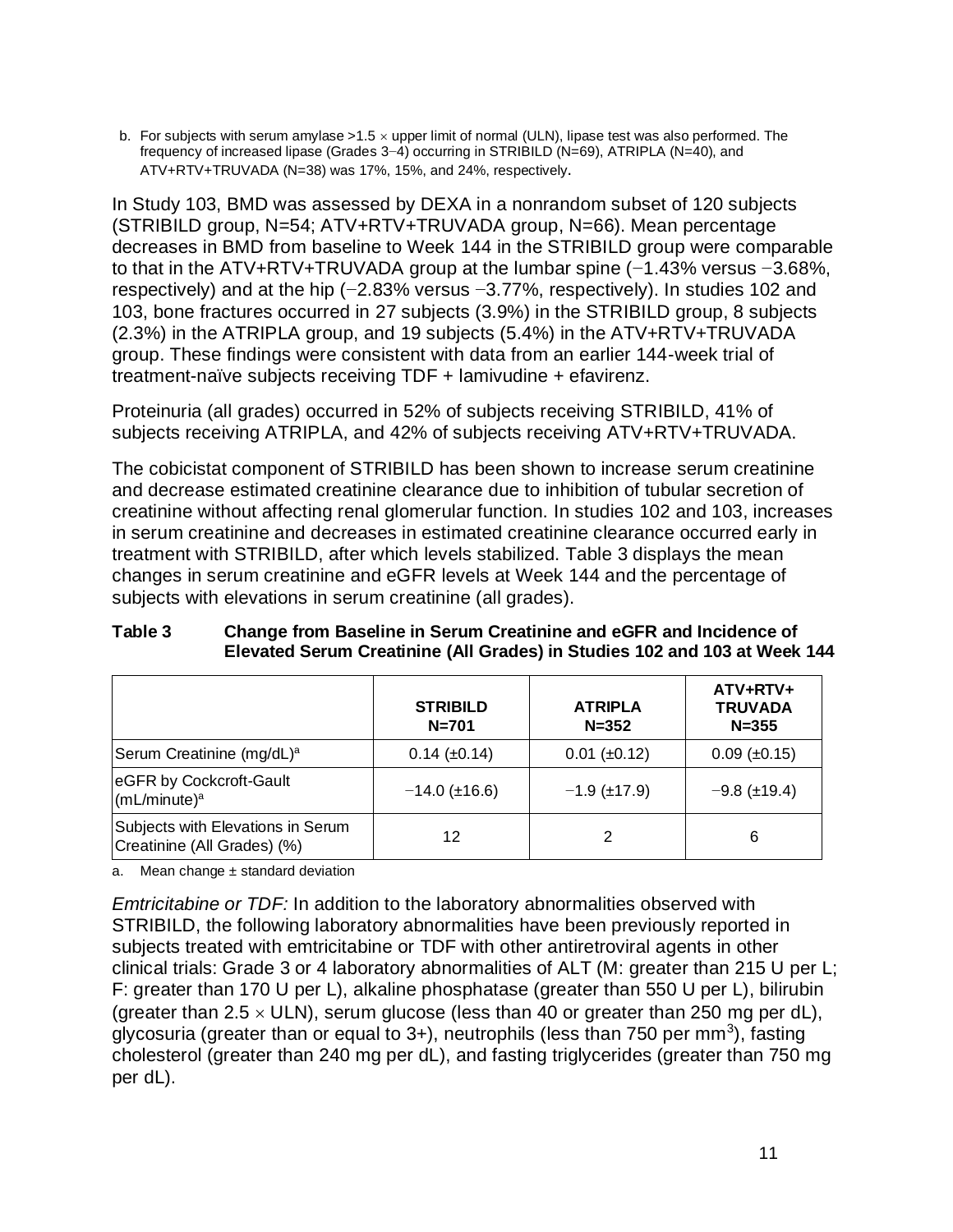*Serum Lipids:* In the clinical trials of STRIBILD, a similar percentage of subjects receiving STRIBILD, ATRIPLA, and ATV+RTV+TRUVADA were on lipid-lowering agents at baseline (12%, 12%, and 13%, respectively). While receiving study drug through Week 144, an additional 11% of STRIBILD subjects were started on lipidlowering agents, compared to 13% of ATRIPLA and 12% of ATV+RTV+TRUVADA subjects.

Changes from baseline in total cholesterol, HDL-cholesterol, LDL-cholesterol, and triglycerides are presented in Table 4.

|                                  | <b>STRIBILD</b><br>$N = 701$ |                     |                  | <b>ATRIPLA</b><br>$N = 352$ |                  | ATV+RTV+TRUVADA<br>$N = 355$ |
|----------------------------------|------------------------------|---------------------|------------------|-----------------------------|------------------|------------------------------|
|                                  | <b>Baseline</b>              | <b>Week 144</b>     | <b>Baseline</b>  | <b>Week 144</b>             | <b>Baseline</b>  | <b>Week 144</b>              |
|                                  | mg/dL                        | Change <sup>a</sup> | mg/dL            | Change <sup>a</sup>         | mg/dL            | Change <sup>a</sup>          |
| Total<br>Cholesterol<br>(fasted) | 166<br>$[N=675]$             | $+17$<br>$[N=535]$  | 161<br>$[N=343]$ | $+22$<br>$[N=262]$          | 168<br>$[N=337]$ | $+16$<br>$[N=243]$           |
| HDL-<br>cholesterol<br>(fasted)  | 43<br>$[N=675]$              | $+7$<br>$[N=535]$   | 43<br>$[N=343]$  | $+9$<br>$[N=262]$           | 42<br>$[N=335]$  | $+7$<br>$[N=242]$            |
| LDL-<br>cholesterol<br>(fasted)  | 100<br>$[N=675]$             | $+15$<br>$[N=535]$  | 97<br>$[N=343]$  | $+19$<br>$[N=262]$          | 101<br>$[N=337]$ | $+18$<br>$[N=242]$           |
| <b>Triglycerides</b><br>(fasted) | 122<br>$[N=675]$             | $+12$<br>$[N=535]$  | 121<br>$[N=343]$ | $+5$<br>$[N=262]$           | 132<br>$[N=337]$ | $+22$<br>$[N=242]$           |

#### **Table 4 Lipid Values, Mean Change from Baseline at Week 144 in Adult Subjects Receiving STRIBILD or Comparator in Studies 102 and 103**

a. The change from baseline is the mean of within-patient changes from baseline for patients with both baseline and Week 144 values.

## Clinical Trials in Pediatric Subjects

The safety of STRIBILD in 50 HIV-1 infected, treatment-naïve pediatric subjects aged 12 to less than 18 years and weighing at least 35 kg was evaluated through 48 weeks in an open-label clinical trial (Study 112) *[see Clinical Studies (14.4)].* In this study, the safety profile of STRIBILD was similar to that in adults. Twenty-two subjects (44%) had treatment-emergent proteinuria (Grades 1−2). One subject met laboratory criteria for proximal renal tubulopathy, evidenced by sustained proteinuria and normoglycemic glycosuria beginning at Week 32. The subject continued to receive STRIBILD and was ultimately lost to follow-up.

Among the 50 pediatric subjects receiving STRIBILD for 48 weeks, mean BMD increased from baseline to Week 48, +0.68% at the lumbar spine and +0.77% for total body less head. Mean changes from baseline BMD Z-scores (height-age adjusted) to Week 48 were −0.09 for lumbar spine and −0.12 for total body less head. At Week 48, 7 STRIBILD subjects had significant (greater than or equal to 4%) lumbar spine BMD loss and 2 had significant total body less head BMD loss.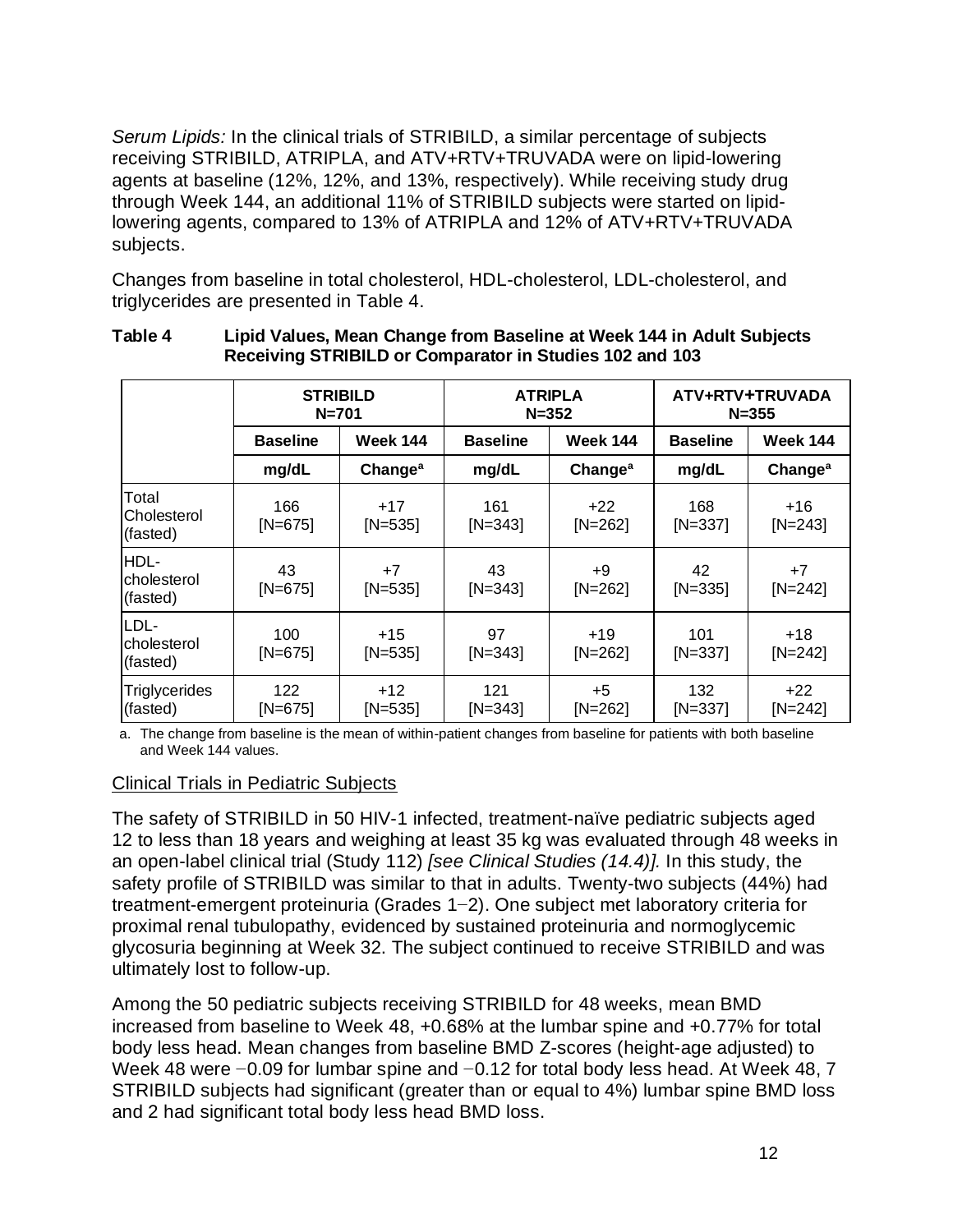# **6.2 Postmarketing Experience**

The following adverse reactions have been identified during post-approval use of TDF. Because postmarketing reactions are reported voluntarily from a population of uncertain size, it is not always possible to reliably estimate their frequency or establish a causal relationship to drug exposure. No additional postmarketing adverse reactions specific for emtricitabine have been identified.

Immune System Disorders allergic reaction, including angioedema

Metabolism and Nutrition Disorders lactic acidosis, hypokalemia, hypophosphatemia

Respiratory, Thoracic, and Mediastinal Disorders dyspnea

Gastrointestinal Disorders pancreatitis, increased amylase, abdominal pain

Hepatobiliary Disorders

hepatic steatosis, hepatitis, increased liver enzymes (most commonly AST, ALT, gamma GT)

**Skin and Subcutaneous Tissue Disorders** rash

Musculoskeletal and Connective Tissue Disorders rhabdomyolysis, osteomalacia (manifested as bone pain and which may contribute to fractures), muscular weakness, myopathy

## Renal and Urinary Disorders

acute renal failure, renal failure, acute tubular necrosis, Fanconi syndrome, proximal renal tubulopathy, interstitial nephritis (including acute cases), nephrogenic diabetes insipidus, renal insufficiency, increased creatinine, proteinuria, polyuria

General Disorders and Administration Site Conditions asthenia

The following adverse reactions, listed under the body system headings above, may occur as a consequence of proximal renal tubulopathy: rhabdomyolysis, osteomalacia, hypokalemia, muscular weakness, myopathy, hypophosphatemia.

# **7 DRUG INTERACTIONS**

# **7.1 Not Recommended with Other Antiretroviral Medications**

STRIBILD is a complete regimen for the treatment of HIV-1 infection; therefore, STRIBILD should not be administered with other antiretroviral medications for treatment of HIV-1 infection. Complete information regarding potential drug-drug interactions with other antiretroviral medications is not provided *[see Contraindications (4), Warnings and Precautions (5.4) and Clinical Pharmacology (12.3)]*.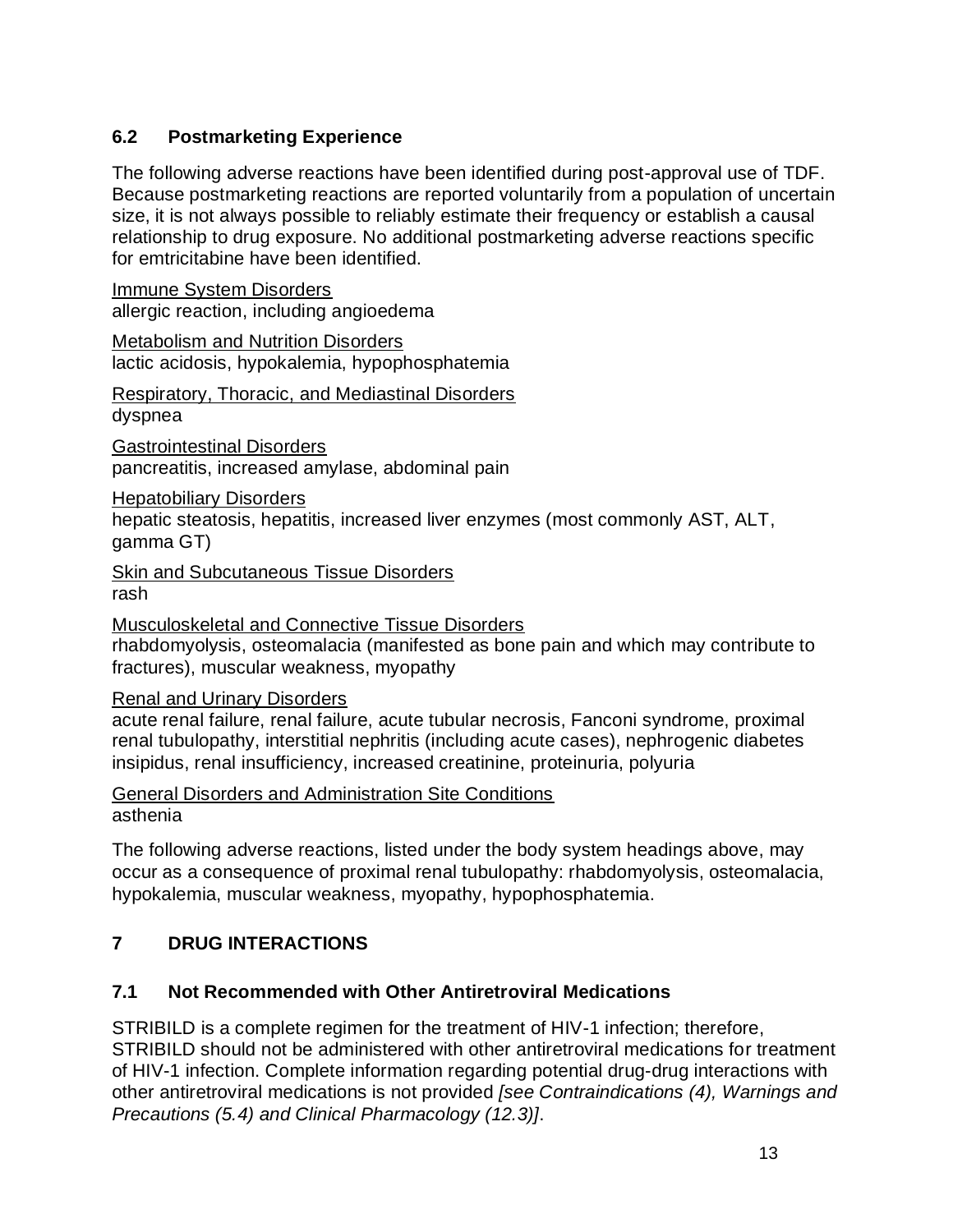# **7.2 Potential for STRIBILD to Affect Other Drugs**

Cobicistat, a component of STRIBILD, is an inhibitor of CYP3A and CYP2D6 and an inhibitor of the following transporters: P-glycoprotein (P-gp), BCRP, OATP1B1, and OATP1B3. Thus, coadministration of STRIBILD with drugs that are primarily metabolized by CYP3A or CYP2D6, or are substrates of P-gp, BCRP, OATP1B1, or OATP1B3, may result in increased plasma concentrations of such drugs. Coadministration of STRIBILD with drugs that have active metabolite(s) formed by CYP3A may result in reduced plasma concentration of these active metabolite(s) (Table 5).

Elvitegravir is a modest inducer of CYP2C9 and may decrease the plasma concentrations of CYP2C9 substrates.

# **7.3 Potential for Other Drugs to Affect One or More Components of STRIBILD**

Elvitegravir and cobicistat, components of STRIBILD, are metabolized by CYP3A. Cobicistat is also metabolized, to a minor extent, by CYP2D6.

Drugs that induce CYP3A activity are expected to increase the clearance of elvitegravir and cobicistat, resulting in decreased plasma concentration of cobicistat and elvitegravir, which may lead to loss of therapeutic effect of STRIBILD and development of resistance (Table 5).

Coadministration of STRIBILD with other drugs that inhibit CYP3A may decrease the clearance and increase the plasma concentration of cobicistat (Table 5).

# **7.4 Drugs Affecting Renal Function**

Because emtricitabine and tenofovir, components of STRIBILD, are primarily excreted by the kidneys by a combination of glomerular filtration and active tubular secretion, coadministration of STRIBILD with drugs that reduce renal function or compete for active tubular secretion may increase concentrations of emtricitabine, tenofovir, and other renally eliminated drugs and this may increase the risk of adverse reactions. Some examples of drugs that are eliminated by active tubular secretion include, but are not limited to, acyclovir, cidofovir, ganciclovir, valacyclovir, valganciclovir, aminoglycosides (e.g., gentamicin), and high-dose or multiple NSAIDs *[see Warnings and Precautions (5.2)]*.

# **7.5 Established and Other Potentially Significant Interactions**

Table 5 provides a listing of established or potentially clinically significant drug interactions. The drug interactions described are based on studies conducted with either STRIBILD or the components of STRIBILD (elvitegravir, cobicistat, emtricitabine, and TDF) as individual agents and/or in combination, or are predicted drug interactions that may occur with STRIBILD [for magnitude of interaction *see Clinical Pharmacology (12.3)].* The table includes potentially significant interactions but is not all inclusive *[see Contraindications (4)* and *Clinical Pharmacology (12.3)].*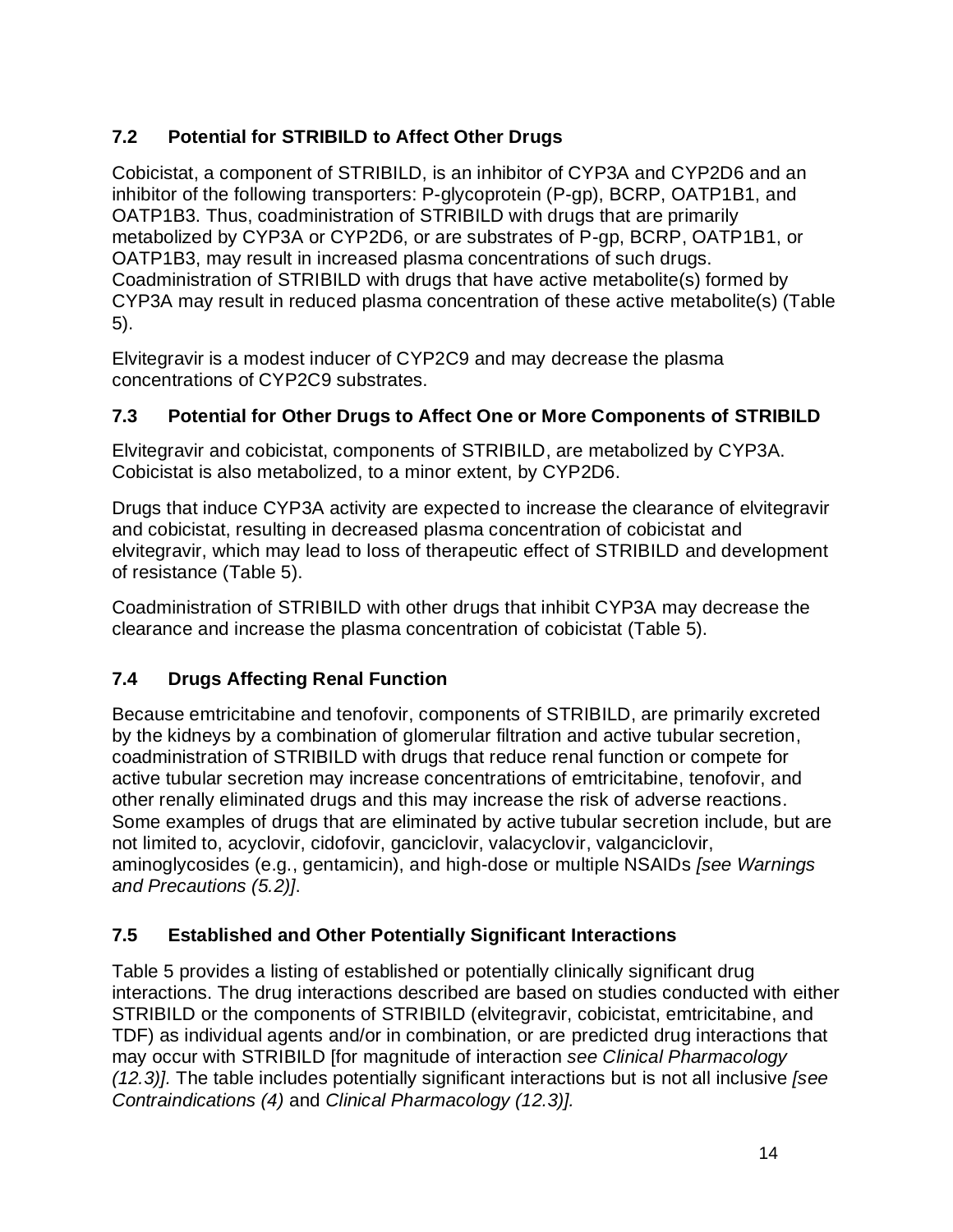#### **Table 5 Established and Other Potentially Significant<sup>a</sup> Drug Interactions: Alteration in Dose or Regimen May Be Recommended Based on Drug Interaction Studies or Predicted Interaction**

| <b>Concomitant Drug</b><br><b>Class: Drug Name</b>                                                                                                            | <b>Effect on</b><br><b>Concentration</b> <sup>b</sup> | <b>Clinical Comment</b>                                                                                                                                                                                                                                                                                                                             |
|---------------------------------------------------------------------------------------------------------------------------------------------------------------|-------------------------------------------------------|-----------------------------------------------------------------------------------------------------------------------------------------------------------------------------------------------------------------------------------------------------------------------------------------------------------------------------------------------------|
| Alpha 1-<br>adrenoreceptor<br>antagonist:<br>alfuzosin                                                                                                        | ↑ alfuzosin                                           | Coadministration with alfuzosin is contraindicated due<br>to potential for serious and/or life-threatening reactions<br>such as hypotension.                                                                                                                                                                                                        |
| Antiarrhythmics:<br>e.g.,<br>amiodarone<br>bepridil<br>digoxin*<br>disopyramide<br>flecainide<br>systemic lidocaine<br>mexiletine<br>propafenone<br>quinidine | ↑ antiarrhythmics<br>$\uparrow$ digoxin               | Therapeutic concentration monitoring, if available, is<br>recommended for antiarrhythmics when<br>coadministered with STRIBILD.                                                                                                                                                                                                                     |
| <b>Antibacterials:</b><br>clarithromycin                                                                                                                      | clarithromycin<br>cobicistat                          | Patients with CLcr greater than or equal to 60<br>mL/minute:<br>No dose adjustment of clarithromycin is required.<br>Patients with CLcr between 50 mL/minute and 60<br>mL/minute:<br>The dose of clarithromycin should be reduced by 50%.                                                                                                           |
| Anticoagulants:<br><b>Direct Oral</b><br>Anticoagulants<br>(DOACs)<br>apixaban<br>rivaroxaban<br>betrixaban<br>dabigatran<br>edoxaban                         | ↑ apixaban                                            | Due to potentially increased bleeding risk, dosing<br>recommendations for coadministration with STRIBILD<br>depends on the apixaban dose. Refer to apixaban<br>dosing instructions for coadministration with strong<br>CYP3A and P-gp inhibitors in apixaban prescribing<br>information.                                                            |
|                                                                                                                                                               | ↑ rivaroxaban                                         | Coadministration of rivaroxaban with STRIBILD is not<br>recommended because it may lead to an increased<br>bleeding risk.                                                                                                                                                                                                                           |
|                                                                                                                                                               | ↑ betrixaban<br>↑ dabigatran<br>↑ edoxaban            | Due to potentially increased bleeding risk, dosing<br>recommendations for coadministration of betrixaban,<br>dabigatran, or edoxaban with a P-gp inhibitor such as<br>STRIBILD depends on DOAC indication and renal<br>function. Refer to DOAC dosing instructions for<br>coadministration with P-gp inhibitors in DOAC<br>prescribing information. |
| warfarin                                                                                                                                                      | Effect on warfarin<br>unknown                         | Monitor international normalized ratio (INR) upon<br>coadministration of warfarin with STRIBILD.                                                                                                                                                                                                                                                    |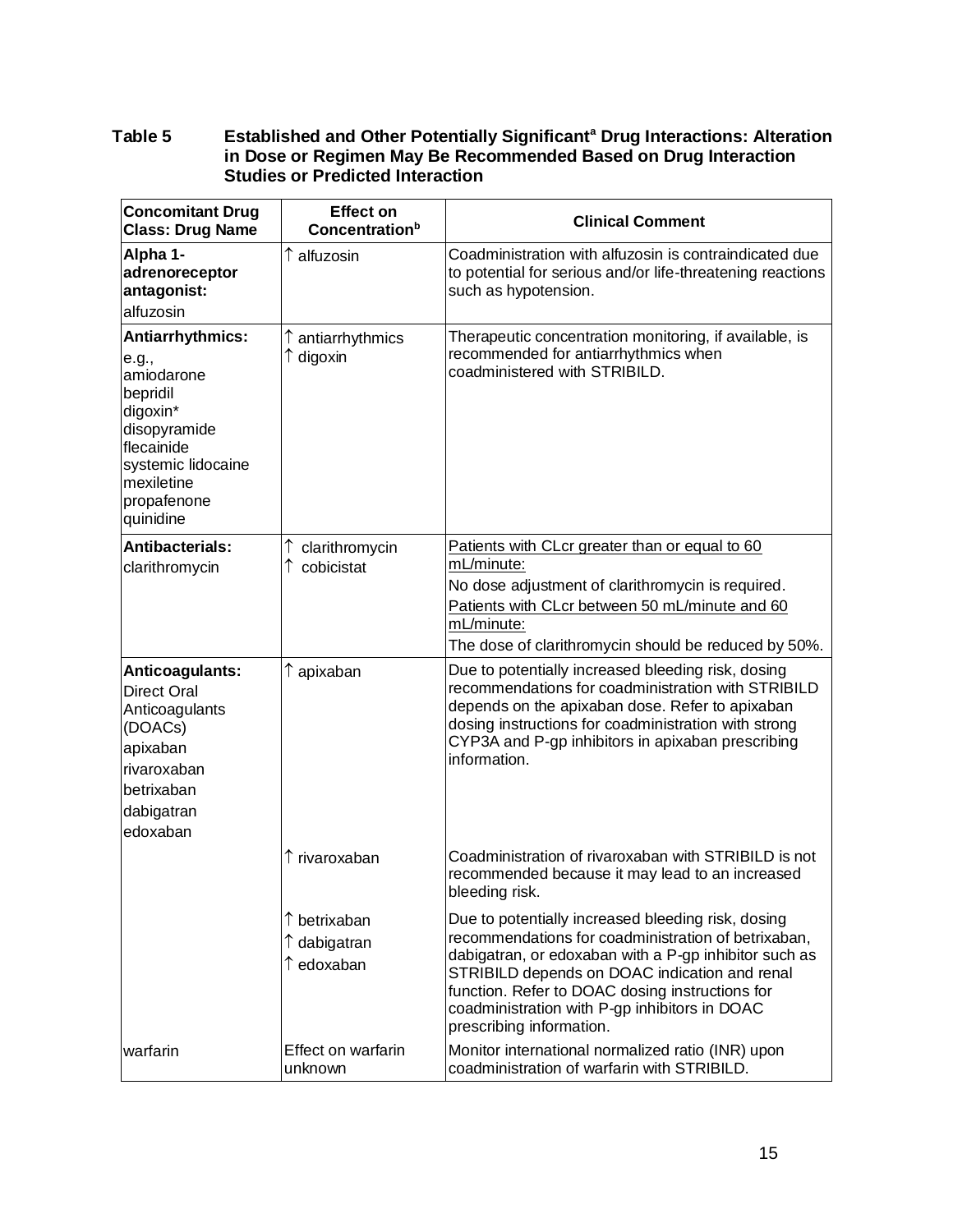| <b>Anticonvulsants:</b><br>carbamazepine<br>phenobarbital<br>phenytoin                                                                                                                                                                       | $\downarrow$ elvitegravir<br>$\downarrow$ cobicistat  | Coadministration with carbamazepine, phenobarbital,<br>or phenytoin is contraindicated due to potential for loss<br>of elvitegravir therapeutic effect and development of<br>resistance. |
|----------------------------------------------------------------------------------------------------------------------------------------------------------------------------------------------------------------------------------------------|-------------------------------------------------------|------------------------------------------------------------------------------------------------------------------------------------------------------------------------------------------|
| oxcarbazepine                                                                                                                                                                                                                                |                                                       | Alternative anticonvulsants should be considered when<br>STRIBILD is coadministered with oxcarbazepine.                                                                                  |
| clonazepam<br>ethosuximide                                                                                                                                                                                                                   | clonazepam<br>ethosuximide                            | Clinical monitoring is recommended upon<br>coadministration of clonazepam or ethosuximide with<br>STRIBILD.                                                                              |
| Antidepressants:<br>Selective Serotonin<br>Reuptake Inhibitors<br>(SSRIs)<br>e.g.,<br>paroxetine<br>Tricyclic<br>Antidepressants<br>(TCAs)<br>e.g.,<br>amitriptyline<br>desipramine<br>imipramine<br>nortriptyline<br>bupropion<br>trazodone | ↑ SSRIs (except<br>sertraline)<br>↑ TCAs<br>trazodone | Careful dose titration of the antidepressant and<br>monitoring for antidepressant response are<br>recommended when coadministered with STRIBILD.                                         |
| <b>Antifungals:</b><br>itraconazole<br>ketoconazole*                                                                                                                                                                                         | ↑ elvitegravir<br>cobicistat<br>itraconazole          | When coadministered with STRIBILD, the maximum<br>daily dose of ketoconazole or itraconazole should not<br>exceed 200 mg per day.                                                        |
| voriconazole                                                                                                                                                                                                                                 | ketoconazole<br>voriconazole                          | An assessment of benefit/risk ratio is recommended to<br>justify use of voriconazole with STRIBILD.                                                                                      |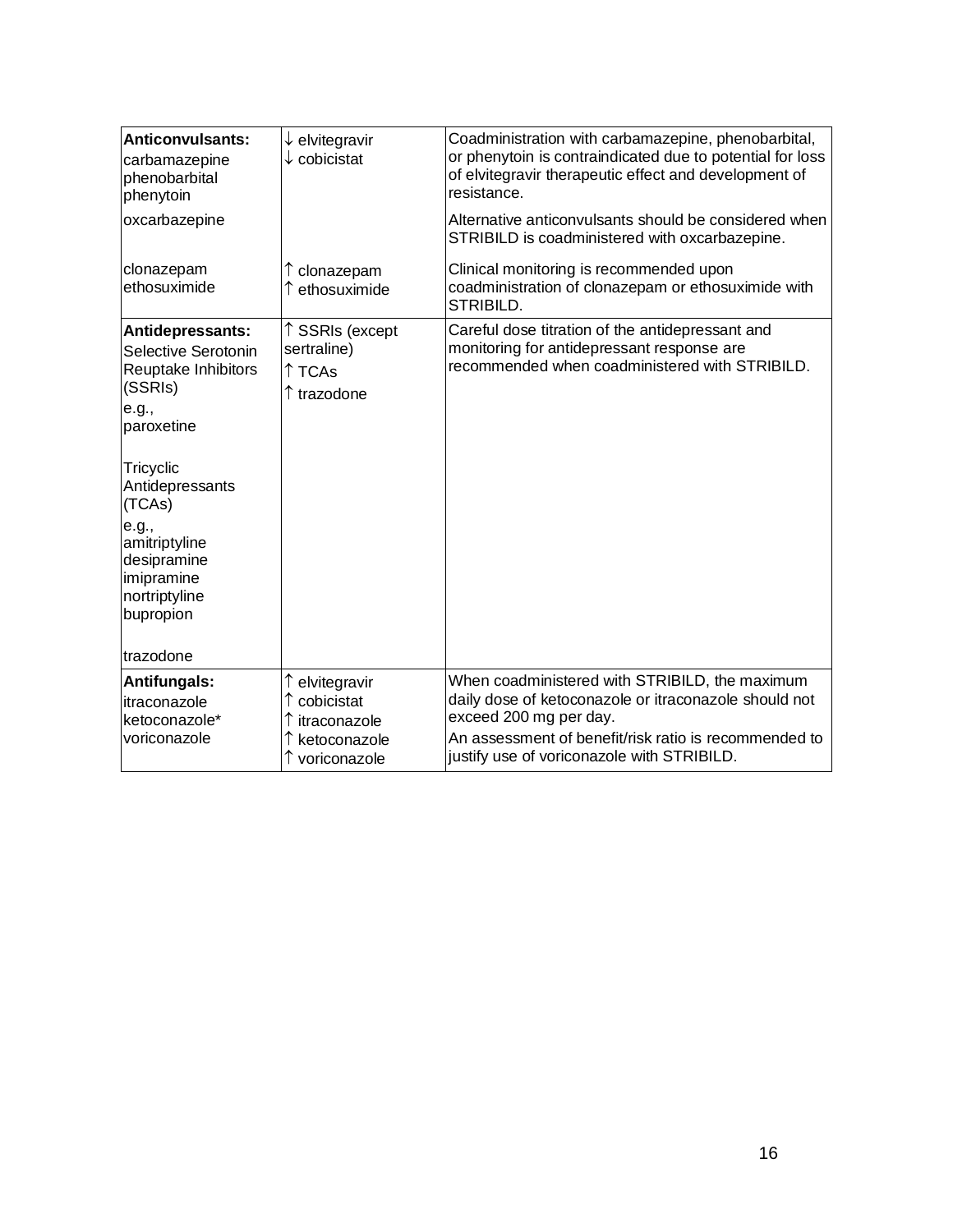| Anti-gout:<br>colchicine       | $\uparrow$ colchicine                                | STRIBILD is not recommended to be coadministered<br>with colchicine to patients with renal or hepatic<br>impairment.                                                                                                                                                                                                                                                                                                   |
|--------------------------------|------------------------------------------------------|------------------------------------------------------------------------------------------------------------------------------------------------------------------------------------------------------------------------------------------------------------------------------------------------------------------------------------------------------------------------------------------------------------------------|
|                                |                                                      | Treatment of gout-flares - coadministration of<br>colchicine in patients receiving STRIBILD:                                                                                                                                                                                                                                                                                                                           |
|                                |                                                      | 0.6 mg (1 tablet) $\times$ 1 dose, followed by 0.3 mg (half<br>tablet) 1 hour later. Treatment course to be repeated<br>no earlier than 3 days.                                                                                                                                                                                                                                                                        |
|                                |                                                      | Prophylaxis of gout-flares - coadministration of<br>colchicine in patients receiving STRIBILD:                                                                                                                                                                                                                                                                                                                         |
|                                |                                                      | If the original regimen was 0.6 mg twice a day, the<br>regimen should be adjusted to 0.3 mg once a day. If<br>the original regimen was 0.6 mg once a day, the<br>regimen should be adjusted to 0.3 mg once every other<br>day.                                                                                                                                                                                         |
|                                |                                                      | Treatment of familial Mediterranean fever-<br>coadministration of colchicine in patients receiving<br>STRIBILD:                                                                                                                                                                                                                                                                                                        |
|                                |                                                      | Maximum daily dose of 0.6 mg (may be given as 0.3<br>mg twice a day).                                                                                                                                                                                                                                                                                                                                                  |
| Antimycobacterial:<br>rifampin | $\downarrow$ elvitegravir<br>$\downarrow$ cobicistat | Coadministration with rifampin is contraindicated due to<br>potential for loss of elvitegravir therapeutic effect and<br>development of resistance.                                                                                                                                                                                                                                                                    |
| rifabutin*<br>rifapentine      |                                                      | Coadministration of STRIBILD with rifabutin or<br>rifapentine is not recommended.                                                                                                                                                                                                                                                                                                                                      |
| <b>Antiplatelets:</b>          |                                                      |                                                                                                                                                                                                                                                                                                                                                                                                                        |
| ticagrelor                     | ↑ ticagrelor                                         | Coadministration with ticagrelor is not recommended.                                                                                                                                                                                                                                                                                                                                                                   |
| clopidogrel                    | $\downarrow$ clopidogrel active<br>metabolite        | Coadministration with clopidogrel is not recommended<br>due to potential reduction of the antiplatelet activity of<br>clopidogrel.                                                                                                                                                                                                                                                                                     |
| Antipsychotics:                |                                                      |                                                                                                                                                                                                                                                                                                                                                                                                                        |
| lurasidone                     | $\uparrow$ lurasidone                                | Coadministration with lurasidone is contraindicated due<br>to potential for serious and/or life-threatening reactions.                                                                                                                                                                                                                                                                                                 |
| pimozide                       | pimozide                                             | Coadministration with pimozide is contraindicated due<br>to potential for serious and/or life-threatening reactions<br>such as cardiac arrhythmias.                                                                                                                                                                                                                                                                    |
| quetiapine                     | ↑ quetiapine                                         | Initiation of STRIBILD in patients taking quetiapine:<br>Consider alternative antiretroviral therapy to avoid<br>increases in quetiapine exposure. If coadministration is<br>necessary, reduce the quetiapine dose to 1/6 of the<br>current dose and monitor for quetiapine-associated<br>adverse reactions. Refer to the quetiapine prescribing<br>information for recommendations on adverse reaction<br>monitoring. |
|                                |                                                      | Initiation of quetiapine in patients taking STRIBILD:<br>Refer to the quetiapine prescribing information for initial<br>dosing and titration of quetiapine.                                                                                                                                                                                                                                                            |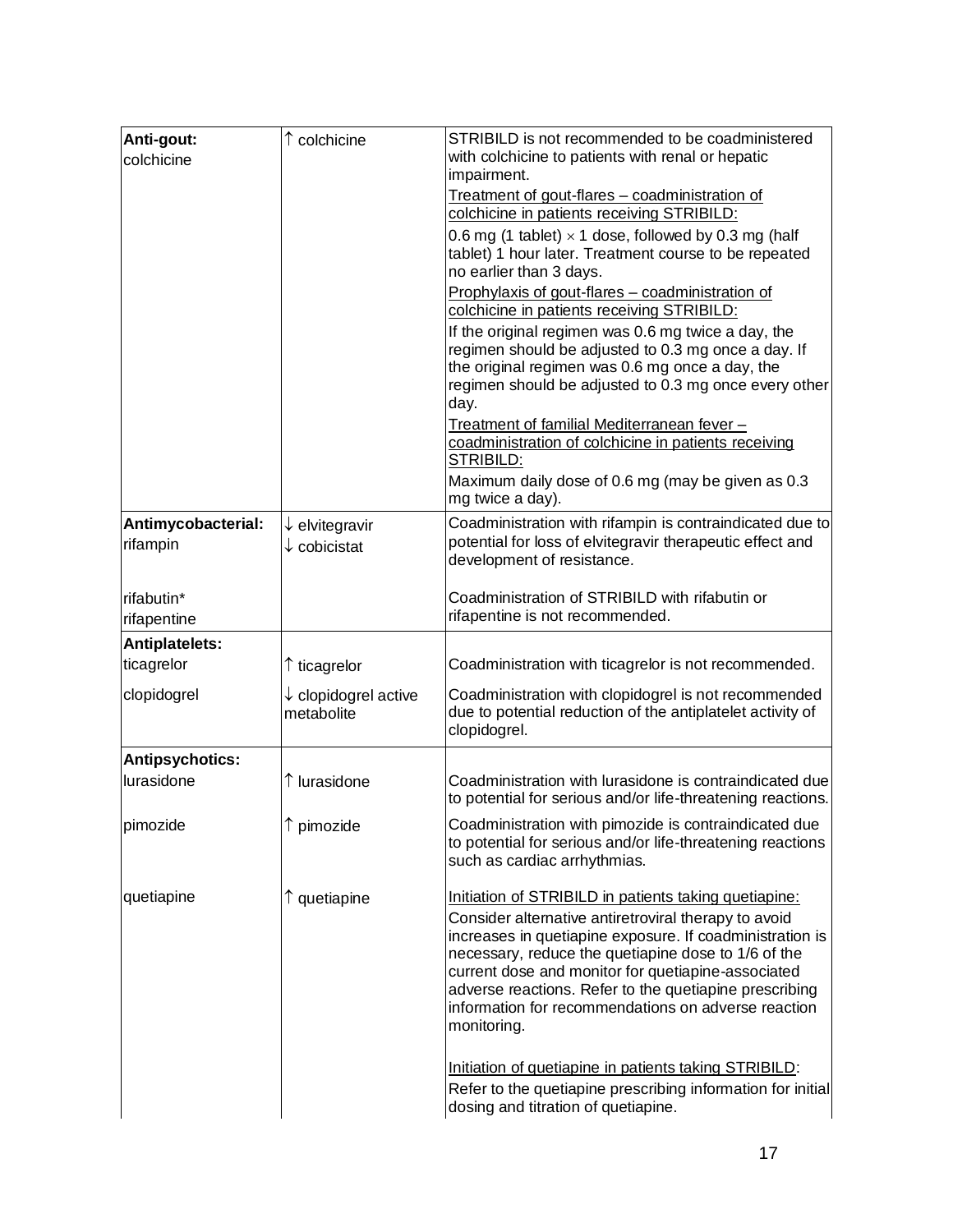| Other antipsychotics<br>e.g.,<br>perphenazine<br>risperidone<br>thioridazine                                                                                 | $\uparrow$ antipsychotic                                   | A decrease in the dose of antipsychotics that are<br>metabolized by CYP3A4 or CYP2D6 may be needed<br>when coadministered with STRIBILD.                                                                                                                                                                                                                                                                                                                                                                                                                                                                                                                                                                                          |
|--------------------------------------------------------------------------------------------------------------------------------------------------------------|------------------------------------------------------------|-----------------------------------------------------------------------------------------------------------------------------------------------------------------------------------------------------------------------------------------------------------------------------------------------------------------------------------------------------------------------------------------------------------------------------------------------------------------------------------------------------------------------------------------------------------------------------------------------------------------------------------------------------------------------------------------------------------------------------------|
| <b>Beta-Blockers:</b><br>e.g.,<br>metoprolol<br>timolol                                                                                                      | beta-blockers                                              | Clinical monitoring is recommended and a dose<br>decrease of the beta-blocker may be necessary when<br>these agents are coadministered with STRIBILD.                                                                                                                                                                                                                                                                                                                                                                                                                                                                                                                                                                             |
| <b>Calcium Channel</b><br><b>Blockers:</b><br>e.g.,<br>amlodipine<br>diltiazem<br>felodipine<br>nicardipine<br>nifedipine<br>verapamil                       | calcium channel<br>blockers                                | Clinical monitoring is recommended upon<br>coadministration of calcium channel blockers with<br>STRIBILD.                                                                                                                                                                                                                                                                                                                                                                                                                                                                                                                                                                                                                         |
| Corticosteroids:<br>e.g.,<br>betamethasone<br>budesonide<br>ciclesonide<br>dexamethasone<br>fluticasone<br>methylprednisolone<br>mometasone<br>triamcinolone | $\downarrow$ elvitegravir<br>cobicistat<br>corticosteroids | Coadministration with oral dexamethasone or other<br>systemic corticosteroids that induce CYP3A may result<br>in loss of therapeutic effect and development of<br>resistance to elvitegravir. Consider alternative<br>corticosteroids.<br>Coadministration with corticosteroids (all routes of<br>administration) whose exposures are significantly<br>increased by strong CYP3A inhibitors can increase the<br>risk for Cushing's syndrome and adrenal suppression.<br>Alternative corticosteroids including beclomethasone,<br>prednisone, and prednisolone (whose PK and/or PD<br>are less affected by strong CYP3A inhibitors relative to<br>other studied steroids) should be considered,<br>particularly for long-term use. |
| <b>Endothelin Receptor</b><br>Antagonists:<br>bosentan                                                                                                       | ↑<br>bosentan                                              | Coadministration of bosentan in patients on STRIBILD:<br>In patients who have been receiving STRIBILD for at<br>least 10 days, start bosentan at 62.5 mg once daily or<br>every other day based upon individual tolerability.<br>Coadministration of STRIBILD in patients on bosentan:<br>Discontinue use of bosentan at least 36 hours prior to<br>initiation of STRIBILD. After at least 10 days following<br>the initiation of STRIBILD, resume bosentan at 62.5 mg<br>once daily or every other day based upon individual<br>tolerability.                                                                                                                                                                                    |
| <b>Ergot Derivatives:</b><br>dihydroergotamine,<br>ergotamine,<br>methylergonovine                                                                           | ↑ ergot derivatives                                        | Coadministration is contraindicated due to potential for<br>serious and/or life-threatening reactions such as acute<br>ergot toxicity characterized by peripheral vasospasm<br>and ischemia of the extremities and other tissues.                                                                                                                                                                                                                                                                                                                                                                                                                                                                                                 |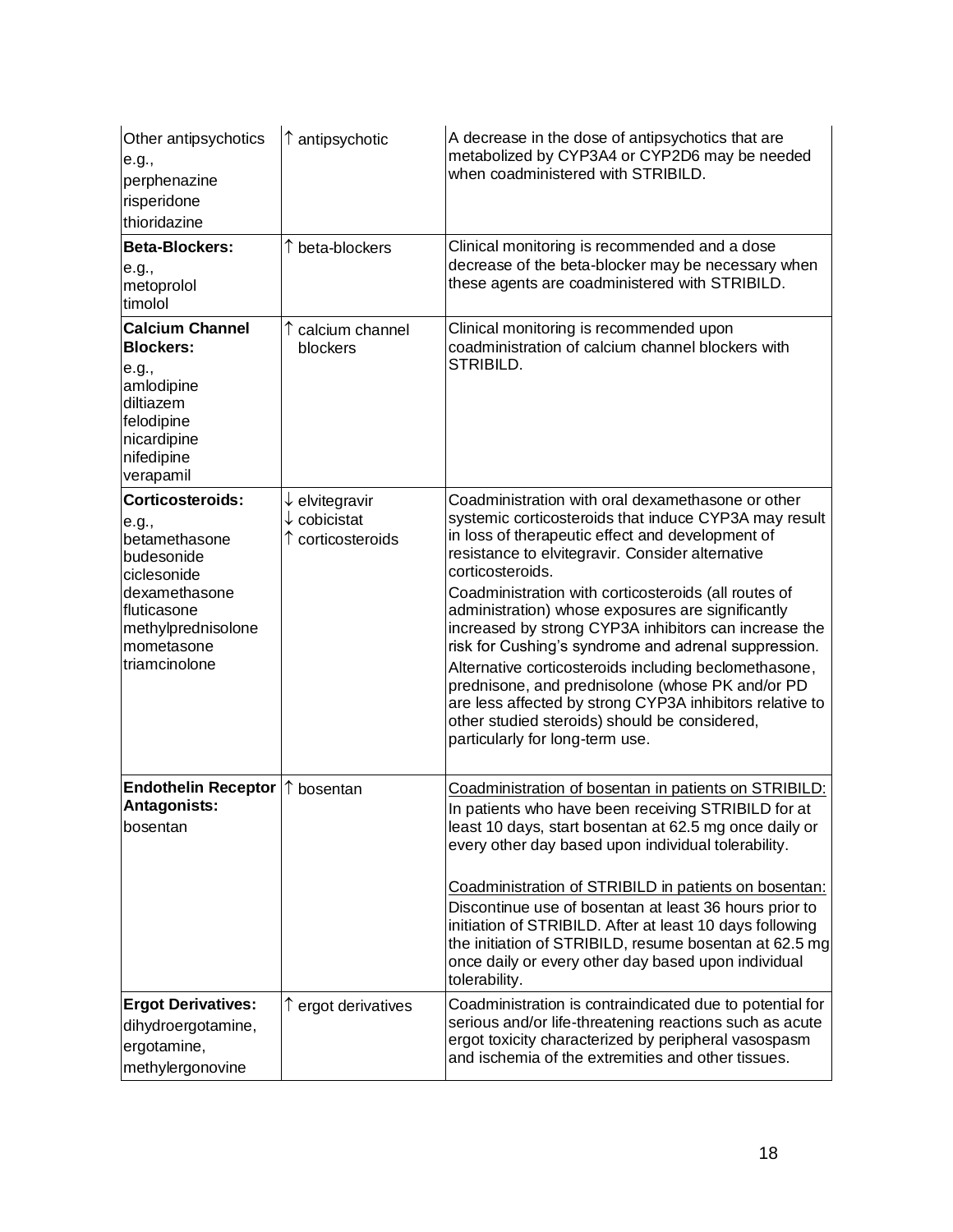| <b>Hepatitis C Antiviral</b><br>Agents:<br>ledipasvir/sofosbuvir<br>sofosbuvir/velpatasvir*<br>sofosbuvir/velpatasvir/<br>voxilaprevir | ↑ tenofovir                                                                            | The safety of increased tenofovir concentrations in the<br>setting of HARVONI® (ledipasvir/sofosbuvir) and<br>STRIBILD has not been established. Coadministration<br>is not recommended.<br>Patients receiving STRIBILD concomitantly with<br>EPCLUSA <sup>®</sup> (sofosbuvir/velpatasvir) or VOSEVI <sup>®</sup><br>(sofosbuvir/velpatasvir/voxilaprevir) should be<br>monitored for adverse reactions associated with<br>tenofovir disoproxil fumarate.                                                                                                                                                                                                                                                                                                                                                                                                                                                                                                                                                                                                                                                                                                                                                       |
|----------------------------------------------------------------------------------------------------------------------------------------|----------------------------------------------------------------------------------------|------------------------------------------------------------------------------------------------------------------------------------------------------------------------------------------------------------------------------------------------------------------------------------------------------------------------------------------------------------------------------------------------------------------------------------------------------------------------------------------------------------------------------------------------------------------------------------------------------------------------------------------------------------------------------------------------------------------------------------------------------------------------------------------------------------------------------------------------------------------------------------------------------------------------------------------------------------------------------------------------------------------------------------------------------------------------------------------------------------------------------------------------------------------------------------------------------------------|
| <b>Herbal Products:</b><br>St. John's wort<br>(Hypericum<br>perforatum)                                                                | $\downarrow$ elvitegravir<br>$\downarrow$ cobicistat                                   | Coadministration is contraindicated due to potential for<br>loss of elvitegravir therapeutic effect and development<br>of resistance.                                                                                                                                                                                                                                                                                                                                                                                                                                                                                                                                                                                                                                                                                                                                                                                                                                                                                                                                                                                                                                                                            |
| Hormonal<br><b>Contraceptives:</b><br>drospirenone/ethinyl<br>estradiol<br>levonorgestrel<br>norgestimate/ethinyl<br>estradiol*        | ↑ drospirenone<br>↑ levonorgestrel<br>↑ norgestimate<br>$\downarrow$ ethinyl estradiol | Additional or alternative non-hormonal forms of<br>contraception should be considered when estrogen<br>based contraceptives are coadministered with<br>STRIBILD.<br>Plasma concentrations of drospirenone may be<br>increased when coadministered with cobicistat-<br>containing products. Clinical monitoring is<br>recommended due to the potential for hyperkalemia.<br>The effects of increases in the concentration of the<br>progestational component norgestimate are not fully<br>known and can include increased risk of insulin<br>resistance, dyslipidemia, acne, and venous thrombosis.<br>The potential risks and benefits associated with<br>coadministration of norgestimate/ethinyl estradiol with<br>STRIBILD should be considered, particularly in women<br>who have risk factors for these events.<br>Coadministration of STRIBILD with other hormonal<br>contraceptives (e.g., contraceptive patch, contraceptive<br>vaginal ring, or injectable contraceptives) or oral<br>contraceptives containing progestogens other than<br>drospirenone, levonorgestrel, or norgestimate has not<br>been studied; therefore, alternative (non-hormonal)<br>methods of contraception can be considered. |
| Immuno-<br>suppressants:<br>e.g.,<br>cyclosporine<br>sirolimus<br>tacrolimus                                                           | ↑ immuno-<br>suppressants                                                              | Therapeutic monitoring of the immunosuppressive<br>agents is recommended upon coadministration with<br>STRIBILD.                                                                                                                                                                                                                                                                                                                                                                                                                                                                                                                                                                                                                                                                                                                                                                                                                                                                                                                                                                                                                                                                                                 |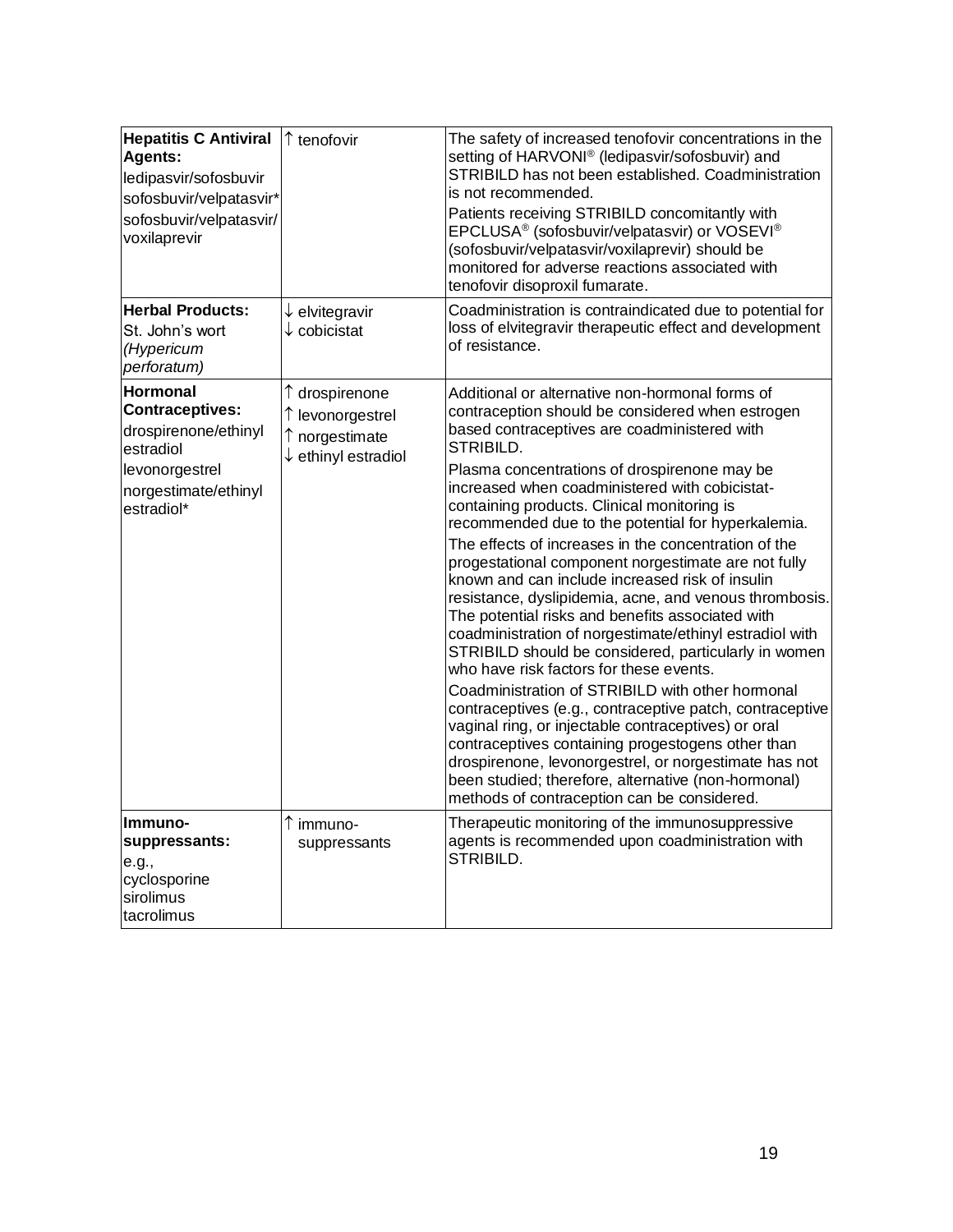| Lipid-modifying<br>Agents:                                                                                                    |                                                                         |                                                                                                                                                                                                                                                 |
|-------------------------------------------------------------------------------------------------------------------------------|-------------------------------------------------------------------------|-------------------------------------------------------------------------------------------------------------------------------------------------------------------------------------------------------------------------------------------------|
| <b>HMG-CoA Reductase</b><br>Inhibitors:                                                                                       |                                                                         |                                                                                                                                                                                                                                                 |
| lovastatin<br>simvastatin                                                                                                     | ↑ lovastatin<br>$\uparrow$ simvastatin                                  | Coadministration with lovastatin or simvastatin is<br>contraindicated due to potential for serious reactions<br>such as myopathy including rhabdomyolysis.                                                                                      |
| atorvastatin                                                                                                                  | $\uparrow$ atorvastatin                                                 | Initiate atorvastatin with the lowest starting dose of<br>atorvastatin and titrate carefully while monitoring for<br>safety (e.g., myopathy). Do not exceed a dosage of<br>atorvastatin 20 mg daily.                                            |
| Other Lipid-modifying<br>Agents:<br>lomitapide                                                                                | ↑ lomitapide                                                            | Coadministration with lomitapide is contraindicated due<br>to potential for markedly increased transaminases.                                                                                                                                   |
| <b>Narcotic Analgesics:</b><br>buprenorphine/<br>naloxone*                                                                    | ↑ buprenorphine<br>$\uparrow$ norbuprenorphine<br>$\downarrow$ naloxone | Patients should be closely monitored for sedation and<br>cognitive effects.                                                                                                                                                                     |
| fentanyl                                                                                                                      | ↑ fentanyl                                                              | Careful monitoring of therapeutic and adverse effects<br>of fentanyl (including potentially fatal respiratory<br>depression) is recommended with coadministration.                                                                              |
| tramadol                                                                                                                      | ↑ tramadol                                                              | A dose decrease may be needed for tramadol with<br>concomitant use.                                                                                                                                                                             |
| <b>Inhaled Beta</b><br><b>Agonist:</b><br>salmeterol                                                                          | ↑ salmeterol                                                            | Coadministration of salmeterol and STRIBILD is not<br>recommended because it may result in increased risk<br>of cardiovascular adverse events associated with<br>salmeterol, including QT prolongation, palpitations, and<br>sinus tachycardia. |
| <b>Medications or Oral</b><br><b>Supplements</b><br>Containing<br><b>Polyvalent Cations</b><br>(e.g., Mg, Al, Ca, Fe,<br>Zn): | $\downarrow$ elvitegravir                                               | Separate STRIBILD and administration of medications,<br>antacids, or oral supplements containing polyvalent<br>cations by at least 2 hours.                                                                                                     |
| calcium or iron<br>supplements,<br>including multivitamins                                                                    |                                                                         |                                                                                                                                                                                                                                                 |
| cation-containing<br>antacids* or laxatives                                                                                   |                                                                         |                                                                                                                                                                                                                                                 |
| sucralfate                                                                                                                    |                                                                         |                                                                                                                                                                                                                                                 |
|                                                                                                                               |                                                                         |                                                                                                                                                                                                                                                 |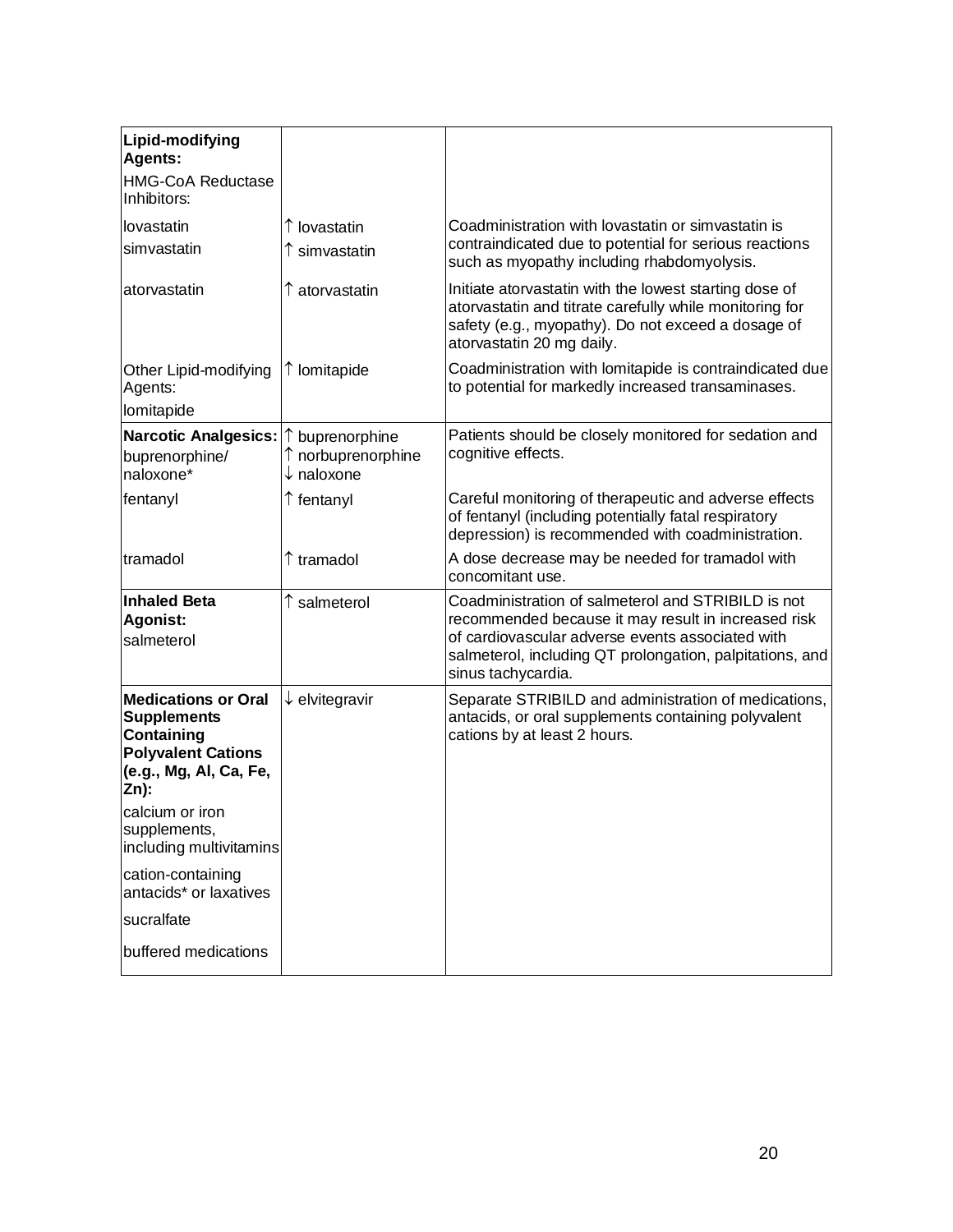| Phosphodiesterase-<br>5 (PDE-5) Inhibitors:<br>sildenafil<br>tadalafil<br>vardenafil | ↑ PDE-5 inhibitors                  | Coadministration of sildenafil with STRIBILD is<br>contraindicated when used for treatment of pulmonary<br>arterial hypertension (PAH), due to potential for PDE-5<br>inhibitor associated adverse reactions, including<br>hypotension, syncope, visual disturbances, and<br>priapism.                                                                                                                                                                                                                                                                                                                                |
|--------------------------------------------------------------------------------------|-------------------------------------|-----------------------------------------------------------------------------------------------------------------------------------------------------------------------------------------------------------------------------------------------------------------------------------------------------------------------------------------------------------------------------------------------------------------------------------------------------------------------------------------------------------------------------------------------------------------------------------------------------------------------|
|                                                                                      |                                     | Use of tadalafil for PAH:<br>Coadministration of tadalafil in patients on<br><b>STRIBILD:</b><br>In patients receiving STRIBILD for at least 1<br>week, start tadalafil at 20 mg once daily.<br>Increase tadalafil dose to 40 mg once daily<br>based upon individual tolerability.<br>Coadministration of STRIBILD in patients on<br>$\bullet$<br>tadalafil:<br>Avoid use of tadalafil during the initiation of<br>STRIBILD. Stop tadalafil at least 24 hours prior<br>to starting STRIBILD. After at least one week<br>following initiation of STRIBILD, resume<br>tadalafil at 20 mg once daily. Increase tadalafil |
|                                                                                      |                                     | dose to 40 mg once daily based upon<br>individual tolerability.<br>Use of PDE-5 inhibitors for erectile dysfunction:<br>The below PDE-5 inhibitors can be used along with<br>increased monitoring for PDE-5-inhibitor associated<br>adverse events:<br>• Sildenafil at a single dose not exceeding 25 mg in 48<br>hours, or<br>• Tadalafil at a single dose not exceeding 10 mg in 72<br>hours, or<br>• Vardenafil at a single dose not exceeding 2.5 mg in<br>72 hours                                                                                                                                               |
| Sedative/hypnotics:<br>midazolam (oral),<br>triazolam                                | $\uparrow$ midazolam<br>↑ triazolam | Coadministration with triazolam or orally administered<br>midazolam is contraindicated due to potential for<br>serious and/or life-threatening reactions such as<br>prolonged or increased sedation or respiratory<br>depression.<br>Triazolam and orally administered midazolam are<br>extensively metabolized by CYP3A. Coadministration<br>of triazolam or orally administered midazolam with<br>STRIBILD may cause large increases in the<br>concentrations of these benzodiazepines.                                                                                                                             |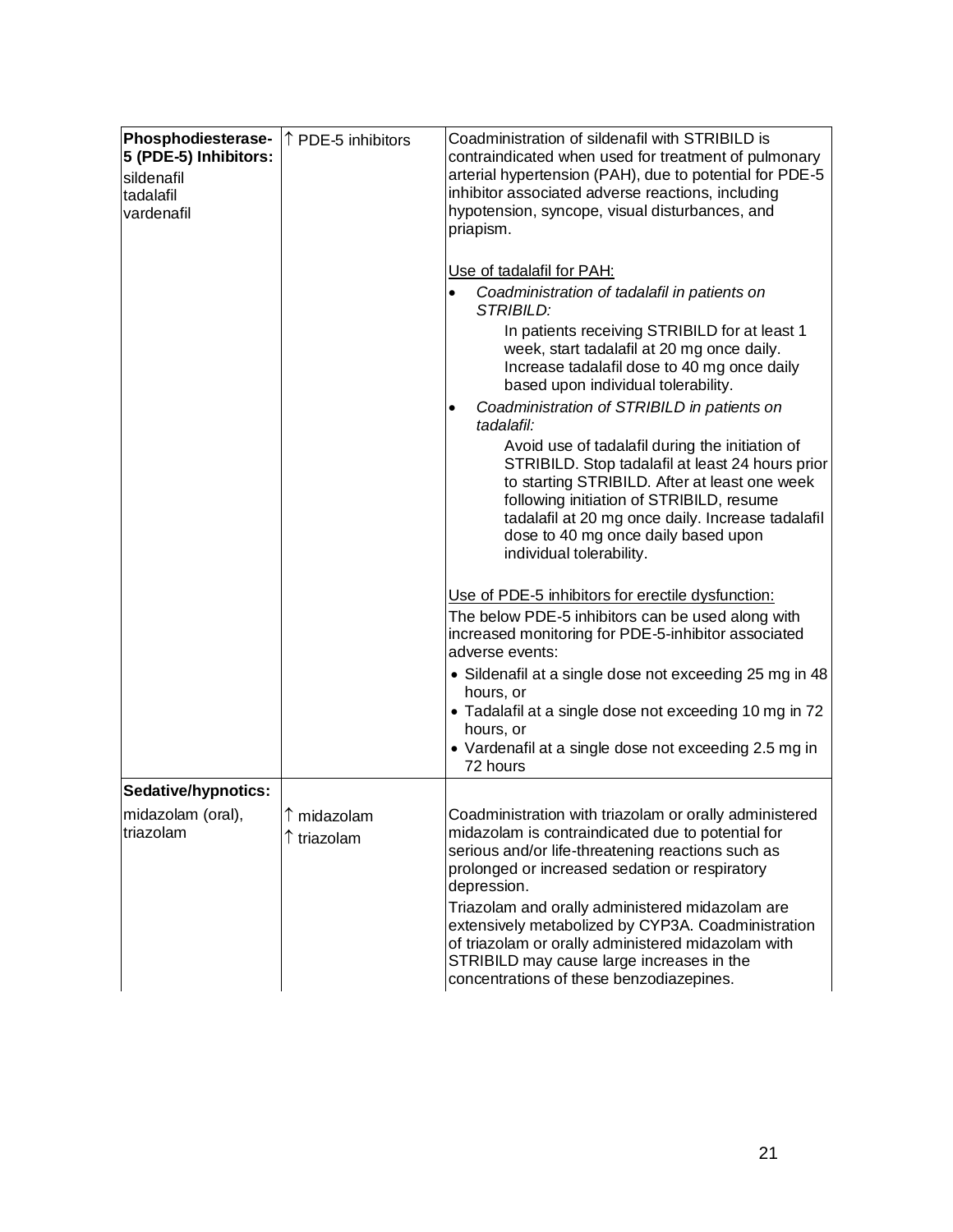| Other<br>benzodiazepines:<br>e.g.,<br>parenterally<br>administered<br>Imidazolam<br>clorazepate<br>diazepam | sedatives/hypnotics | Coadministration of parenteral midazolam with<br>STRIBILD should be done in a setting that ensures<br>close clinical monitoring and appropriate medical<br>management in case of respiratory depression and/or<br>prolonged sedation. Dosage reduction for midazolam<br>should be considered, especially if more than a single<br>dose of midazolam is administered. |
|-------------------------------------------------------------------------------------------------------------|---------------------|----------------------------------------------------------------------------------------------------------------------------------------------------------------------------------------------------------------------------------------------------------------------------------------------------------------------------------------------------------------------|
| lestazolam<br>flurazepam<br>buspirone<br>zolpidem                                                           |                     | With other sedative/hypnotics, dose reduction may be<br>necessary and clinical monitoring is recommended.                                                                                                                                                                                                                                                            |

Indicates that a drug-drug interaction trial was conducted.

a. This table is not all inclusive.

b.  $\uparrow$ =Increase,  $\downarrow$ =Decrease

# **7.6 Drugs without Clinically Significant Interactions with STRIBILD**

Based on drug interaction studies conducted with the components of STRIBILD, no clinically significant drug interactions have been observed or are expected when STRIBILD is combined with the following drugs: famciclovir, famotidine, methadone, omeprazole, prasugrel (active metabolite), and sertraline.

## **8 USE IN SPECIFIC POPULATIONS**

### **8.1 Pregnancy**

### Pregnancy Exposure Registry

There is a pregnancy exposure registry that monitors pregnancy outcomes in women exposed to STRIBILD during pregnancy. Healthcare providers are encouraged to register patients by calling the Antiretroviral Pregnancy Registry (APR) at 1-800-258- 4263.

#### Risk Summary

STRIBILD is not recommended during pregnancy *[see Dosage and Administration (2.5)]*. A literature report evaluating the pharmacokinetics (PK) of antiretrovirals during pregnancy demonstrated substantially lower exposures of elvitegravir and cobicistat in the second and third trimesters *(see Data)*.

Prospective pregnancy data from the APR are not sufficient to adequately assess the risk of birth defects or miscarriage. However, elvitegravir, cobicistat, emtricitabine, and TDF use during pregnancy have been evaluated in a limited number of individuals as reported to the APR. Available data from the APR show no significant difference in the overall risk of major birth defects for elvitegravir, cobicistat, emtricitabine, or TDF compared with the background rate for major birth defects of 2.7% in a U.S. reference population of the Metropolitan Atlanta Congenital Defects Program (MACDP) *(see Data)*. The rate of miscarriage is not reported in the APR. In the U.S. general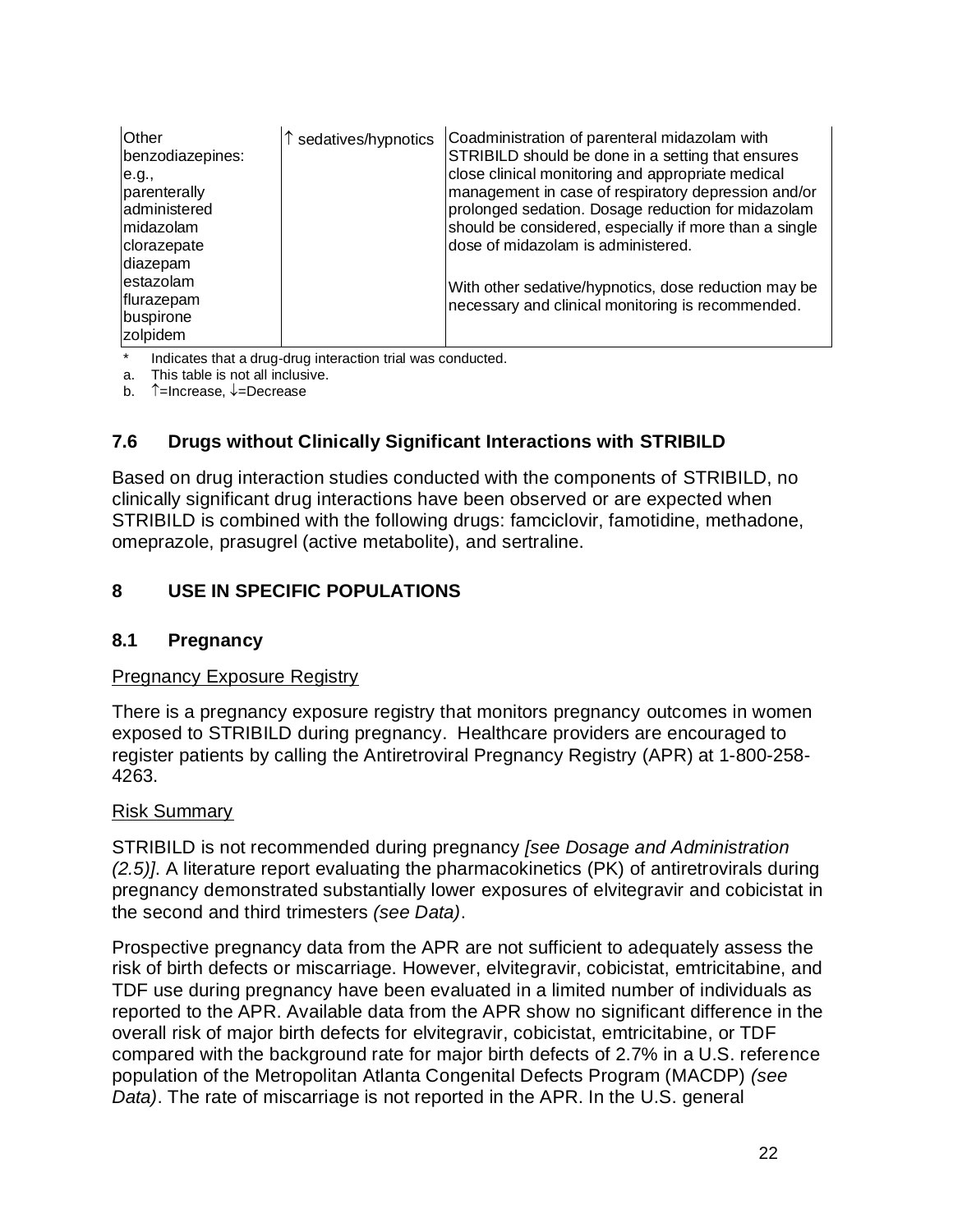population, the estimated background risk of miscarriage in clinically recognized pregnancies is 15−20%.

In animal studies, no adverse developmental effects were observed when the components of STRIBILD were administered separately during the period of organogenesis at exposures up to 23 and 0.2 times (rats and rabbits, respectively, elvitegravir), 1.8 and 4.3 times (rats and rabbits, respectively, cobicistat), and 60 and 120 times (mice and rabbits, respectively, emtricitabine) the exposure at the recommended daily dose of these components in STRIBILD, and at 14 and 19 times (rats and rabbits, respectively, TDF) the human dose based on body surface area comparisons *[see Data]*. Likewise, no adverse developmental effects were seen when elvitegravir or cobicistat was administered to rats through lactation at exposures up to 18 times or 1.2 times, respectively, the exposure at the recommended daily therapeutic dose, and when emtricitabine was administered to mice through lactation at exposures up to approximately 60 times the exposure at the recommended daily therapeutic dose. No adverse effects were observed in the offspring of rats when TDF was administered through lactation at tenofovir exposures of approximately 2.7 times the exposure at the recommended daily dosage of STRIBILD.

## Data

## *Human Data*

A prospective study, reported in the literature, enrolled 30 pregnant women living with HIV who were receiving elvitegravir and cobicistat-based regimens in the second or third trimesters of pregnancy and through 6 to 12 weeks postpartum to evaluate the pharmacokinetics (PK) of antiretrovirals during pregnancy. Twenty-eight women completed the study through the postpartum period. Paired pregnancy/postpartum PK data were available from 14 and 24 women for the second and third trimesters, respectively. Exposures of elvitegravir and cobicistat were substantially lower during the second and third trimesters compared to postpartum. The proportion of pregnant women who were virologically suppressed was 77% in the second trimester, 92% in the third trimester, and 76% postpartum. No correlation was observed between viral suppression and elvitegravir exposure. HIV status was also assessed for infants: 25 were uninfected, 2 had indeterminate status, and no information was available for 3 infants.

Prospective reports from the APR of overall major birth defects in pregnancies exposed to the components of STRIBILD are compared with a U.S. background major birth defect rate. Methodological limitations of the APR include the use of MACDP as the external comparator group. The MACDP population is not disease-specific, evaluates women and infants from a limited geographic area, and does not include outcomes for births that occurred at <20 weeks gestation.

*Elvitegravir:* Based on prospective reports to the APR of exposures to elvitegravircontaining regimens during pregnancy resulting in live births (including over 300 exposed in the first trimester and over 60 exposed in the second/third trimester), the prevalence of birth defects in live births was 3.4% (95% CI: 1.7% to 6.0%) and 1.5%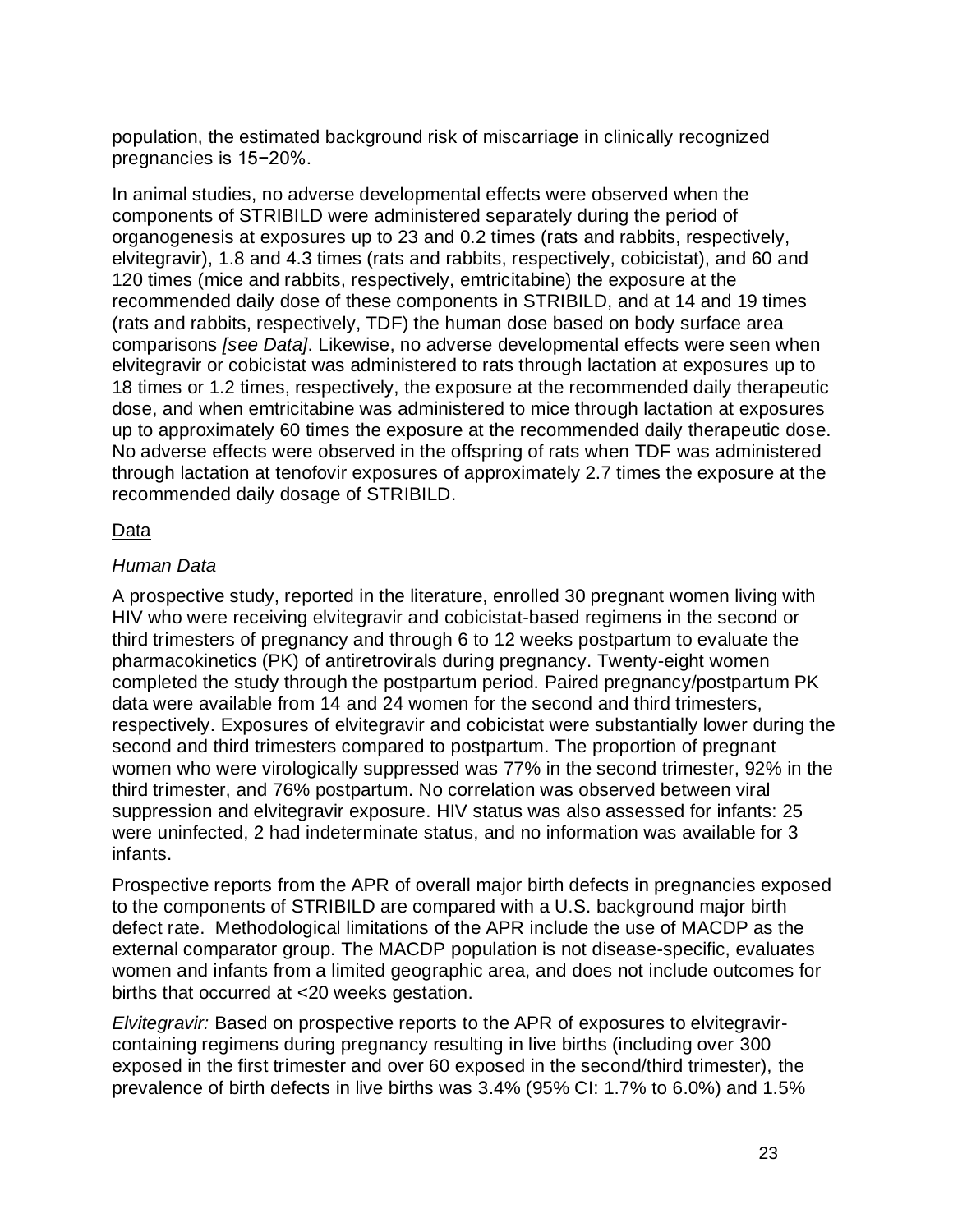(95% CI: 0% to 7.9%) following first and second/third trimester exposure, respectively, to elvitegravir-containing regimens.

*Cobicistat:* Based on prospective reports to the APR of exposures to cobicistatcontaining regimens during pregnancy resulting in live births (including over 400 exposed in the first trimester and over 80 exposed in the second/third trimester), the prevalence of birth defects in live births was 3.9% (95% CI: 2.2% to 6.3%) and 1.2% (95% CI: 0.0% to 6.5%) following first and second/third trimester exposure, respectively, to cobicistat-containing regimens.

*Emtricitabine:* Based on prospective reports to the APR of exposures to emtricitabinecontaining regimens during pregnancy resulting in live births (including over 3,600 exposed in the first trimester and over 1,400 exposed in the second/third trimester), the prevalence of birth defects in live births was 2.6% (95% CI: 2.1% to 3.2%) and 2.4% (95% CI: 1.6% to 3.3%) following first and second/third trimester exposure, respectively, to emtricitabine-containing regimens.

*Tenofovir DF:* Based on prospective reports to the APR of exposures to TDF-containing regimens during pregnancy resulting in live births (including over 4,200 exposed in the first trimester and over 1,800 exposed in the second/third trimester), the prevalence of birth defects in live births was 2.4% (95% CI: 1.9% to 2.9%) and 2.4% (95% CI: 1.8% to 3.2%) following first and second/third trimester exposure, respectively, to TDFcontaining regimens.

### *Animal Data*

*Elvitegravir:* Elvitegravir was administered orally to pregnant rats (at 0, 300, 1000, and 2000 mg/kg/day), and rabbits (at 0, 50, 150, and 450 mg/kg/day) through organogenesis (on gestation days 7 through 17 and days 7 through 19, respectively). No significant toxicological effects were observed in embryo-fetal toxicity studies performed with elvitegravir in rats at exposures (AUC) approximately 23 times higher and in rabbits at approximately 0.2 times higher than human exposures at the recommended daily dose. In a pre- and postnatal developmental study in rats, elvitegravir was administered orally at doses of 0, 300, 1000, and 2000 mg/kg from gestation day 7 to day 20 of lactation. At doses of 2000 mg/kg/day of elvitegravir, neither maternal nor developmental toxicity was noted. Systemic exposures (AUC) at this dose were 18 times the human exposures at the recommended daily dose.

*Cobicistat:* Cobicistat was administered orally to pregnant rats at doses of 0, 25, 50, and 125 mg/kg/day on gestation day 6 to 17. Increases in post-implantation loss and decreased fetal weights were observed at a maternal toxic dose of 125 mg/kg/day. No malformations were noted at doses up to 125 mg/kg/day. Systemic exposures (AUC) at 50 mg/kg/day in pregnant females were 1.8 times higher than human exposures at the recommended daily dose.

In pregnant rabbits, cobicistat was administered orally at doses of 0, 20, 50, and 100 mg/kg/day during the gestation days 7 to 20. No maternal or embryo/fetal effects were noted at the highest dose of 100 mg/kg/day. Systemic exposures (AUC) at 100 mg/kg/day were 4.3 times higher than human exposures at the recommended daily dose. In a pre- and postnatal developmental study in rats, cobicistat was administered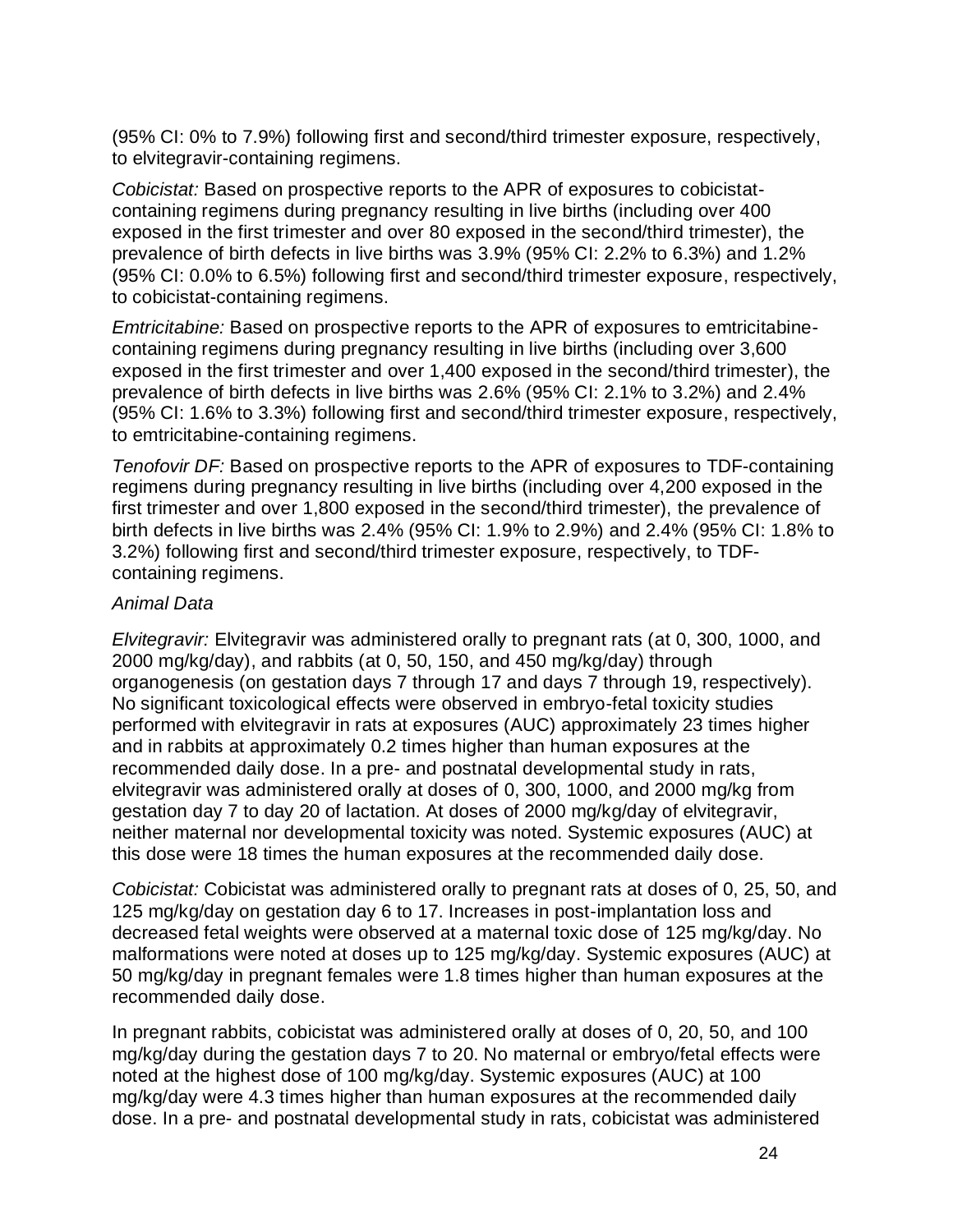orally at doses of 0, 10, 30, and 75 mg/kg from gestation day 6 to postnatal day 20, 21, or 22. At doses of 75 mg/kg/day of cobicistat, neither maternal nor developmental toxicity was noted. Systemic exposures (AUC) at this dose were 1.2 times the human exposures at the recommended daily dose.

*Emtricitabine:* Emtricitabine was administered orally to pregnant mice (at 0, 250, 500, or 1000 mg/kg/day), and rabbits (at 0, 100, 300, or 1000 mg/kg/day) through organogenesis (on gestation days 6 through 15, and 7 through 19, respectively). No significant toxicological effects were observed in embryo-fetal toxicity studies performed with emtricitabine in mice at exposures (AUC) approximately 60 times higher and in rabbits at approximately 120 times higher than human exposures at the recommended daily dose. In a pre/postnatal development study in mice, emtricitabine was administered orally at doses up to 1000 mg/kg/day; no significant adverse effects directly related to drug were observed in the offspring exposed daily from before birth (in utero) through sexual maturity at daily exposures (AUC) of approximately 60 times higher than human exposures at the recommended daily dose.

*Tenofovir DF:* Tenofovir DF was administered orally to pregnant rats (at 0, 50, 150, or 450 mg/kg/day) and rabbits (at 0, 30, 100, or 300 mg/kg/day) through organogenesis (on gestation days 7 through 17, and 6 through 18, respectively). No significant toxicological effects were observed in embryo-fetal toxicity studies performed with TDF in rats at doses up to 14 times the human dose based on body surface area comparisons and in rabbits at doses up to 19 times the human dose based on body surface area comparisons. In a pre/postnatal development study in rats, TDF was administered orally through lactation at doses up to 600 mg/kg/day; no adverse effects were observed in the offspring at tenofovir exposures of approximately 2.7 times higher than human exposures at the recommended daily dose of STRIBILD.

## **8.2 Lactation**

### Risk Summary

The Centers for Disease Control and Prevention recommend that HIV-infected mothers not breastfeed their infants to avoid risking postnatal transmission of HIV.

Based on limited published data, emtricitabine and tenofovir have been shown to be present in human breast milk. It is not known whether elvitegravir or cobicistat are present in human breast milk, while elvitegravir and cobicistat have been shown to be present in rat milk *(see Data)*.

It is not known if the components of STRIBILD affect milk production or have effects on the breastfed child. Because of the potential for: (1) HIV transmission (in HIV-negative infants); (2) developing viral resistance (in HIV-positive infants); and (3) adverse reactions in a breastfed infant similar to those seen in adults, instruct mothers not to breastfeed if they are receiving STRIBILD *(see Data)*.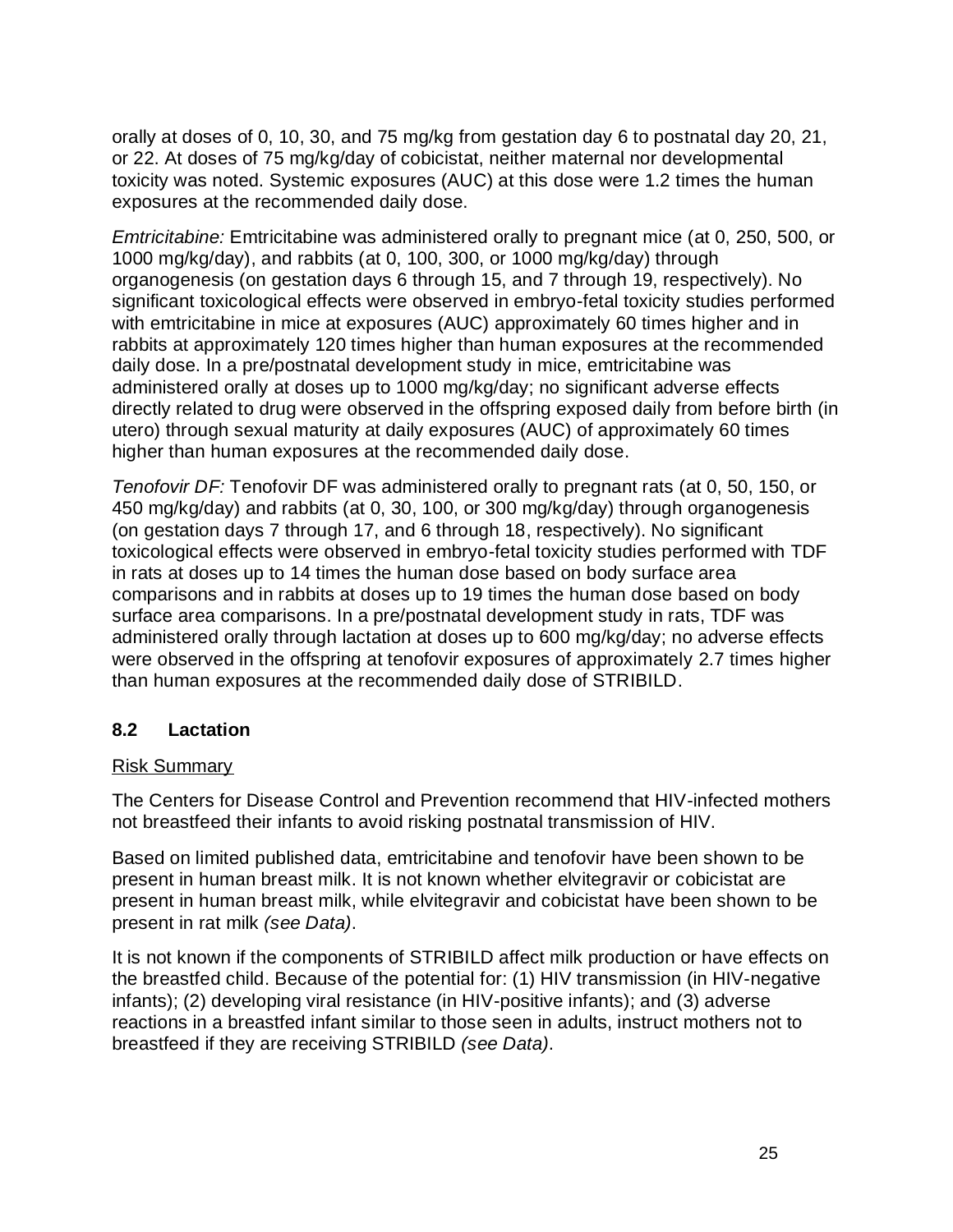# *Animal Data*

*Elvitegravir:* During the prenatal and postnatal developmental toxicology study at doses up to 2000 mg/kg/day mean elvitegravir milk to plasma ratio of 0.1 was measured 30 minutes after administration to rats on lactation day 14.

*Cobicistat:* During the prenatal and postnatal developmental toxicology study at doses up to 75 mg/kg/day mean cobicistat milk to plasma ratio of up to 1.9 was measured 2 hours after administration to rats on lactation day 10.

# **8.4 Pediatric Use**

The pharmacokinetics, safety, and virologic and immunologic responses were evaluated in 50 treatment-naïve, HIV-1 infected subjects aged 12 to less than 18 years weighing at least 35 kg receiving STRIBILD through 48 weeks in an open-label trial (Study 112). The safety and efficacy of STRIBILD in these subjects was similar to that in antiretroviral treatment-naïve adults *[see Dosage and Administration (2.2), Adverse Reactions (6.1), Clinical Pharmacology (12.3), and Clinical Studies (14.4)].*

Safety and effectiveness of STRIBILD in pediatric patients less than 12 years of age or weighing less than 35 kg have not been established.

# **8.5 Geriatric Use**

Clinical studies of STRIBILD did not include sufficient numbers of subjects aged 65 and over to determine whether they respond differently from younger subjects. In general, caution should be exercised in the administration of STRIBILD in elderly patients, keeping in mind the greater frequency of decreased hepatic, renal, or cardiac function, and of concomitant disease or other drug therapy *[see Clinical Pharmacology (12.3)]*.

# **8.6 Renal Impairment**

Initiation of STRIBILD in patients with estimated creatinine clearance below 70 mL per min is not recommended. Because STRIBILD is a fixed-dose combination tablet, STRIBILD should be discontinued if estimated creatinine clearance declines below 50 mL per minute during treatment with STRIBILD as dose interval adjustment required for emtricitabine and TDF cannot be achieved *[see Warnings and Precautions (5.2), Adverse Reactions (6.1), Clinical Pharmacology (12.3), and Clinical Studies (14)].*

No data are available to make dose recommendations for pediatric patients with renal impairment.

# Clinical Trials in Adult Subjects with Mild to Moderate Renal Impairment

In Study 118, 33 HIV-1 infected treatment-naïve subjects with mild to moderate renal impairment (eGFR by Cockcroft-Gault method between 50 and 89 mL/minute) were studied in an open-label clinical trial evaluating the safety of 48 weeks of treatment with STRIBILD. After 48 weeks of treatment, the mean change in serum creatinine was 0.17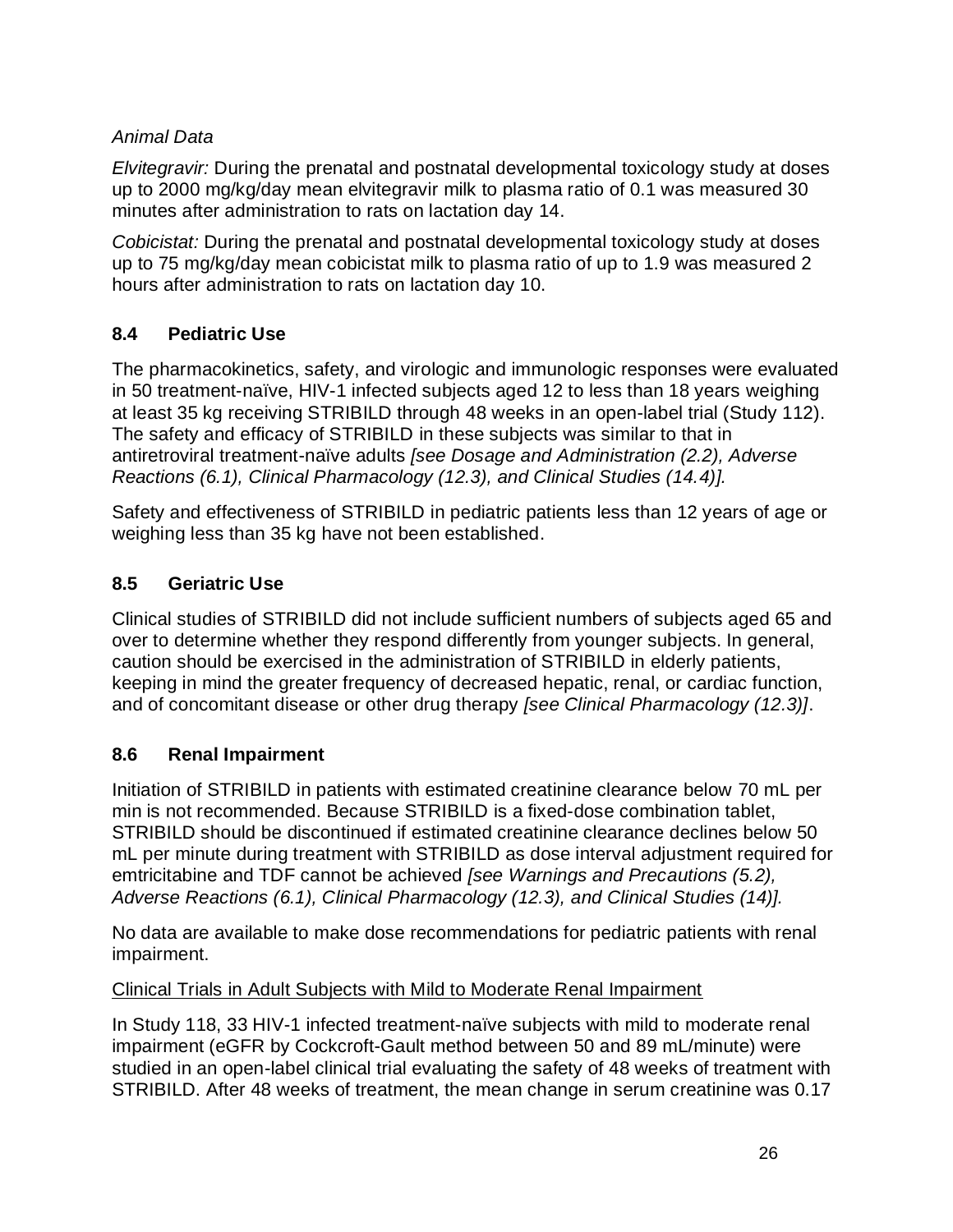± 0.14 mg/dL and the mean change in eGFR by Cockcroft-Gault method was −6.9 ± 9.0 mL/minute for subjects treated with STRIBILD.

Twelve of the 33 subjects studied had baseline eGFR between 50 and 70 mL/minute. Three subjects, all with baseline eGFR between 50−60 mL/minute, discontinued STRIBILD due to a renal adverse event. The safety of STRIBILD among 21 of the 33 subjects with baseline eGFR greater than or equal to 70 mL/minute was consistent with the safety profile in studies 102 and 103.

# **8.7 Hepatic Impairment**

No dose adjustment of STRIBILD is required in patients with mild (Child-Pugh Class A) or moderate (Child-Pugh Class B) hepatic impairment. No pharmacokinetic or safety data are available regarding the use of STRIBILD in patients with severe hepatic impairment (Child-Pugh Class C)*.* Therefore, STRIBILD is not recommended for use in patients with severe hepatic impairment *[see Dosage and Administration (2.4) and Clinical Pharmacology (12.3)].*

# **10 OVERDOSAGE**

No data are available on overdose of STRIBILD in patients. If overdose occurs the patient must be monitored for evidence of toxicity. Treatment of overdose with STRIBILD consists of general supportive measures, including monitoring of vital signs as well as observation of the clinical status of the patient.

*Elvitegravir:* Limited clinical experience is available at doses higher than the therapeutic dose of elvitegravir. In one study, boosted elvitegravir equivalent to 2 times the therapeutic dose of 150 mg once daily for 10 days was administered to 42 healthy subjects. No severe adverse reactions were reported. The effects of higher doses are not known. As elvitegravir is highly bound to plasma proteins, it is unlikely that it will be significantly removed by hemodialysis or peritoneal dialysis.

*Cobicistat:* Limited clinical experience is available at doses higher than the therapeutic dose of cobicistat. In two studies, a single dose of cobicistat 400 mg (2.7 times the dose in STRIBILD) was administered to a total of 60 healthy subjects. No severe adverse reactions were reported. The effects of higher doses are not known. As cobicistat is highly bound to plasma proteins, it is unlikely that it will be significantly removed by hemodialysis or peritoneal dialysis.

*Emtricitabine:* Limited clinical experience is available at doses higher than the therapeutic dose of EMTRIVA®. In one clinical pharmacology study, single doses of emtricitabine 1200 mg (6 times the dose in STRIBILD) were administered to 11 subjects. No severe adverse reactions were reported. The effects of higher doses are not known.

Hemodialysis treatment removes approximately 30% of the emtricitabine dose over a 3 hour dialysis period starting within 1.5 hours of emtricitabine dosing (blood flow rate of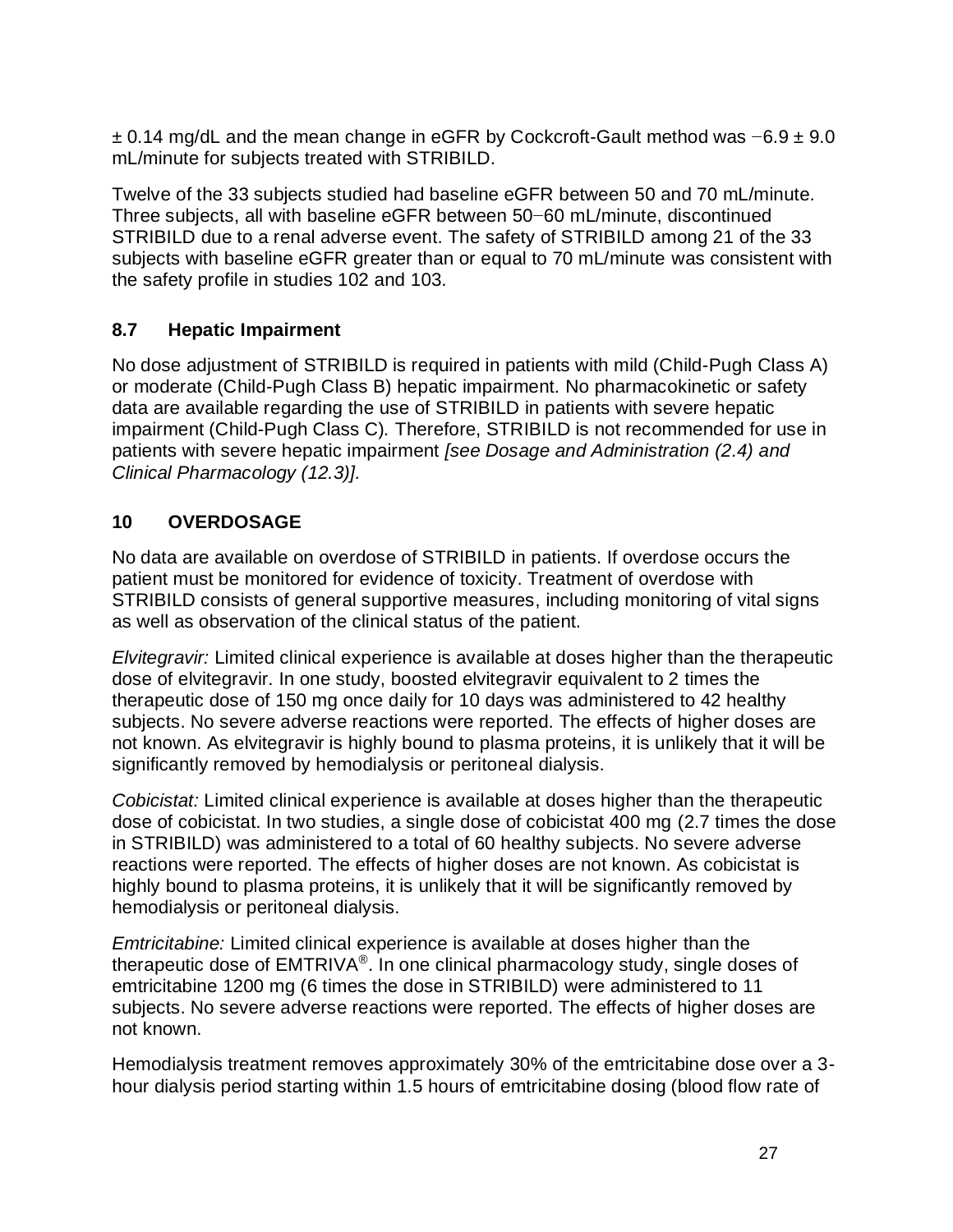400 mL per minute and a dialysate flow rate of 600 mL per minute). It is not known whether emtricitabine can be removed by peritoneal dialysis.

*Tenofovir DF:* Limited clinical experience at doses higher than the therapeutic dose of VIREAD® 300 mg is available. In one study, 600 mg TDF (2 times the dosage in STRIBILD) was administered to 8 subjects orally for 28 days and no severe adverse reactions were reported. The effects of higher doses are not known. Tenofovir is efficiently removed by hemodialysis with an extraction coefficient of approximately 54%. Following a single 300 mg dose of VIREAD, a 4-hour hemodialysis session removed approximately 10% of the administered tenofovir dose.

# **11 DESCRIPTION**

STRIBILD is a fixed-dose combination tablet containing elvitegravir, cobicistat, emtricitabine, and TDF for oral administration.

- Elvitegravir is an HIV-1 integrase strand transfer inhibitor.
- Cobicistat is a mechanism-based inhibitor of cytochrome P450 (CYP) enzymes of the CYP3A family.
- Emtricitabine is a synthetic nucleoside analog of cytidine. EMTRIVA is the brand name for emtricitabine.
- Tenofovir DF is converted in vivo to tenofovir, an acyclic nucleoside phosphonate (nucleotide) analog of adenosine 5′-monophosphate. VIREAD is the brand name for TDF.

Each tablet contains 150 mg of elvitegravir, 150 mg of cobicistat, 200 mg of emtricitabine, and 300 mg of TDF (equivalent to 245 mg of tenofovir disoproxil). The tablets include the following inactive ingredients: lactose monohydrate, microcrystalline cellulose, silicon dioxide, croscarmellose sodium, hydroxypropyl cellulose, sodium lauryl sulfate, and magnesium stearate. The tablets are film coated with a coating material containing indigo carmine (FD&C Blue #2) aluminum lake, polyethylene glycol, polyvinyl alcohol, talc, titanium dioxide, and yellow iron oxide.

*Elvitegravir:* The chemical name of elvitegravir is 6-(3-Chloro-2-fluorobenzyl)-1-[(2*S*)-1 hydroxy-3-methylbutan-2-yl]-7-methoxy-4-oxo-1,4-dihydroquinoline-3-carboxylic acid.

It has a molecular formula of C23H23ClFNO5 and a molecular weight of 447.9. It has the following structural formula:

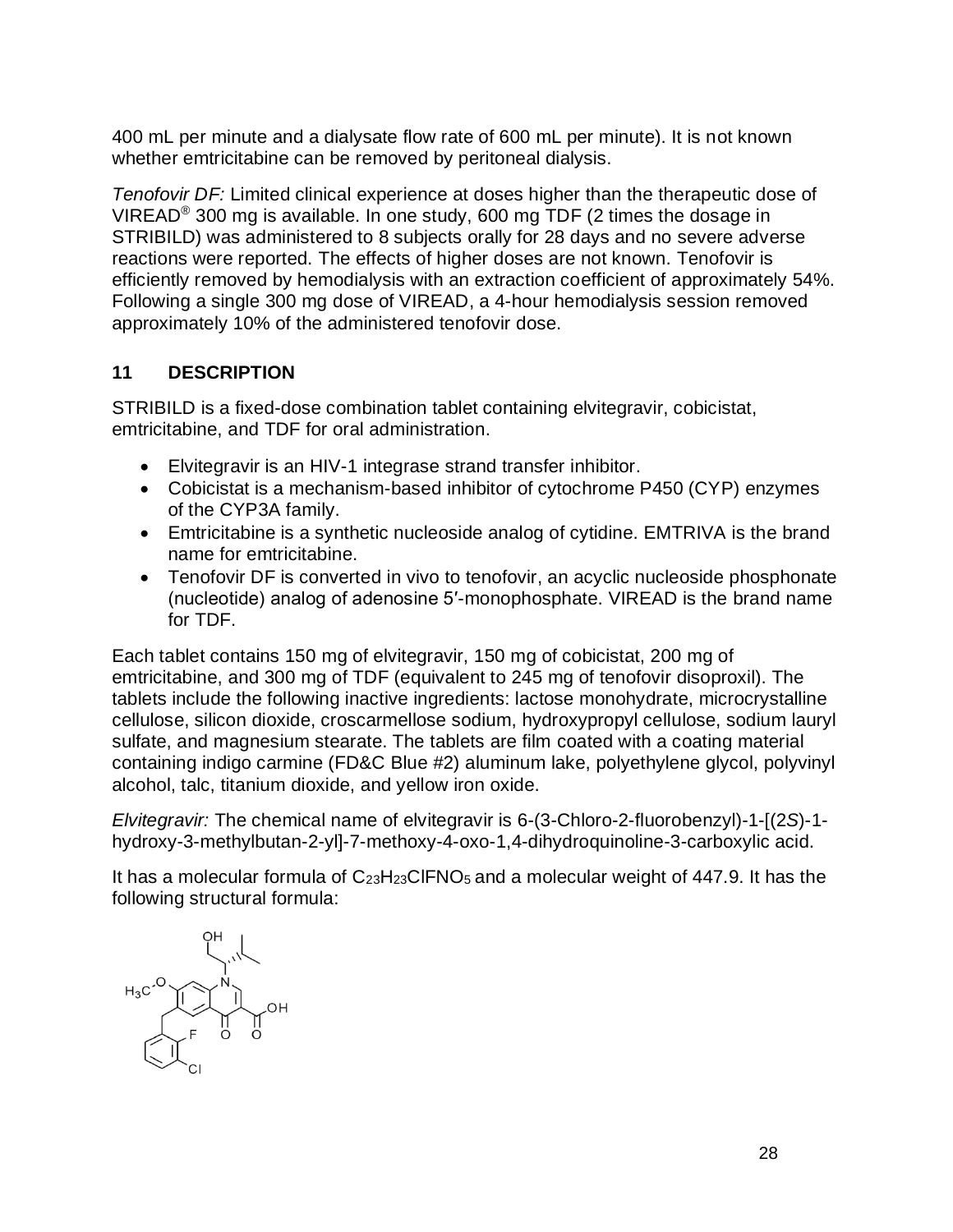Elvitegravir is a white to pale-yellow powder with a solubility of less than 0.3 micrograms per mL in water at 20 °C.

*Cobicistat:* The chemical name for cobicistat is 1,3-thiazol-5-ylmethyl [(2*R*,5*R*)-5-{[(2*S*)- 2-[(methyl{[2-(propan-2-yl)-1,3-thiazol-4-yl]methyl}carbamoyl)amino]-4-(morpholin-4 yl)butanoyl]amino}-1,6-diphenylhexan-2-yl]carbamate.

It has a molecular formula of  $C_{40}H_{53}N<sub>7</sub>O<sub>5</sub>S<sub>2</sub>$  and a molecular weight of 776.0. It has the following structural formula:



Cobicistat is adsorbed onto silicon dioxide. Cobicistat on silicon dioxide is a white to pale-yellow solid with a solubility of 0.1 mg per mL in water at 20 °C.

*Emtricitabine:* The chemical name of emtricitabine is 5-fluoro-1-[(2*R*,5*S*)-2- (hydroxymethyl)-1,3-oxathiolan-5-yl]cytosine. Emtricitabine is the (-)enantiomer of a thio analog of cytidine, which differs from other cytidine analogs in that it has a fluorine in the 5-position.

It has a molecular formula of  $C_8H_{10}FN_3O_3S$  and a molecular weight of 247.25. It has the following structural formula:



Emtricitabine is a white to off-white crystalline powder with a solubility of approximately 112 mg per mL in water at 25 °C.

*Tenofovir DF:* Tenofovir DF is a fumaric acid salt of the bis-

isopropoxycarbonyloxymethyl ester derivative of tenofovir. The chemical name of TDF is 9-[(*R*)-2-[[bis[[(isopropoxycarbonyl)oxy]-methoxy]phosphinyl]methoxy]propyl]adenine fumarate (1:1). It has a molecular formula of  $C_1 \oplus H_3 \oplus C_1 \oplus P \bullet C_4 H_4 O_4$  and a molecular weight of 635.51. It has the following structural formula:

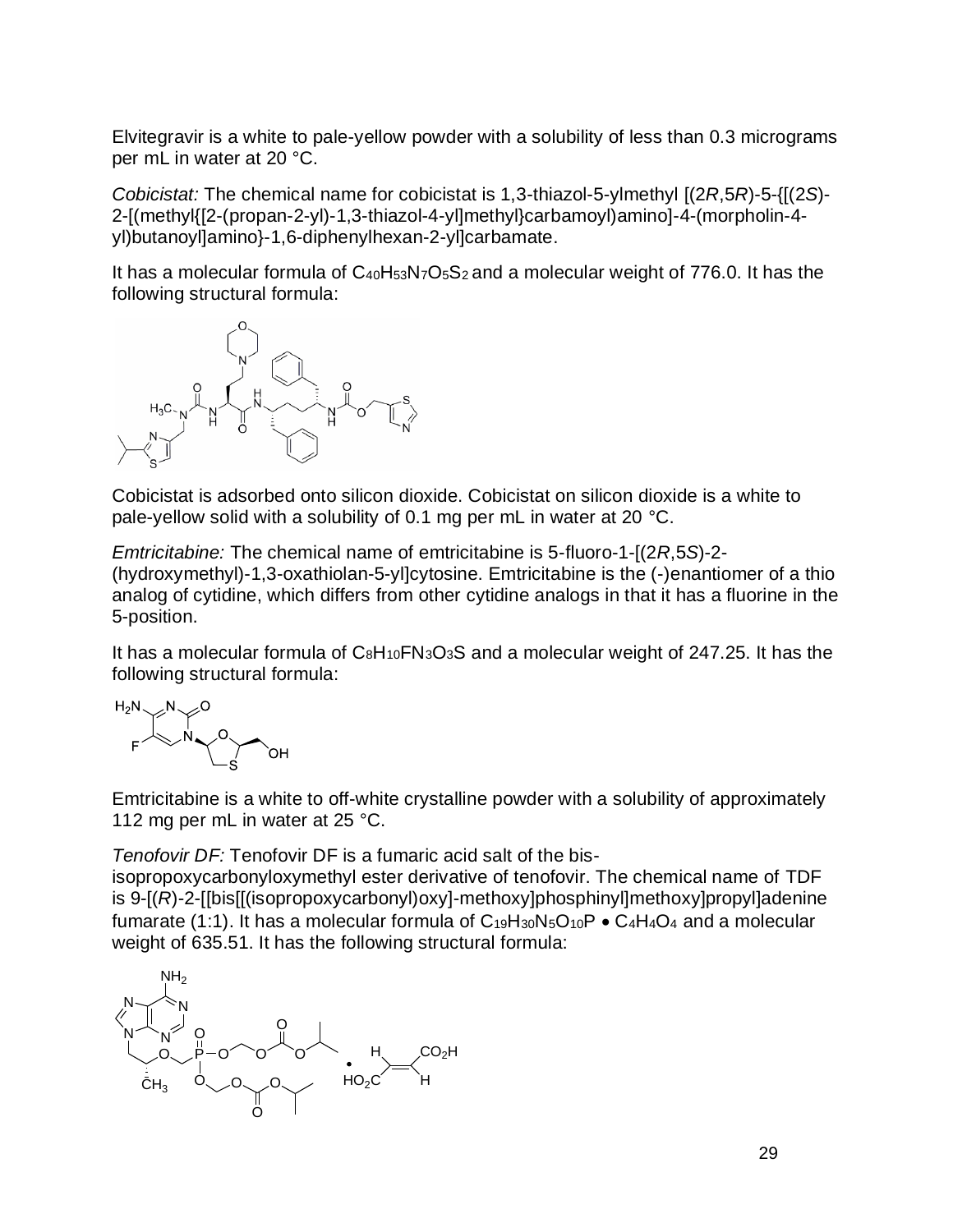Tenofovir DF is a white to off-white crystalline powder with a solubility of 13.4 mg per mL in water at 25 °C. All dosages are expressed in terms of TDF except where otherwise noted.

# **12 CLINICAL PHARMACOLOGY**

### **12.1 Mechanism of Action**

STRIBILD is a fixed-dose combination of antiretroviral drugs elvitegravir (boosted by the CYP3A inhibitor cobicistat), emtricitabine, and TDF *[see Microbiology (12.4)]*.

## **12.2 Pharmacodynamics**

### Effects on Electrocardiogram

Thorough QT studies have been conducted for elvitegravir and cobicistat. The effect of the other two components, tenofovir and emtricitabine, or the combination regimen STRIBILD on the QT interval is not known.

*Elvitegravir:* In a thorough QT/QTc study in 126 healthy subjects, elvitegravir (coadministered with 100 mg ritonavir) 125 mg and 250 mg (0.83 and 1.67 times the dose in STRIBILD) did not affect the QT/QTc interval and did not prolong the PR interval.

*Cobicistat:* In a thorough QT/QTc study in 48 healthy subjects, a single dose of cobicistat 250 mg and 400 mg (1.67 and 2.67 times the dose in STRIBILD) did not affect the QT/QTc interval. Prolongation of the PR interval was noted in subjects receiving cobicistat. The maximum mean (95% upper confidence bound) difference in PR from placebo after baseline-correction was 9.5 (12.1) msec for the 250 mg cobicistat dose and 20.2 (22.8) for the 400 mg cobicistat dose. Because the 150 mg cobicistat dose used in the STRIBILD fixed-dose combination tablet is lower than the lowest dose studied in the thorough QT study, it is unlikely that treatment with STRIBILD will result in clinically relevant PR prolongation.

### Effects on Serum Creatinine

The effect of cobicistat on serum creatinine was investigated in a Phase 1 study in subjects with an eGFR of at least 80 mL per minute (N=18) and with an eGFR of 50 to 79 mL per minute  $(N=12)$ . A statistically significant change of  $eGFR_{CG}$  from baseline was observed after 7 days of treatment with cobicistat 150 mg among subjects with an eGFR of at least 80 mL per minute (−9.9 ± 13.1 mL/min) and subjects with an eGFR of 50 to 79 mL per minute (−11.9 ± 7.0 mL per minute). These decreases in eGFR<sub>CG</sub> were reversible after cobicistat was discontinued. The actual glomerular filtration rate, as determined by the clearance of probe drug iohexol, was not altered from baseline following treatment of cobicistat among subjects with an eGFR of at least 50 mL per minute, indicating cobicistat inhibits tubular secretion of creatinine, reflected as a reduction in eGFR<sub>CG</sub>, without affecting the actual glomerular filtration rate.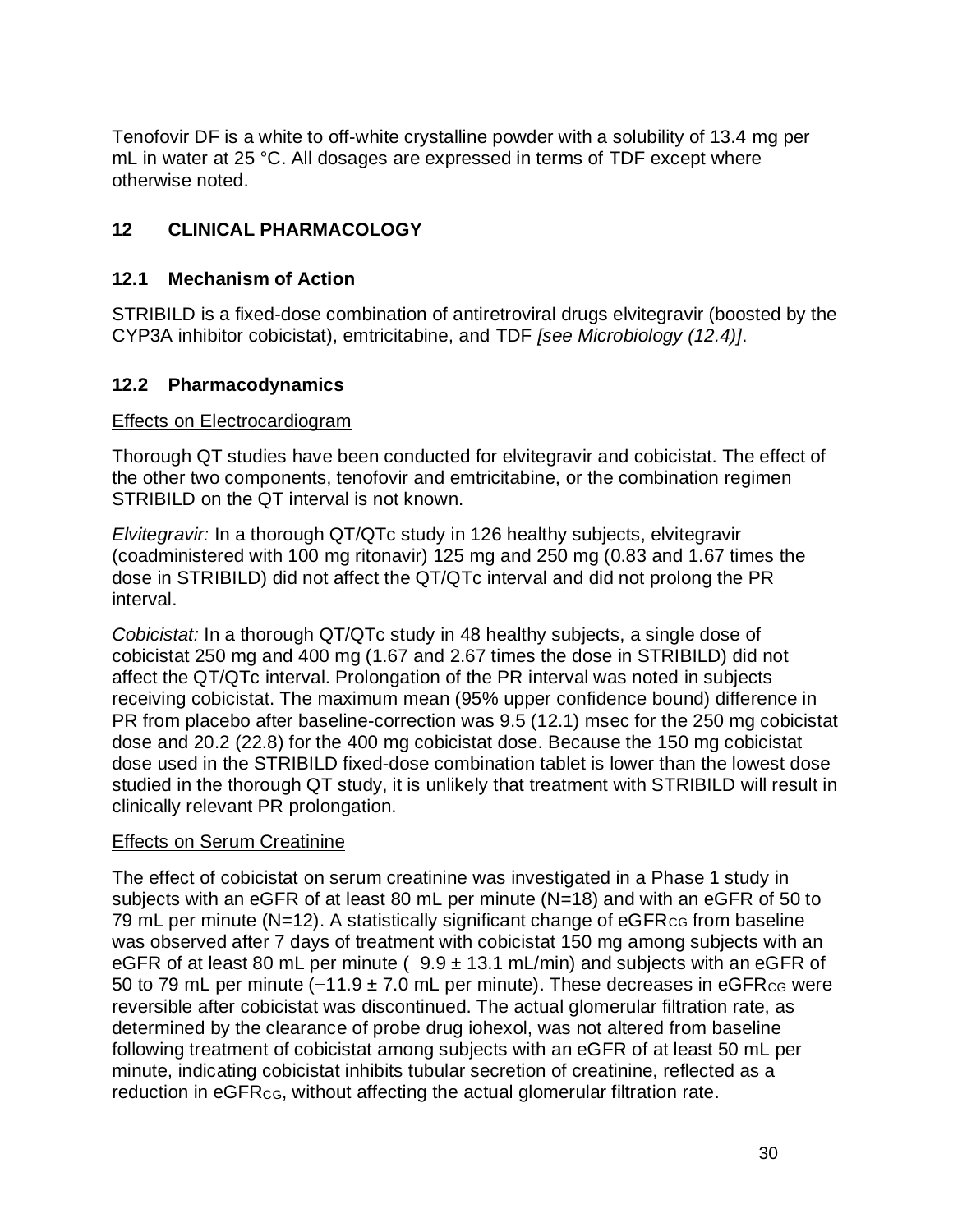### **12.3 Pharmacokinetics**

The pharmacokinetic properties of the components of STRIBILD are provided in Table 6. The multiple dose pharmacokinetic parameters of elvitegravir, cobicistat, emtricitabine, and tenofovir are provided in Table 7.

|                                                               | Elvitegravir                                | <b>Cobicistat</b>               | <b>Emtricitabine</b>                                  | <b>Tenofovir</b>  |  |  |  |  |  |
|---------------------------------------------------------------|---------------------------------------------|---------------------------------|-------------------------------------------------------|-------------------|--|--|--|--|--|
| <b>Absorption</b>                                             |                                             |                                 |                                                       |                   |  |  |  |  |  |
| $T_{max}$ (h)                                                 | 4                                           | 3                               | 3                                                     | $\overline{2}$    |  |  |  |  |  |
| Effect of light meal (relative<br>to fasting) <sup>a</sup>    | ↑34%<br>(19, 151)                           | ↑3%<br>(110, 117)               | 15%<br>(19, 0)                                        | ↑24%<br>(18, 130) |  |  |  |  |  |
| Effect of high fat meal<br>(relative to fasting) <sup>a</sup> | ↑87%<br>(166, 1110)                         | ↓17%<br>(127, 15)               | 14%<br>(18, 0)                                        | ↑23%<br>(17, 129) |  |  |  |  |  |
| <b>Distribution</b>                                           |                                             |                                 |                                                       |                   |  |  |  |  |  |
| % Bound to human plasma<br>proteins                           | $-99$                                       | $-98$                           | $\leq 4$                                              | < 0.7             |  |  |  |  |  |
| Source of protein binding<br>data                             | Ex vivo                                     | In vitro                        | In vitro                                              | In vitro          |  |  |  |  |  |
| Blood-to-plasma ratio                                         | 0.73                                        | 0.5                             | 0.6                                                   | <b>NC</b>         |  |  |  |  |  |
| <b>Metabolism</b>                                             |                                             |                                 |                                                       |                   |  |  |  |  |  |
| Metabolism                                                    | CYP3A (major)<br><b>UGT1A1/3</b><br>(minor) | CYP3A (major)<br>CYP2D6 (minor) | Not significantly metabolized                         |                   |  |  |  |  |  |
| <b>Elimination</b>                                            |                                             |                                 |                                                       |                   |  |  |  |  |  |
| Major route of elimination                                    |                                             | Metabolism                      | Glomerular filtration and active tubular<br>secretion |                   |  |  |  |  |  |
| $T_{1/2}$ (h) <sup>b</sup>                                    | 12.9                                        | 3.5                             | 10                                                    | $12 - 18$         |  |  |  |  |  |
| % Of dose excreted in<br>urine <sup>c</sup>                   | 6.7                                         | 8.2                             | 70                                                    | $70 - 80$         |  |  |  |  |  |
| % Of dose excreted in<br>feces <sup>c</sup>                   | 94.8                                        | 86.2                            | 13.7                                                  | <b>NC</b>         |  |  |  |  |  |

**Table 6 Pharmacokinetic Properties of the Components of STRIBILD**

NC=Not Calculated

a. Values refer to mean systemic exposure (90% confidence interval). STRIBILD light meal=~373 kcal, 20% fat; STRIBILD high fat meal=~800 kcal, 50% fat. Increase =  $\uparrow$ ; Decrease =  $\downarrow$ 

b. t<sub>1/2</sub> values refer to median terminal plasma half-life.

c. Dosing in mass balance studies: elvitegravir (single dose administration of [<sup>14</sup>C] elvitegravir, coadministered with 100 mg RTV); cobicistat (single-dose administration of [<sup>14</sup>C] cobicistat after multiple dosing of cobicistat for six days); emtricitabine (single dose administration of [<sup>14</sup>C] emtricitabine after multiple dosing of emtricitabine for ten days); mass balance study not conducted for tenofovir.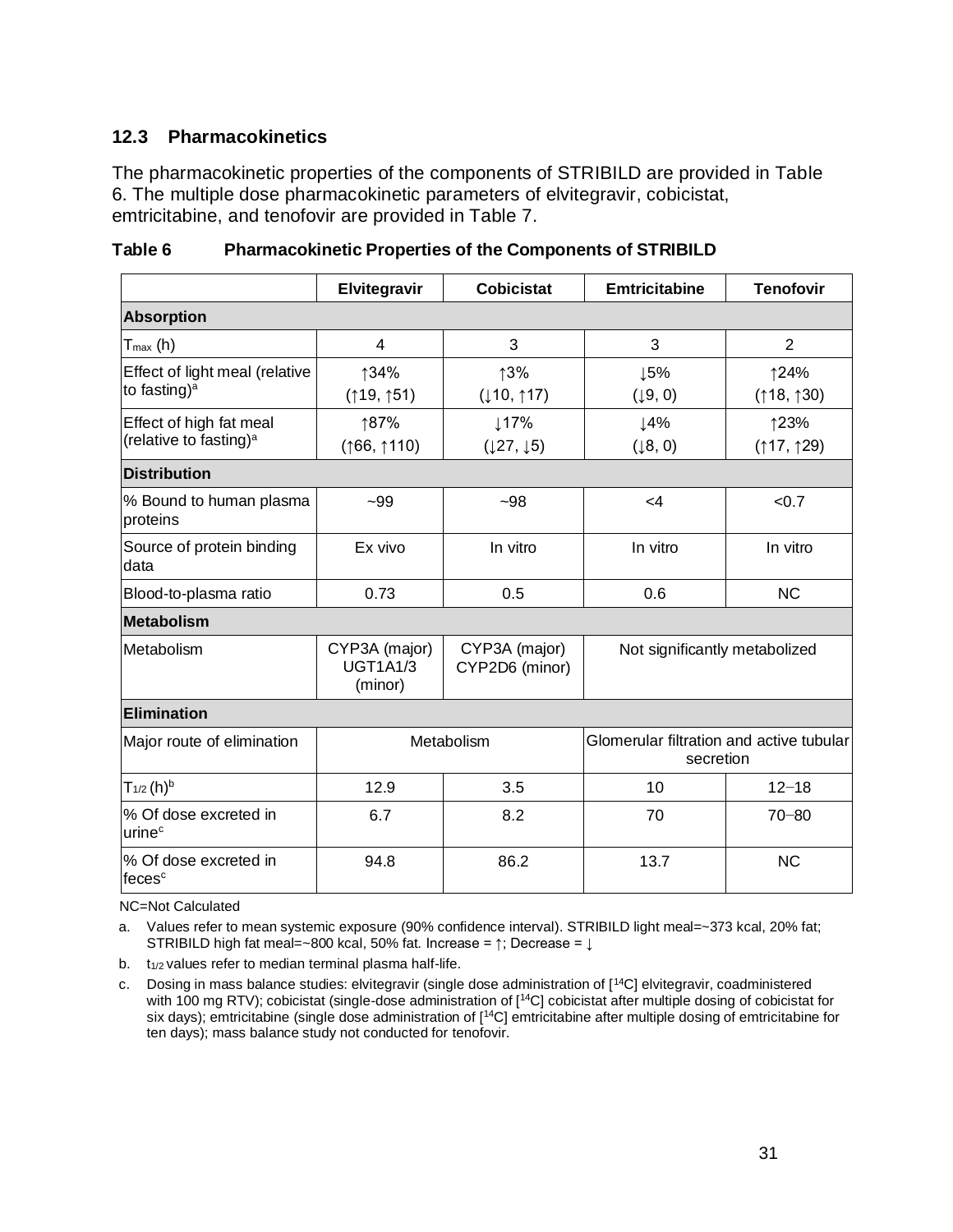#### **Table 7 Pharmacokinetic Parameters of Elvitegravir, Cobicistat, Emtricitabine, and Tenofovir Exposure Following Oral Administration of STRIBILD in HIV-Infected Subjects**

| <b>Parameter</b><br>Mean ± SD<br>[range, min:max] | <b>Elvitegravir<sup>a</sup></b> | Cobicistat <sup>b</sup> | <b>Emtricitabine</b> <sup>b</sup> | Tenofovir <sup>b</sup> |
|---------------------------------------------------|---------------------------------|-------------------------|-----------------------------------|------------------------|
| $C_{\text{max}}$                                  | $1.7 \pm 0.4$                   | $1.1 \pm 0.4$           | $1.9 \pm 0.5$                     | $0.45 \pm 0.2$         |
| (microgram per mL)                                | [0.4:3.7]                       | [0.1:2.1]               | [0.6:3.6]                         | [0.2:1.2]              |
| <b>AUCtau</b>                                     | $23.0 \pm 7.5$                  | $8.3 \pm 3.8$           | $12.7 \pm 4.5$                    | $4.4 + 2.2$            |
| (microgram • hour per mL)                         | [4.4:69.8]                      | [0.5:18.3]              | [5.2:34.1]                        | [2.1:18.2]             |
| $C$ trough                                        | $0.45 \pm 0.26$                 | $0.05 \pm 0.13$         | $0.14 \pm 0.25$                   | $0.10 \pm 0.08$        |
| (microgram per mL)                                | [0.05:2.34]                     | [0.01:0.92]             | [0.04:1.94]                       | [0.04:0.58]            |

SD=Standard Deviation

a. From Population Pharmacokinetic analysis, N=419.

b. From Intensive Pharmacokinetic analysis, N=61−62, except cobicistat Ctrough N=53.

#### *Specific Populations*

#### Geriatric Patients

The pharmacokinetics of elvitegravir, cobicistat, emtricitabine, and tenofovir have not been fully evaluated in elderly (65 years of age and older) patients *[see Use in Specific Populations (8.5)].*

#### Pediatric Patients

Exposures (AUC) of elvitegravir and tenofovir in 14 pediatric subjects aged 12 to less than 18 years who received STRIBILD in Study 112 were increased by 30% and 37%, respectively, compared with exposures achieved in adults following administration of STRIBILD, but were deemed acceptable based on the overall safety profile of these agents and exposure-safety assessments. The other components of STRIBILD had similar exposures in adolescents compared with adults *[see Use in Specific Populations (8.4)].*

Emtricitabine has been studied in pediatric subjects from 3 months to 17 years of age. TDF has been studied in pediatric subjects from 2 years to less than 18 years of age. The pharmacokinetics of elvitegravir or cobicistat in pediatric subjects less than 12 years of age have not been established *[see Use in Specific Populations (8.4)].*

#### Race, Gender

No clinically significant differences in pharmacokinetics of STRIBILD have been identified based on race or gender.

#### Patients with Renal Impairment

*Elvitegravir and Cobicistat:* A study of the pharmacokinetics of cobicistat+elvitegravir was performed in healthy subjects and subjects with severe renal impairment (estimated creatinine clearance less than 30 mL per minute). No clinically relevant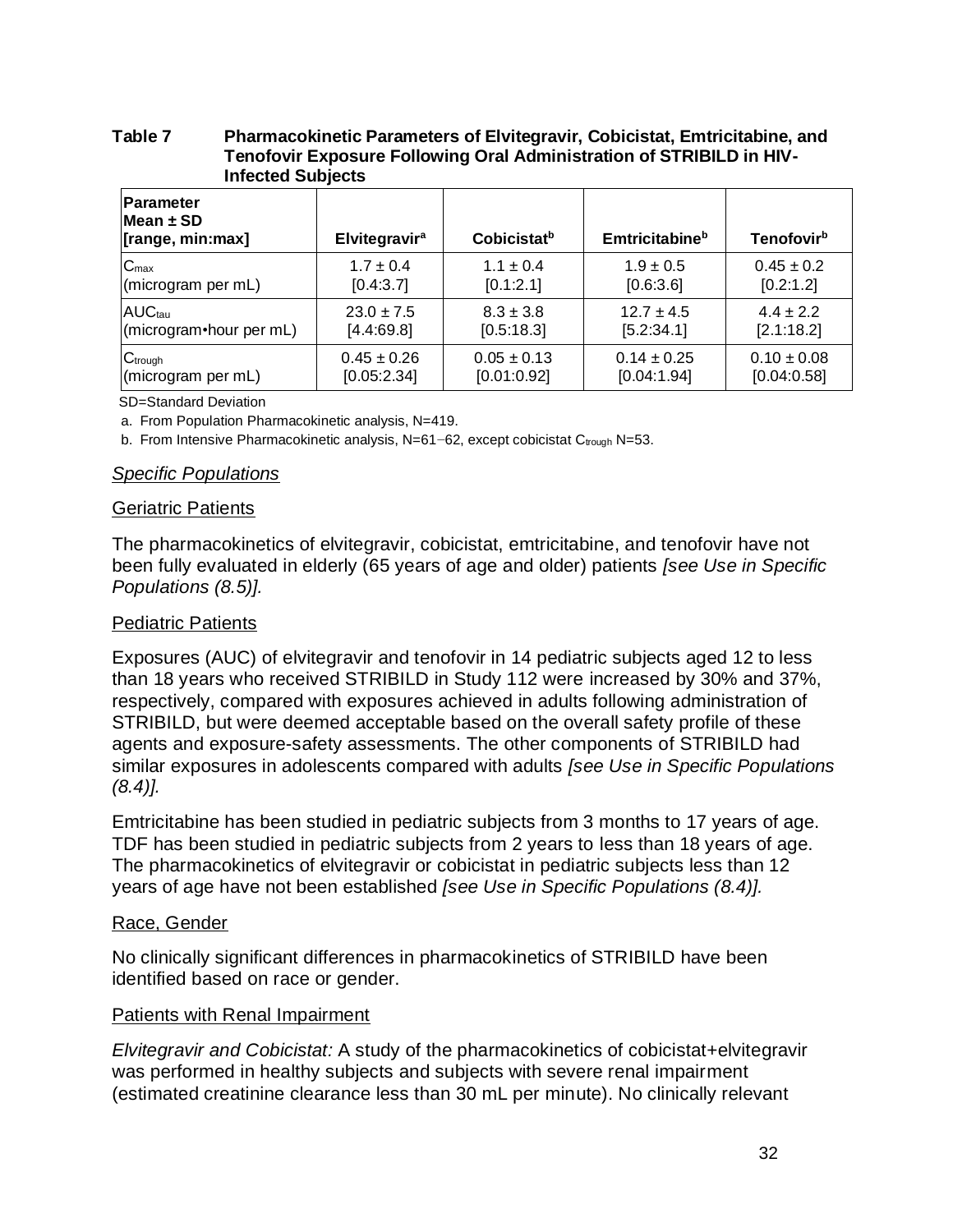differences in elvitegravir or cobicistat pharmacokinetics were observed between healthy subjects and subjects with severe renal impairment.

*Emtricitabine and TDF:* The pharmacokinetics of emtricitabine and tenofovir are altered in subjects with estimated creatinine clearance below 50 mL per minute or with endstage renal disease requiring dialysis (ESRD) (Table 8) *[see Warnings and Precautions (5.2) and Use in Specific Populations (8.6)].*

| <b>Parameter</b>                              |                           | <b>Creatinine Clearance (mL/min)</b> |                    |                         |                      |  |  |  |  |  |  |
|-----------------------------------------------|---------------------------|--------------------------------------|--------------------|-------------------------|----------------------|--|--|--|--|--|--|
| Mean $\pm$ SD                                 | 50-80<br>$30 - 49$<br>>80 |                                      | $30$               | <b>ESRD<sup>c</sup></b> |                      |  |  |  |  |  |  |
| <b>Emtricitabine</b>                          | $N=6$                     | $N=6$                                | $N=6$              | $N=5$                   | $N=5$                |  |  |  |  |  |  |
| <b>AUC</b> inf<br>(microgram•hr per<br>$mL$ ) | $11.8 \pm 2.9$            | $19.9 \pm 1.2$                       | $25.1 \pm 5.7$     | $33.7 \pm 2.1$          | $53.2 \pm 9.9$       |  |  |  |  |  |  |
| $C_{\text{max}}$<br>(microgram per mL)        | $2.2 \pm 0.6$             | $3.8 \pm 0.9$                        | $3.2 \pm 0.6$      | $2.8 \pm 0.7$           | $2.8 \pm 0.5$        |  |  |  |  |  |  |
| <b>Tenofovir</b>                              | $N=3$                     | $N=10$                               | $N=8$              | $N=11$                  | $N=9$                |  |  |  |  |  |  |
| <b>AUC</b> inf<br>(microgram•hr per<br>mL)    | $2.18 \pm$<br>0.26        | $3.06 \pm$<br>0.93                   | 6.01 $\pm$<br>2.50 | $15.98 \pm$<br>7.22     | 44.90 $\pm$<br>12.96 |  |  |  |  |  |  |
| $C_{\text{max}}$<br>(microgram per mL)        | $0.34 \pm$<br>0.03        | $0.33 \pm$<br>0.06                   | $0.37 \pm$<br>0.16 | $0.60 \pm$<br>0.19      | $1.06 \pm 0.25$      |  |  |  |  |  |  |

**Table 8 Pharmacokinetic Parameters of Emtricitabine<sup>a</sup> and Tenofovir<sup>b</sup> in Adults with Varying Degrees of Renal Function**

SD=Standard Deviation

a. 200 mg, single dose of emtricitabine

b. 300 mg, single dose of TDF

c. ESRD subjects requiring dialysis

#### Patients with Hepatic Impairment

*Elvitegravir and Cobicistat:* A study of the pharmacokinetics of cobicistat+elvitegravir was performed in healthy subjects and subjects with moderate hepatic impairment (Child-Pugh Class B). No clinically relevant differences in elvitegravir or cobicistat pharmacokinetics were observed between subjects with moderate hepatic impairment and healthy subjects. The effect of severe hepatic impairment (Child-Pugh Class C) on the pharmacokinetics of elvitegravir or cobicistat has not been studied *[see Use in Specific Populations (8.7)].*

*Emtricitabine:* The pharmacokinetics of emtricitabine have not been studied in subjects with hepatic impairment; however, emtricitabine is not significantly metabolized by liver enzymes, so the impact of liver impairment should be limited.

*Tenofovir DF:* The pharmacokinetics of tenofovir following a 300 mg dose of VIREAD have been studied in healthy subjects with moderate to severe hepatic impairment (Child-Pugh Class C). No clinically relevant differences in tenofovir pharmacokinetics were observed between subjects with hepatic impairment and healthy subjects.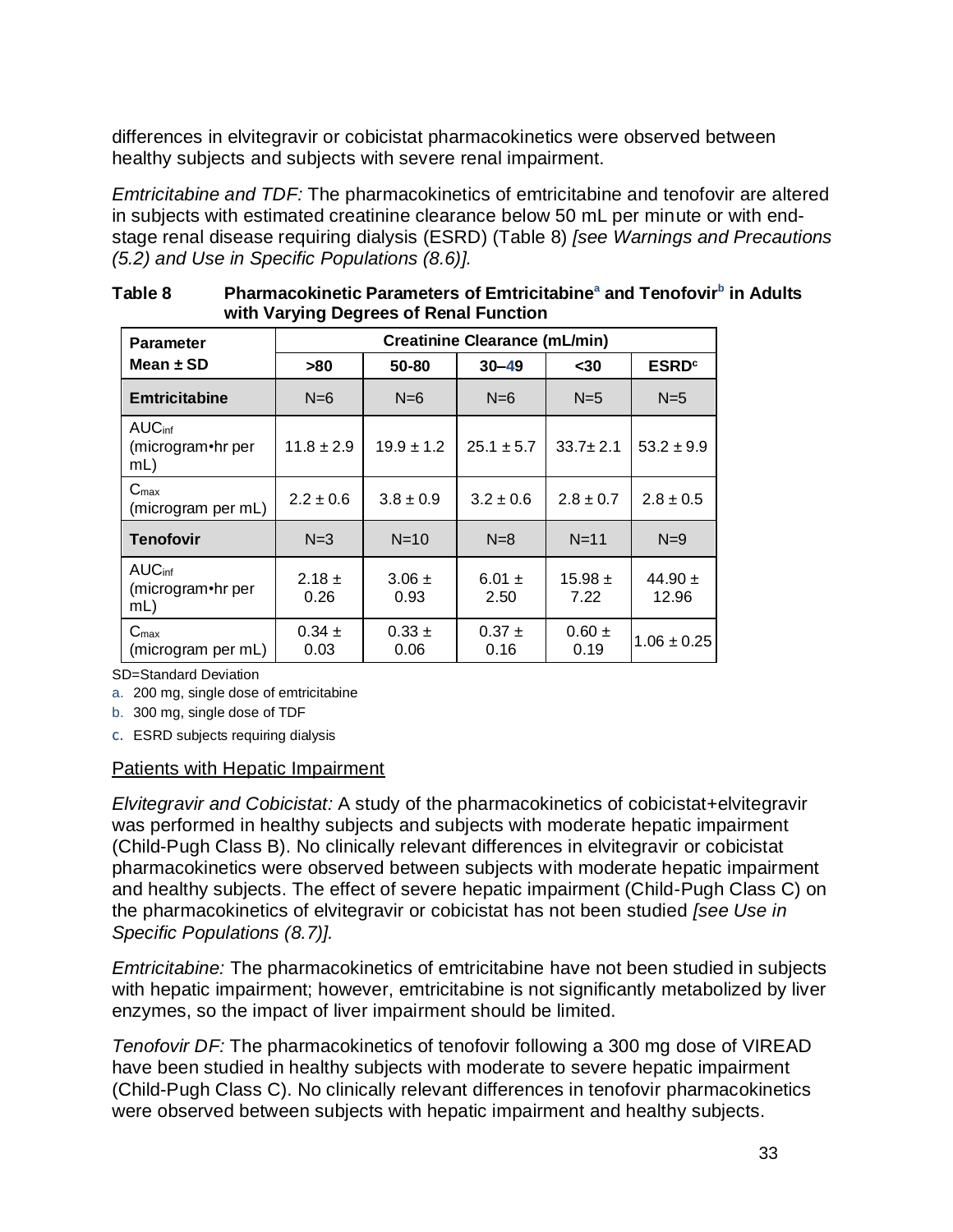### Hepatitis B and/or Hepatitis C Virus Coinfection

*Elvitegravir:* Limited data from population pharmacokinetic analysis (N=24) indicated that hepatitis B and/or C virus infection had no clinically relevant effect on the exposure of cobicistat-boosted elvitegravir.

*Cobicistat:* There were insufficient pharmacokinetic data in the clinical trials to determine the effect of hepatitis B and/or C virus infection on the pharmacokinetics of cobicistat.

*Emtricitabine and TDF:* The pharmacokinetics of emtricitabine and TDF have not been fully evaluated in subjects coinfected with hepatitis B and/or C virus.

*Assessment of Drug Interactions*

### *[see Contraindications (4) and Drug Interactions (7)]*

The drug-drug interaction studies described were conducted with STRIBILD, elvitegravir (coadministered with cobicistat or RTV), or cobicistat administered alone.

As STRIBILD is indicated for use as a complete regimen for the treatment of HIV-1 infection and should not be administered with other antiretroviral medications, information regarding drug-drug interactions with other antiretroviral agents is not provided*.*

The effects of coadministered drugs on the exposure of elvitegravir, emtricitabine, and tenofovir are shown in Table 9, Table 10, and Table 11 respectively. The effects of elvitegravir plus cobicistat, or cobicistat, or emtricitabine on the exposure of coadministered drugs are shown in Table 12. For information regarding clinical recommendations, *[see Drug Interactions (7)]*.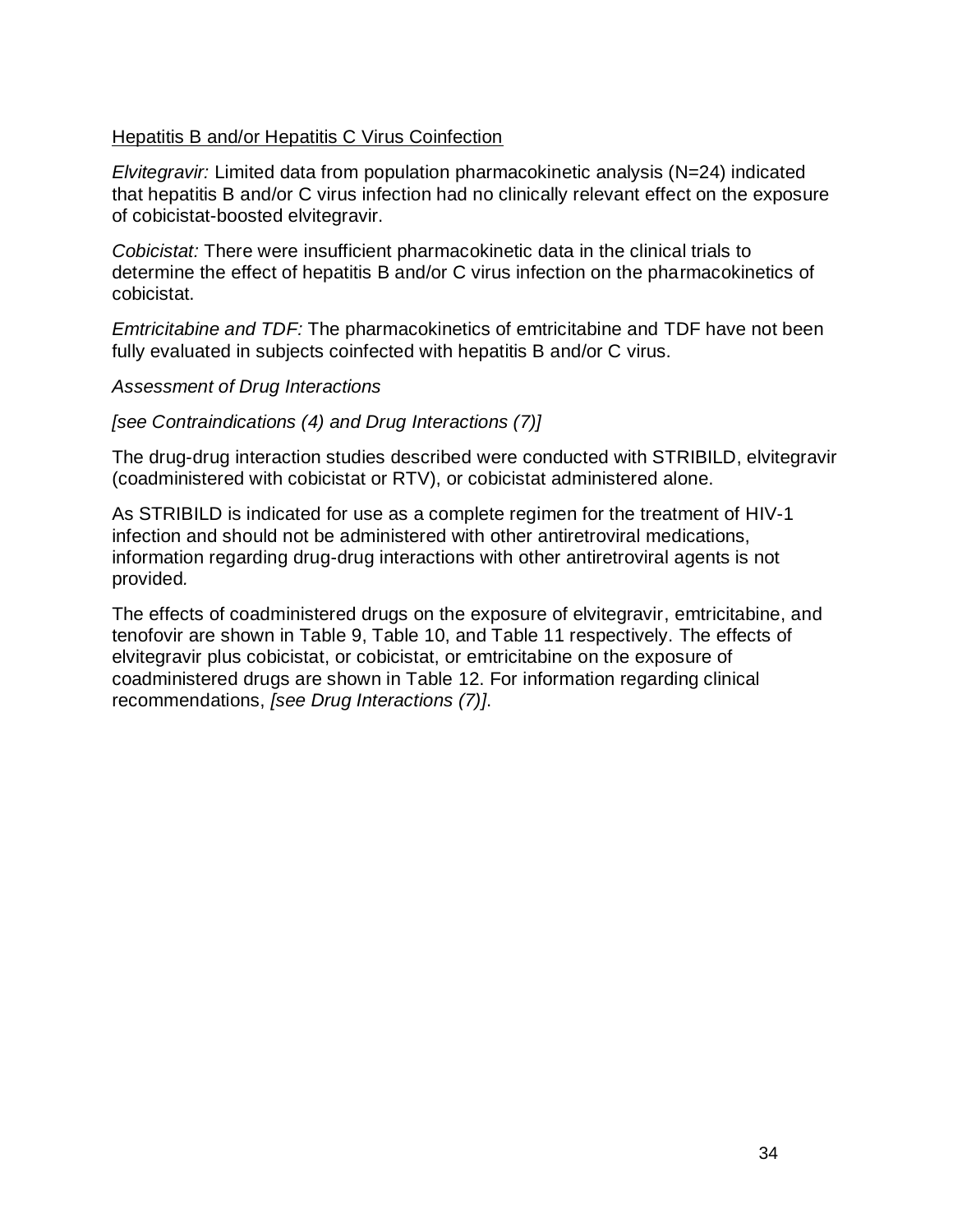| Coadministered                           | Dose of<br>Coadministered                                        | or RTV<br>Elvitegravir<br><b>Booster</b> |                                                 | <b>Cobicistat</b> |                           | <b>Mean Ratio of Elvitegravir</b><br>Pharmacokinetic<br>Parameters (90% CI);<br>No Effect=1.00 |                      |  |  |
|------------------------------------------|------------------------------------------------------------------|------------------------------------------|-------------------------------------------------|-------------------|---------------------------|------------------------------------------------------------------------------------------------|----------------------|--|--|
| <b>Drug</b>                              | <b>Drug</b>                                                      | Dose (mg)                                | Dose (mg)                                       | N                 | $\mathbf{C}_{\text{max}}$ | <b>AUC</b>                                                                                     | $C_{min}$            |  |  |
| Maximum<br>strength antacid <sup>b</sup> | 20 mL single<br>dose given 4<br>hours before<br>elvitegravir     |                                          |                                                 | 8                 | 0.95<br>(0.84, 1.07)      | 0.96<br>(0.88, 1.04)                                                                           | 1.04<br>(0.93, 1.17) |  |  |
|                                          | 20 mL single<br>dose given 4<br>hours after<br>elvitegravir      | 50 single                                | <b>RTV</b><br>100 single<br>dose                | 10                | 0.98<br>(0.88, 1.10)      | 0.98<br>(0.91, 1.06)                                                                           | 1.00<br>(0.90, 1.11) |  |  |
|                                          | 20 mL single<br>dose given 2<br>hours before<br>elvitegravir     | dose                                     |                                                 | 11                | 0.82<br>(0.74, 0.91)      | 0.85<br>(0.79, 0.91)                                                                           | 0.90<br>(0.82, 0.99) |  |  |
|                                          | 20 mL single<br>dose given 2<br>hours after<br>elvitegravir      |                                          |                                                 | 10                | 0.79<br>(0.71, 0.88)      | 0.80<br>(0.75, 0.86)                                                                           | 0.80<br>(0.73, 0.89) |  |  |
| Atorvastatin                             | 10 mg single<br>dose                                             | 150 once<br>daily <sup>c</sup>           | Cobicistat<br>150 once<br>$d$ aily <sup>c</sup> | 16                | 0.91<br>(0.85, 0.98)      | 0.92<br>(0.87, 0.98)                                                                           | 0.88<br>(0.81, 0.96) |  |  |
| Carbamazepine                            | 200 mg twice<br>daily                                            | 150 once<br>daily                        | Cobicistat<br>150 once<br>daily                 | 12                | 0.55<br>(0.49, 0.61)      | 0.31<br>(0.28, 0.33)                                                                           | 0.03<br>(0.02, 0.04) |  |  |
|                                          | 40 mg once daily<br>given 12 hours<br>after elvitegravir         | 150 once                                 | Cobicistat                                      | 10                | 1.02<br>(0.89, 1.17)      | 1.03<br>(0.95, 1.13)                                                                           | 1.18<br>(1.05, 1.32) |  |  |
| Famotidine                               | 40 mg once daily<br>given<br>simultaneously<br>with elvitegravir | daily                                    | 150 once<br>daily                               | 16                | 1.00<br>(0.92, 1.10)      | 1.03<br>(0.98, 1.08)                                                                           | 1.07<br>(0.98, 1.17) |  |  |
| Ketoconazole                             | 200 mg twice<br>daily                                            | 150 once<br>daily                        | <b>RTV</b><br>100 once<br>daily                 | 18                | 1.17<br>(1.04, 1.33)      | 1.48<br>(1.36, 1.62)                                                                           | 1.67<br>(1.48, 1.88) |  |  |
| Ledipasvir/<br>Sofosbuvir                | 90/400 mg once<br>daily                                          | 150 once<br>daily                        | Cobicistat<br>150 once<br>daily <sup>d</sup>    | 29                | 0.88<br>(0.82, 0.95)      | 1.02<br>(0.95, 1.09)                                                                           | 1.36<br>(1.23, 1.49) |  |  |

### **Table 9 Drug Interactions: Changes in Pharmacokinetic Parameters for Elvitegravir in the Presence of the Coadministered Drug<sup>a</sup>**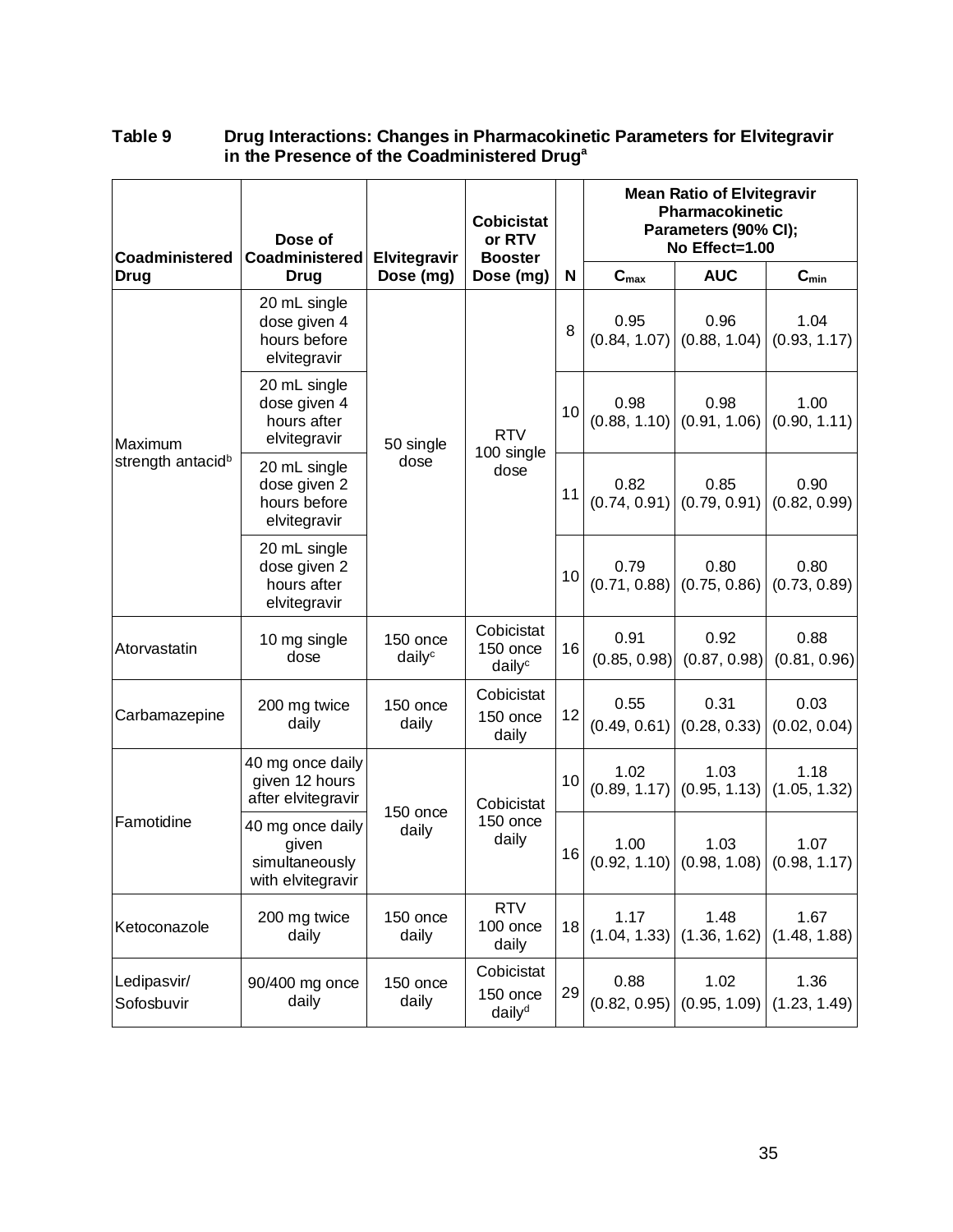| Coadministered                             | Dose of<br>Coadministered                                    | Elvitegravir                   | <b>Cobicistat</b><br>or RTV<br><b>Booster</b>   |    | <b>Mean Ratio of Elvitegravir</b><br><b>Pharmacokinetic</b><br>Parameters (90% CI);<br>No Effect=1.00 |                      |                      |  |
|--------------------------------------------|--------------------------------------------------------------|--------------------------------|-------------------------------------------------|----|-------------------------------------------------------------------------------------------------------|----------------------|----------------------|--|
| <b>Drug</b>                                | <b>Drug</b>                                                  | Dose (mg)                      | Dose (mg)                                       | N  | $\mathbf{C}_{\text{max}}$                                                                             | <b>AUC</b>           | $C_{min}$            |  |
| Omeprazole                                 | 40 mg once daily<br>given 2 hours<br>before<br>elvitegravir  | 50 once daily                  | <b>RTV</b><br>$100$ once<br>daily               | 9  | 0.93<br>(0.83, 1.04)                                                                                  | 0.99<br>(0.91, 1.07) | 0.94<br>(0.85, 1.04) |  |
|                                            | 20 mg once daily<br>given 2 hours<br>before<br>elvitegravir  | 150 once<br>daily              | Cobicistat<br>150 once                          | 11 | 1.16<br>(1.04, 1.30)                                                                                  | 1.10<br>(1.02, 1.19) | 1.13<br>(0.96, 1.34) |  |
|                                            | 20 mg once daily<br>given 12 hours<br>after elvitegravir     |                                | daily                                           | 11 | 1.03<br>(0.92, 1.15)                                                                                  | 1.05<br>(0.93, 1.18) | 1.10<br>(0.92, 1.32) |  |
| Rifabutin                                  | 150 mg once<br>every other day                               | 150 once<br>daily              | Cobicistat<br>150 once<br>daily                 | 12 | 0.91<br>(0.84, 0.99)                                                                                  | 0.79<br>(0.74, 0.85) | 0.33<br>(0.27, 0.40) |  |
| Rosuvastatin                               | 10 mg single<br>dose                                         | 150 once<br>daily              | Cobicistat<br>150 once<br>daily                 | 10 | 0.94<br>(0.83, 1.07)                                                                                  | 1.02<br>(0.91, 1.14) | 0.98<br>(0.83, 1.16) |  |
| Sertraline                                 | 50 mg single<br>dose                                         | 150 once<br>daily <sup>c</sup> | Cobicistat<br>150 once<br>daily <sup>c</sup>    | 19 | 0.88<br>(0.82, 0.93)                                                                                  | 0.94<br>(0.89, 0.98) | 0.99<br>(0.93, 1.05) |  |
| Sofosbuvir/<br>Velpatasvir                 | 400/100 mg once<br>daily                                     | 150 once<br>daily <sup>e</sup> | Cobicistat<br>150 once<br>daily <sup>e,f</sup>  | 24 | 0.93<br>(0.86, 1.00)                                                                                  | 0.93<br>(0.87, 0.99) | 0.97<br>(0.91, 1.04) |  |
| Sofosbuvir/<br>Velpatasvir<br>Voxilaprevir | 400/100/100 +<br>100 Voxilaprevir<br>once daily <sup>g</sup> | 150 once<br>daily <sup>c</sup> | Cobicistat<br>150 once<br>$d$ aily <sup>c</sup> | 29 | 0.79<br>(0.75, 0.85)                                                                                  | 0.94<br>(0.88, 1.00) | 1.32<br>(1.17, 1.49) |  |

a. All interaction studies conducted in healthy volunteers.

b. Maximum strength antacid contained 80 mg aluminum hydroxide, 80 mg magnesium hydroxide, and 8 mg simethicone, per mL.

c. Study conducted with GENVOYA® (elvitegravir/cobicistat/emtricitabine/tenofovir alafenamide).

d. Percent change of cobicistat PK parameters (90% CI) was 1.25 (1.18 to 1.32) for Cmax, 1.59 (1.49 to 1.70) for AUC, and 4.25 (3.47 to 5.22) for Cmin.

e. Study conducted with STRIBILD.

f. Percent change of cobicistat PK parameters (90% CI) was1.11 (1.06, 1.17) for Cmax, 1.23 (1.17, 1.29) for AUC, and 1.71 (1.54, 1.90) for Cmin.

g. Study conducted with additional voxilaprevir 100 mg to achieve voxilaprevir exposures expected in HCV-infected patients.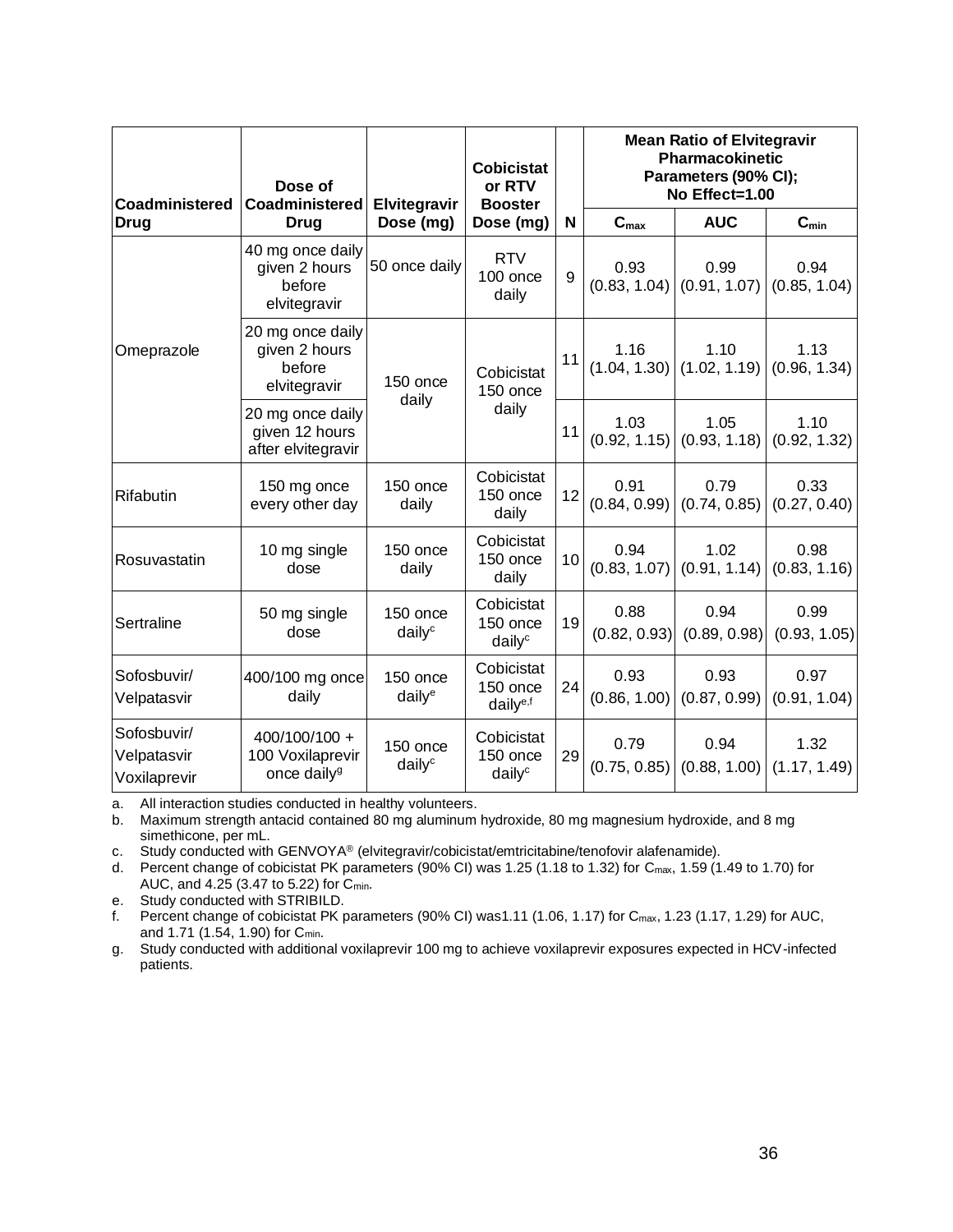### **Table 10 Drug Interactions: Changes in Pharmacokinetic Parameters for Emtricitabine in the Presence of the Coadministered Drug<sup>a</sup>**

|             | Dose of                                     |                                   |    | <b>Mean Ratio of Emtricitabine</b><br><b>Pharmacokinetic Parameters</b><br>(90%CI);<br>No Effect=1.00 |                      |                        |
|-------------|---------------------------------------------|-----------------------------------|----|-------------------------------------------------------------------------------------------------------|----------------------|------------------------|
| <b>Drug</b> | Coadministered  Coadministered<br>Drug (mg) | <b>Emtricitabine Dose</b><br>(mg) | N  | $C_{\text{max}}$                                                                                      | <b>AUC</b>           | $\mathtt{C}_{\sf min}$ |
| Famciclovir | 500 single dose                             | 200 single dose                   | 12 | 0.90<br>(0.80, 1.01)                                                                                  | 0.93<br>(0.87, 0.99) | NC.                    |

NC=Not calculated

a. All interaction studies conducted in healthy volunteers.

#### **Table 11 Drug Interactions: Changes in Pharmacokinetic Parameters for Tenofovir in the Presence of the Coadministered Drug<sup>a</sup>**

|                            | Dose of                                    |                             |    | <b>Mean Ratio of Tenofovir</b><br><b>Pharmacokinetic Parameters</b><br>$(90\%CI);$<br>No Effect=1.00 |                                       |                      |  |
|----------------------------|--------------------------------------------|-----------------------------|----|------------------------------------------------------------------------------------------------------|---------------------------------------|----------------------|--|
| Drug                       | Coadministered Coadministered<br>Drug (mg) | <b>TDF Dose</b><br>(mg)     | N  | $C_{\text{max}}$                                                                                     | <b>AUC</b>                            | $C_{min}$            |  |
| Sofosbuvir/<br>Velpatasvir | 400/100 once<br>daily                      | 300 once daily <sup>b</sup> | 24 | 1.36                                                                                                 | 1.35<br>$(1.25, 1.47)$ $(1.29, 1.42)$ | 1.45<br>(1.39, 1.51) |  |

a. All interaction studies conducted in healthy volunteers.

b. Study conducted with STRIBILD.

#### **Table 12 Drug Interactions: Changes in Pharmacokinetic Parameters for Coadministered Drug in the Presence of Elvitegravir plus Cobicistat, Cobicistat, Emtricitabine, or STRIBILD<sup>a</sup>**

| Coadministered       | Dose of<br>Coadministere<br>d | Elvitegravir<br><b>Dose</b> <sup>b</sup> | <b>Mean Ratio of Coadministered</b><br><b>Drug Pharmacokinetic</b><br>Parameters <sup>c</sup> (90% CI);<br><b>FTC</b><br>Cobicistat<br>No $Effect=1.00$<br><b>Dose</b><br><b>Booster</b> |                                   |                      |                      |                      |                      |
|----------------------|-------------------------------|------------------------------------------|------------------------------------------------------------------------------------------------------------------------------------------------------------------------------------------|-----------------------------------|----------------------|----------------------|----------------------|----------------------|
| Drug                 | Drug (mg)                     | Dose (mg)<br>(mg)<br>(mg)                |                                                                                                                                                                                          | N                                 | C <sub>max</sub>     | <b>AUC</b>           | $C_{min}$            |                      |
| Atorvastatin         | 10 single dose                | $150$ once<br>daily <sup>d</sup>         | 150 once<br>daily <sup>d</sup>                                                                                                                                                           | 200<br>once<br>daily <sup>d</sup> | 16                   | 2.32<br>(1.91, 2.82) | 2.60<br>(2.31, 2.93) | <b>NC</b>            |
| <b>Buprenorphine</b> | $16-24$ once<br>150 once      |                                          |                                                                                                                                                                                          | 1.12<br>(0.98, 1.27)              | 1.35<br>(1.18, 1.55) | 1.66<br>(1.43, 1.93) |                      |                      |
| Norbuprenorphine     | daily                         | 150 once daily                           | daily                                                                                                                                                                                    | <b>NA</b>                         | 17                   | 1.24<br>(1.03, 1.49) | 1.42<br>(1.22, 1.67) | 1.57<br>(1.31, 1.88) |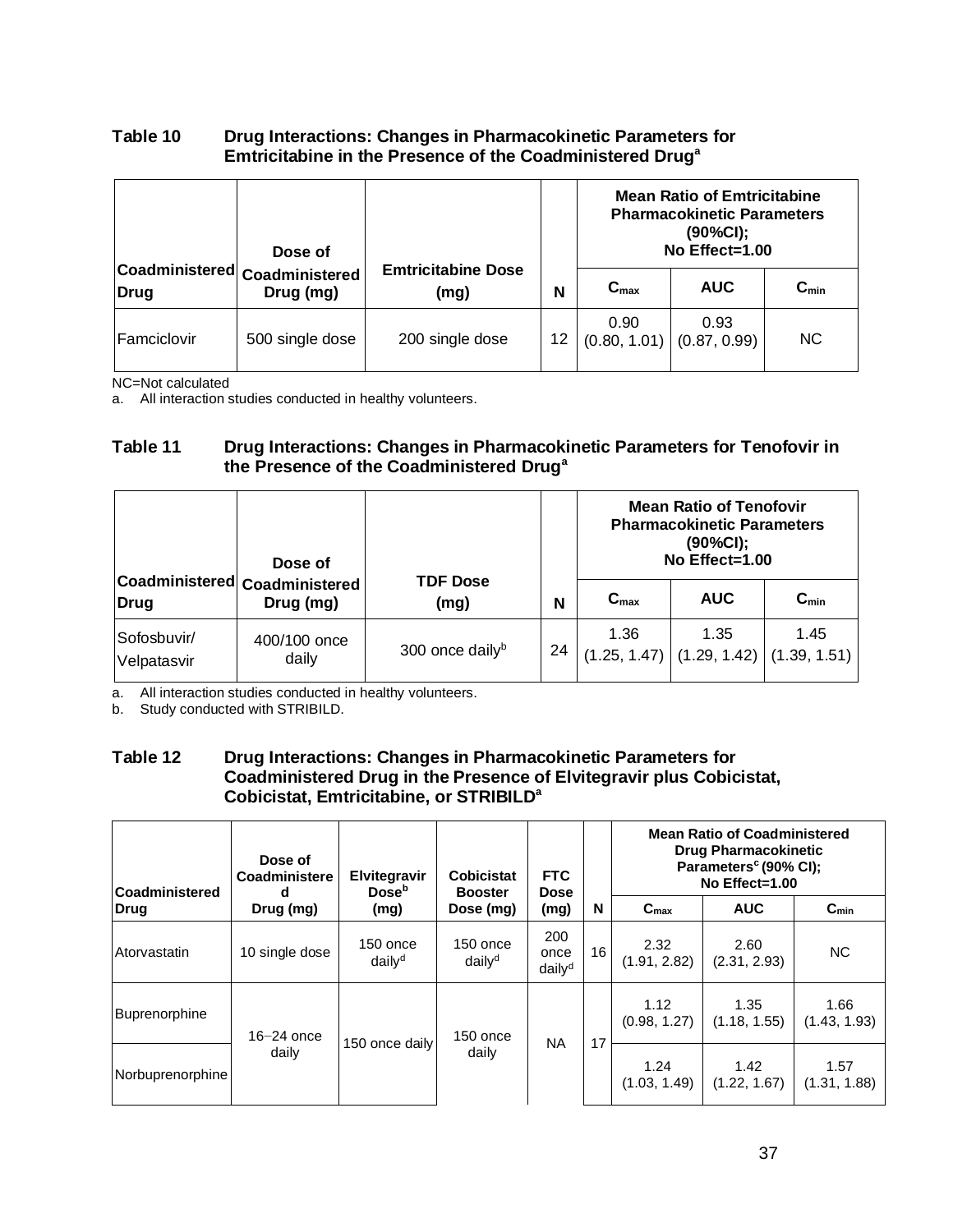| <b>Coadministered</b>           | Dose of<br>Coadministere<br>d                       | Elvitegravir<br><b>Dose</b> <sup>b</sup> | <b>Cobicistat</b><br><b>Booster</b> | <b>FTC</b><br><b>Dose</b> |                 | <b>Mean Ratio of Coadministered</b><br><b>Drug Pharmacokinetic</b><br>Parameters <sup>c</sup> (90% CI);<br>No Effect=1.00 |                      |                      |  |
|---------------------------------|-----------------------------------------------------|------------------------------------------|-------------------------------------|---------------------------|-----------------|---------------------------------------------------------------------------------------------------------------------------|----------------------|----------------------|--|
| <b>Drug</b>                     | Drug (mg)                                           | (mg)                                     | Dose (mg)                           | (mg)                      | N               | C <sub>max</sub>                                                                                                          | <b>AUC</b>           | $C_{min}$            |  |
| Carbamazepine                   |                                                     |                                          | 150 once                            |                           |                 | 1.40<br>(1.32, 1.49)                                                                                                      | 1.43<br>(1.36, 1.52) | 1.51<br>(1.41, 1.62) |  |
| Carbamazepine-<br>10,11-epoxide | 200 twice daily                                     | 150 once daily                           | daily                               | <b>NA</b>                 | 12              | 0.73<br>(0.70, 0.78)                                                                                                      | 0.65<br>(0.63, 0.66) | 0.59<br>(0.57, 0.61) |  |
| Desipramine                     | 50 single dose                                      | <b>NA</b>                                | 150 once<br>daily                   | <b>NA</b>                 | 8               | 1.24<br>(1.08, 1.44)                                                                                                      | 1.65<br>(1.36, 2.02) | <b>NC</b>            |  |
| Digoxin                         | 0.5 single dose                                     | <b>NA</b>                                | 150 once<br>daily                   | <b>NA</b>                 | 22              | 1.41<br>(1.29, 1.55)                                                                                                      | 1.08<br>(1.00, 1.17) | <b>NC</b>            |  |
| Famciclovir                     | 500 single dose                                     | <b>NA</b>                                | <b>NA</b>                           | 200<br>single<br>dose     | 12              | 0.93<br>(0.78, 1.11)                                                                                                      | 0.91<br>(0.84, 0.99) | <b>NC</b>            |  |
| Ledipasvir                      |                                                     | 150 once daily                           | 150 once<br>daily                   | <b>NA</b>                 |                 | 1.63<br>(1.51, 1.75)                                                                                                      | 1.78<br>(1.64, 1.94) | 1.91<br>(1.76, 2.08) |  |
| Sofosbuvir                      | 90/400 once<br>daily                                |                                          |                                     |                           | 29              | 1.33<br>(1.14, 1.56)                                                                                                      | 1.36<br>(1.21, 1.52) | <b>NA</b>            |  |
| GS-331007 <sup>e</sup>          |                                                     |                                          |                                     |                           |                 | 1.33<br>(1.22, 1.44)                                                                                                      | 1.44<br>(1.41, 1.48) | 1.53<br>(1.47, 1.59) |  |
| Naloxone                        | $4-6$ once daily                                    | 150 once daily                           | 150 once<br>daily                   | <b>NA</b>                 | 17              | 0.72<br>(0.61, 0.85)                                                                                                      | 0.72<br>(0.59, 0.87) | <b>NA</b>            |  |
| Norgestimate/                   | 0.180/0.215/<br>0.250<br>norgestimate<br>once daily | 150 once dailyf                          | 150 once                            | 200<br>once               | 13              | 2.08<br>(2.00, 2.17)                                                                                                      | 2.26<br>(2.15, 2.37) | 2.67<br>(2.43, 2.92) |  |
| ethinyl estradiol               | 0.025 ethinyl<br>estradiol once<br>daily            |                                          | dailyf                              | dailyf                    |                 | 0.94<br>(0.86, 1.04)                                                                                                      | 0.75<br>(0.69, 0.81) | 0.56<br>(0.52, 0.61) |  |
| R-Methadone                     |                                                     |                                          | 150 once                            |                           | <b>NA</b><br>11 | 1.01<br>(0.91, 1.13)                                                                                                      | 1.07<br>(0.96, 1.19) | 1.10<br>(0.95, 1.28) |  |
| S-Methadone                     | 80-120 daily                                        | 150 once daily                           | daily                               |                           |                 | 0.96<br>(0.87, 1.06)                                                                                                      | 1.00<br>(0.89, 1.12) | 1.02<br>(0.89, 1.17) |  |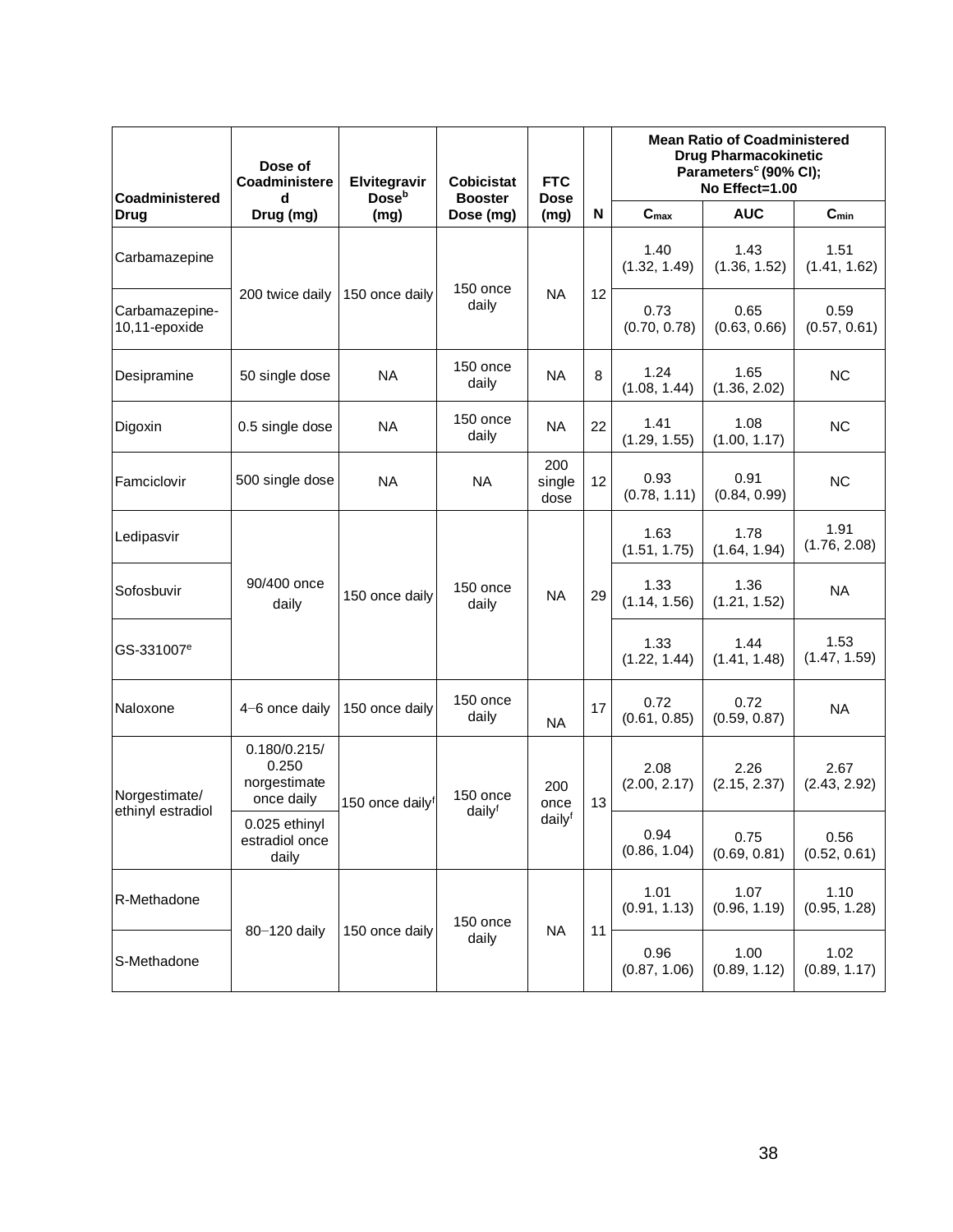| Coadministered               | Dose of<br>Coadministere                | Elvitegravir<br>Dose <sup>b</sup> | Cobicistat<br><b>Booster</b>     | <b>FTC</b><br><b>Dose</b>         | <b>Mean Ratio of Coadministered</b><br><b>Drug Pharmacokinetic</b><br>Parameters <sup>c</sup> (90% CI);<br>No Effect=1.00 |                                     |                          |                          |
|------------------------------|-----------------------------------------|-----------------------------------|----------------------------------|-----------------------------------|---------------------------------------------------------------------------------------------------------------------------|-------------------------------------|--------------------------|--------------------------|
| <b>Drug</b>                  | Drug (mg)                               | (mg)                              | Dose (mg)                        | (mg)                              | N                                                                                                                         | C <sub>max</sub>                    | <b>AUC</b>               | $C_{min}$                |
| Sofosbuvir                   |                                         |                                   |                                  |                                   |                                                                                                                           | 1.01<br>(0.85, 1.19)                | 1.24<br>(1.13, 1.37)     | <b>NA</b>                |
| GS-331007 <sup>e</sup>       | 400/100 once<br>daily                   | 150 once dailyf                   | $150$ once<br>dailyf             | 200<br>once<br>dailyf             | 24                                                                                                                        | 1.13<br>(1.07, 1.18)                | 1.35<br>(1.30, 1.40)     | 1.45<br>(1.38, 1.52)     |
| Velpatasvir                  |                                         |                                   |                                  |                                   |                                                                                                                           | 1.05<br>(0.93, 1.19)                | 1.19<br>(1.07, 1.34)     | 1.37<br>(1.22, 1.54)     |
| Sofosbuvir                   |                                         | $150$ once<br>daily <sup>d</sup>  | $150$ once<br>daily <sup>d</sup> | 200<br>once<br>daily <sup>d</sup> | 29                                                                                                                        | 1.27<br>(1.09, 1.48)                | 1.22<br>(1.12, 1.32)     | <b>NC</b>                |
| GS-331007 <sup>e</sup>       | 400/100/100 +<br>100                    |                                   |                                  |                                   |                                                                                                                           | 1.28<br>(1.25, 1.32)                | 1.43<br>(1.39, 1.47)     | ΝC                       |
| Velpatasvir                  | Voxilaprevir <sup>g</sup><br>once daily |                                   |                                  |                                   |                                                                                                                           | 0.96<br>(0.89, 1.04)                | 1.16<br>(1.06, 1.27)     | 1.46<br>(1.30, 1.64)     |
| Voxilaprevir                 |                                         |                                   |                                  |                                   |                                                                                                                           | 1.92<br>(1.63, 2.26)                | 2.71<br>(2.30, 3.19)     | 4.50<br>(3.68, 5.50)     |
| Rifabutin                    | 150 once every                          | 150 once daily                    | 150 once                         | <b>NA</b>                         | 12                                                                                                                        | 1.09<br>$(0.98, 1.20)^h$            | 0.92<br>$(0.83, 1.03)^h$ | 0.94<br>$(0.85, 1.04)^h$ |
| 25-O-desacetyl-<br>rifabutin | other day                               |                                   | daily                            |                                   | 12                                                                                                                        | 4.84<br>$(4.09, 5.74)$ <sup>h</sup> | 6.25<br>$(5.08, 7.69)^h$ | 4.94<br>$(4.04, 6.04)^h$ |
| Rosuvastatin                 | 10 single dose                          | 150 once daily                    | 150 single<br>dose               | <b>NA</b>                         | 10                                                                                                                        | 1.89<br>(1.48, 2.42)                | 1.38<br>(1.14, 1.67)     | <b>NC</b>                |
| Sertraline                   | 50 single dose                          | 150 once<br>daily <sup>d</sup>    | 150 once<br>daily <sup>d</sup>   | 200<br>once<br>daily <sup>d</sup> | 19                                                                                                                        | 1.14<br>(0.94, 1.38)                | 0.93<br>(0.77, 1.13)     | <b>NA</b>                |

FTC=emtricitabine

- a. All interaction studies conducted in healthy volunteers.
- b. NA=Not Applicable
- c. NC=Not Calculated
- d. Study conducted with GENVOYA.
- e. The predominant circulating nucleoside metabolite of sofosbuvir.
- f. Study conducted with STRIBILD.
- g. Study conducted with additional voxilaprevir 100 mg to achieve voxilaprevir exposures expected in HCV-infected patients
- h. Comparison based on rifabutin 300 mg once daily.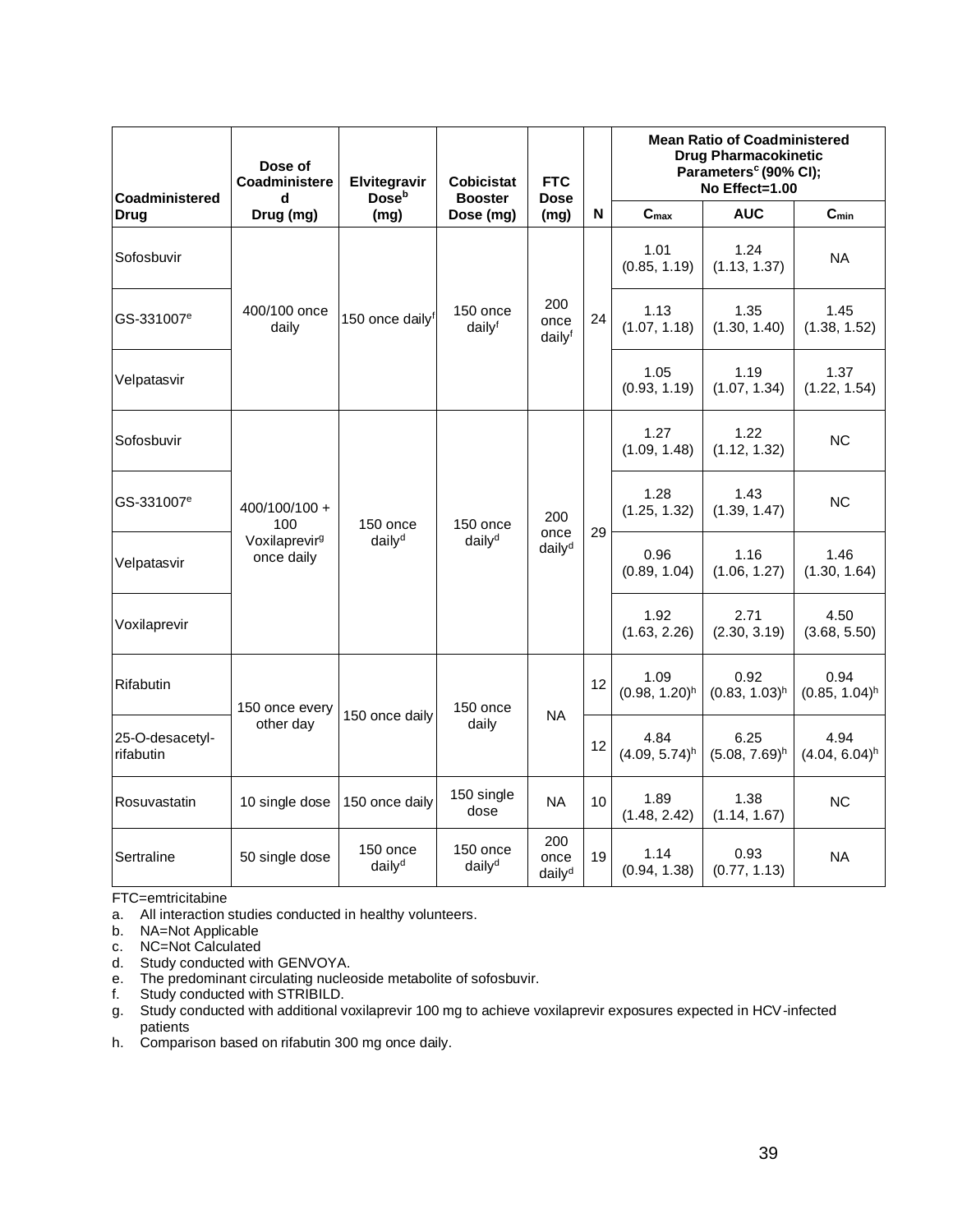## **12.4 Microbiology**

### Mechanism of Action

*Elvitegravir:* Elvitegravir inhibits the strand transfer activity of HIV-1 integrase (integrase strand transfer inhibitor; INSTI), an HIV-1 encoded enzyme that is required for viral replication. Inhibition of integrase prevents the integration of HIV-1 DNA into host genomic DNA, blocking the formation of the HIV-1 provirus and propagation of the viral infection. Elvitegravir does not inhibit human topoisomerases I or II.

*Cobicistat:* Cobicistat is a selective, mechanism-based inhibitor of cytochromes P450 of the CYP3A subfamily. Inhibition of CYP3A-mediated metabolism by cobicistat enhances the systemic exposure of CYP3A substrates, such as elvitegravir, where bioavailability is limited and half-life is shortened by CYP3A-dependent metabolism.

*Emtricitabine:* Emtricitabine, a synthetic nucleoside analog of cytidine, is phosphorylated by cellular enzymes to form emtricitabine 5'-triphosphate. Emtricitabine 5'-triphosphate inhibits the activity of the HIV-1 RT by competing with the natural substrate deoxycytidine 5'-triphosphate and by being incorporated into nascent viral DNA, which results in chain termination. Emtricitabine 5′-triphosphate is a weak inhibitor of mammalian DNA polymerases  $\alpha$ ,  $\beta$ ,  $\epsilon$ , and mitochondrial DNA polymerase  $\gamma$ .

*Tenofovir DF:* Tenofovir DF is an acyclic nucleoside phosphonate diester analog of adenosine monophosphate. Tenofovir DF requires initial diester hydrolysis for conversion to tenofovir and subsequent phosphorylations by cellular enzymes to form tenofovir diphosphate. Tenofovir diphosphate inhibits the activity of HIV-1 RT by competing with the natural substrate deoxyadenosine 5′-triphosphate and, after incorporation into DNA, by DNA chain termination. Tenofovir diphosphate is a weak inhibitor of mammalian DNA polymerases  $\alpha$ ,  $\beta$ , and mitochondrial DNA polymerase  $\gamma$ .

### Antiviral Activity in Cell Culture

*Elvitegravir, Cobicistat, Emtricitabine, and TDF:* The triple combination of elvitegravir, emtricitabine, and tenofovir was not antagonistic in cell culture combination antiviral activity assays and was not affected by the addition of cobicistat.

*Elvitegravir:* The antiviral activity of elvitegravir against laboratory and clinical isolates of HIV-1 was assessed in T lymphoblastoid cell lines, monocyte/macrophage cells, and primary peripheral blood lymphocytes. The 50% effective concentrations (EC50) ranged from 0.02 to 1.7 nM. Elvitegravir displayed antiviral activity in cell culture against HIV-1 clades A, B, C, D, E, F, G, and O ( $EC_{50}$  values ranged from 0.1 to 1.3 nM) and activity against HIV-2 (EC<sub>50</sub> value of 0.53 nM). Elvitegravir did not show inhibition of replication of HBV or HCV in cell culture.

*Cobicistat:* Cobicistat has no detectable antiviral activity in cell culture against HIV-1, HBV, or HCV and does not antagonize the antiviral activity of elvitegravir, emtricitabine, or tenofovir.

*Emtricitabine:* The antiviral activity of emtricitabine against laboratory and clinical isolates of HIV-1 was assessed in T lymphoblastoid cell lines, the MAGI-CCR5 cell line,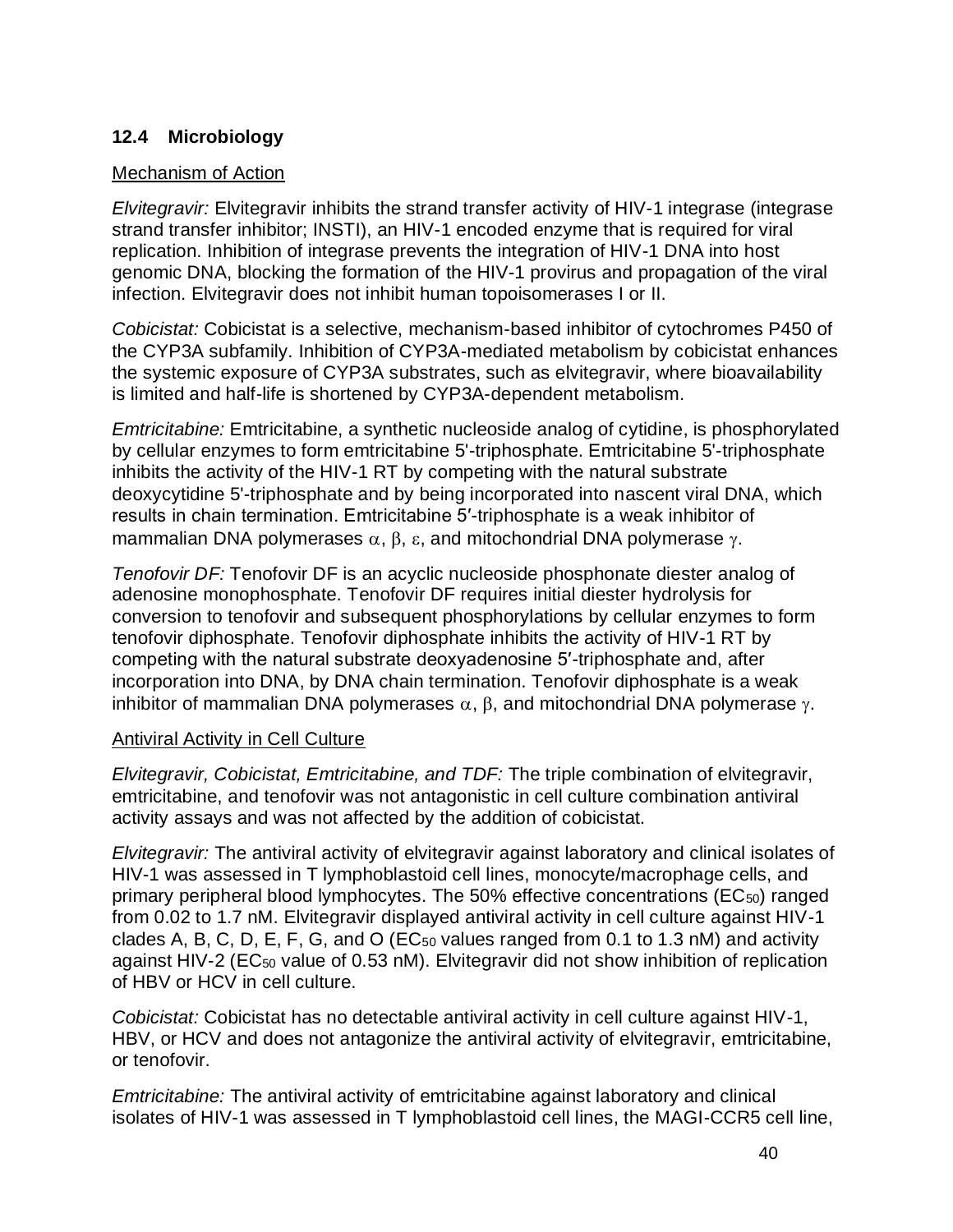and primary peripheral blood mononuclear cells. The EC<sub>50</sub> values for emtricitabine were in the range of 0.0013–0.64 micromolar. Emtricitabine displayed antiviral activity in cell culture against HIV-1 clades A, B, C, D, E, F, and G ( $EC_{50}$  values ranged from 0.007-0.075 micromolar) and showed strain-specific activity against HIV-2 (EC<sub>50</sub> values ranged from 0.007–1.5 micromolar).

*Tenofovir DF:* The antiviral activity of tenofovir against laboratory and clinical isolates of HIV-1 was assessed in T lymphoblastoid cell lines, primary monocyte/macrophage cells and peripheral blood lymphocytes. The EC<sub>50</sub> values for tenofovir were in the range of 0.04–8.5 micromolar. Tenofovir displayed antiviral activity in cell culture against HIV-1 clades A, B, C, D, E, F, G, and O (EC<sub>50</sub> values ranged from 0.5–2.2 micromolar) and showed strain-specific activity against HIV-2 (EC<sub>50</sub> values ranged from 1.6–5.5 micromolar).

## Resistance

## *In Cell Culture*

*Elvitegravir:* HIV-1 isolates with reduced susceptibility to elvitegravir have been selected in cell culture. Reduced susceptibility to elvitegravir was associated with the primary integrase substitutions T66A/I, E92G/Q, S147G, and Q148R. Additional integrase substitutions observed in cell-culture selection included D10E, S17N, H51Y, F121Y, S153F/Y, E157Q, D232N, R263K, and V281M.

*Emtricitabine and TDF:* HIV-1 isolates with reduced susceptibility to emtricitabine or tenofovir have been selected in cell culture. Reduced susceptibility to emtricitabine was associated with M184V/I substitutions in HIV-1 RT. HIV-1 isolates selected by tenofovir expressed a K65R substitution in HIV-1 RT and showed a 2–4 fold reduction in susceptibility to tenofovir.

### *In Clinical Studies*

*Elvitegravir:* Development of substitutions T66A/I/K, E92G/Q, T97A, S147G, Q148H/K/R, and N155H in the HIV-1 integrase protein was primarily associated with resistance to elvitegravir. In addition to these primary elvitegravir resistance-associated substitutions, E92A, F121C/Y, P145S, Q146I/L/R, and N155S were also occasionally observed and were shown to confer reduced susceptibility to elvitegravir. In virus isolates harboring the observed primary elvitegravir resistance-associated substitutions, additional substitutions in integrase were detected including H51Y, L68I/V, G70R, V72A/N, I73V, Q95K/R, S119R, E138A/K, G140A/C/S, E157Q, K160N, E170A, S230R, and D232N.

*Emtricitabine and TDF:* HIV-1 isolates with reduced susceptibility to emtricitabine or tenofovir have been selected in subjects experiencing virologic failure in clinical trials. Genotypic analysis of these isolates identified the M184V/I and K65R amino acid substitutions in the viral RT, respectively.

*Elvitegravir, Cobicistat, Emtricitabine, and TDF:* In clinical trials of HIV-1-infected subjects with no antiretroviral treatment history, Studies 102 and 103 *[see Clinical*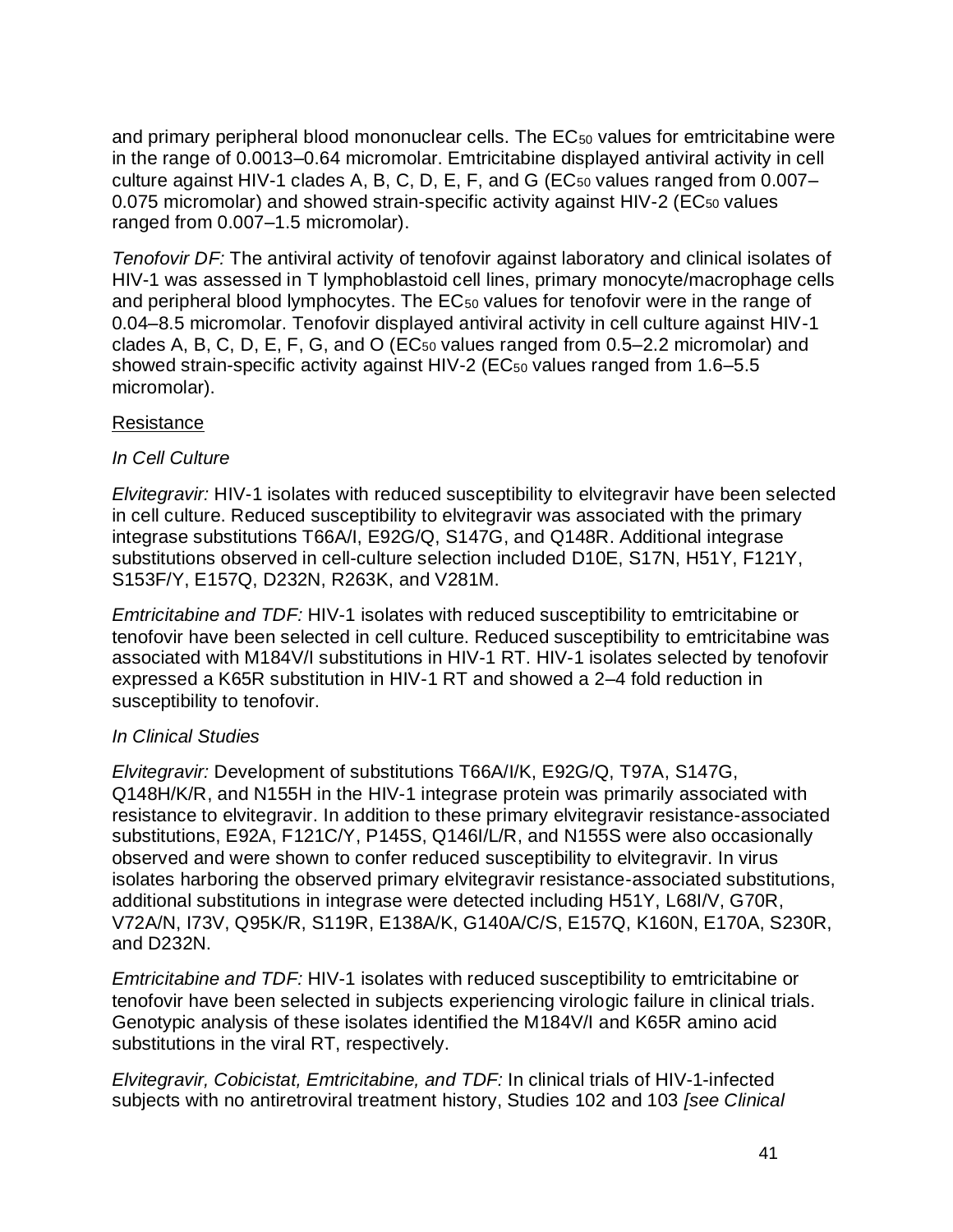*Studies (14)]*, by Week 144, the development of one or more primary substitutions associated with resistance to elvitegravir, emtricitabine, and/or tenofovir was observed in viruses from 51% (18/35) of the STRIBILD-treatment failure subjects with evaluable genotypic resistance data who received at least 8 weeks of STRIBILD and had HIV-1 RNA greater than or equal to 400 copies per mL at confirmed virologic failure, the end of each study year, or the time of early study drug discontinuation. The most common substitutions that emerged were M184V/I (N=17) in HIV-1 RT and the primary elvitegravir resistance-associated substitutions, E92Q (N=9), N155H (N=5), Q148R  $(N=3)$ , T66I (N=2), and T97A (N=1) in integrase; K65R in RT was also detected (N=5). In virus isolates harboring the observed primary elvitegravir resistance substitutions, additional substitutions in integrase were detected including H51Y, L68I/V, G70R, I73V, G140C, S153A, E157Q, and G163R. The virus in all subjects with evaluable data for RT and IN and whose virus developed integrase substitutions associated with elvitegravir resistance (N=14) also developed the M184I/V RT substitutions, and had reduced susceptibility to both elvitegravir and emtricitabine. In phenotypic analyses, HIV-1 isolates expressing M184V/I RT substitutions showed reduced susceptibility to emtricitabine (42- to greater than 152-fold); those expressing the primary elvitegravir resistance-associated integrase substitutions showed reduced susceptibility to elvitegravir (4- to greater than 198-fold); and those expressing the K65R RT substitution showed reduced susceptibility to tenofovir (0.8- to 1.6-fold), compared to wild-type reference HIV-1.

There was an insufficient number of virologic failures with evaluable data ( $N=1$ ) in clinical trials of virologically suppressed HIV-1-infected subjects with no history of virologic failure, *studies 115 and 121, [see Clinical Studies (14)]* to draw conclusions about the development of resistance.

### Cross-Resistance

STRIBILD-treatment failure subject isolates exhibited varying degrees of crossresistance within the INSTI and NRTI drug classes depending on the specific substitutions observed. These isolates remained susceptible to all NNRTIs and protease inhibitors.

*Elvitegravir:* Cross-resistance has been observed among INSTIs. Elvitegravir-resistant viruses showed varying degrees of cross-resistance in cell culture to raltegravir depending on the type and number of substitutions in HIV-1 integrase. Of the primary elvitegravir resistance-associated substitutions tested (T66A/I/K, E92G/Q, T97A, S147G, Q148H/K/R, and N155H), all but three (T66I, E92G, and S147G) conferred greater than 1.5-fold reduced susceptibility to raltegravir (above the biological cutoff for raltegravir) when introduced individually into a wild-type virus by site-directed mutagenesis. Of the primary raltegravir resistance-associated substitutions (Y143C/H/R, Q148H/K/R, and N155H), all but Y143C/H conferred greater than 2.5-fold reductions in susceptibility to elvitegravir (above the biological cutoff for elvitegravir).

*Emtricitabine*: Cross-resistance has been observed among NRTIs. Emtricitabineresistant isolates harboring an M184V/I substitution in HIV-1 RT were cross-resistant to lamivudine. HIV-1 isolates containing the K65R RT substitution, selected in vivo by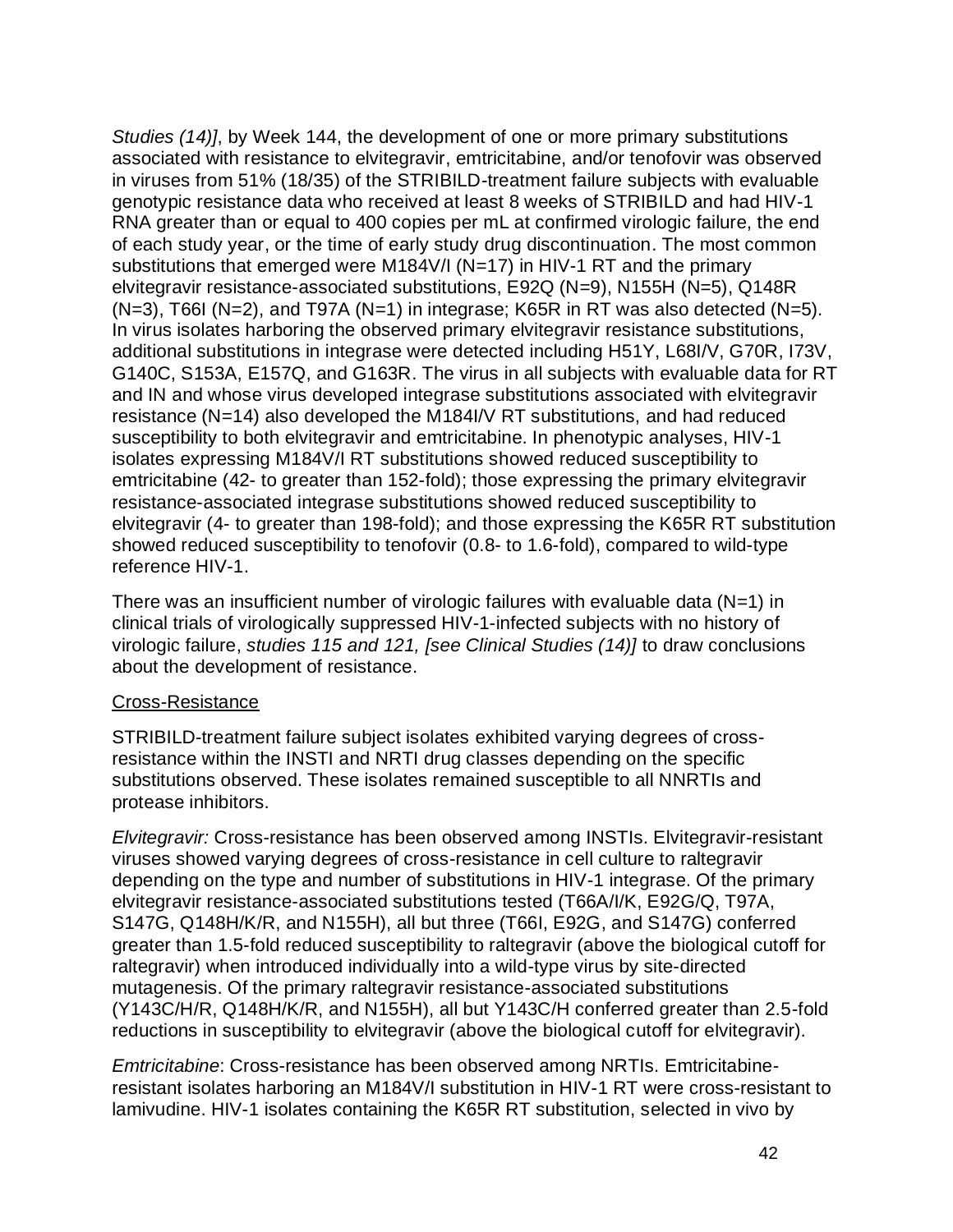abacavir, didanosine, and tenofovir, demonstrated reduced susceptibility to inhibition by emtricitabine.

*Tenofovir DF:* Cross-resistance has been observed among NRTIs. The K65R substitution in HIV-1 RT selected by tenofovir is also selected in some HIV-1-infected patients treated with abacavir or didanosine. HIV-1 isolates with the K65R substitution also showed reduced susceptibility to emtricitabine and lamivudine. Therefore, crossresistance among these NRTIs may occur in patients whose virus harbors the K65R substitution. The K70E substitution selected clinically by TDF results in reduced susceptibility to abacavir, didanosine, emtricitabine, lamivudine, and tenofovir. HIV-1 isolates from patients (N=20) whose HIV-1 expressed a mean of 3 zidovudineassociated RT amino acid substitutions (M41L, D67N, K70R, L210W, T215Y/F, or K219Q/E/N) showed a 3.1-fold decrease in the susceptibility to tenofovir. Subjects whose virus expressed an L74V RT substitution without zidovudine resistanceassociated substitutions (N=8) had reduced response to TDF. Limited data are available for patients whose virus expressed a Y115F substitution (N=3), Q151M substitution (N=2), or T69 insertion (N=4) in HIV-1 RT, all of whom had a reduced response in clinical trials.

# **13 NONCLINICAL TOXICOLOGY**

# **13.1 Carcinogenesis, Mutagenesis, Impairment of Fertility**

*Elvitegravir:* Long-term carcinogenicity studies of elvitegravir were carried out in mice (104 weeks) and in rats for up to 88 weeks (males) and 90 weeks (females). No drugrelated increases in tumor incidence were found in mice at doses up to 2000 mg per kg per day alone or in combination with 25 mg per kg per day RTV at exposures 3- and 14 fold, respectively, the human systemic exposure at the recommended daily dose of 150 mg. No drug-related increases in tumor incidence were found in rats at doses up to 2000 mg per kg per day at exposures 12- to 27-fold, respectively in male and female, the human systemic exposure.

Elvitegravir was not genotoxic in the reverse mutation bacterial test (Ames test) and the rat micronucleus assay. In an in vitro chromosomal aberration test, elvitegravir was negative with metabolic activation; however, an equivocal response was observed without activation.

Elvitegravir did not affect fertility in male and female rats at approximately 16- and 30 fold higher exposures (AUC), respectively, than in humans at the therapeutic 150 mg daily dose.

Fertility was normal in the offspring of rats exposed daily from before birth (in utero) through sexual maturity at daily exposures (AUC) of approximately 18-fold higher than human exposures at the recommended 150 mg daily dose.

*Cobicistat:* In a long-term carcinogenicity study in mice, no drug-related increases in tumor incidence were observed at doses up to 50 and 100 mg/kg/day (males and females, respectively). Cobicistat exposures at these doses were approximately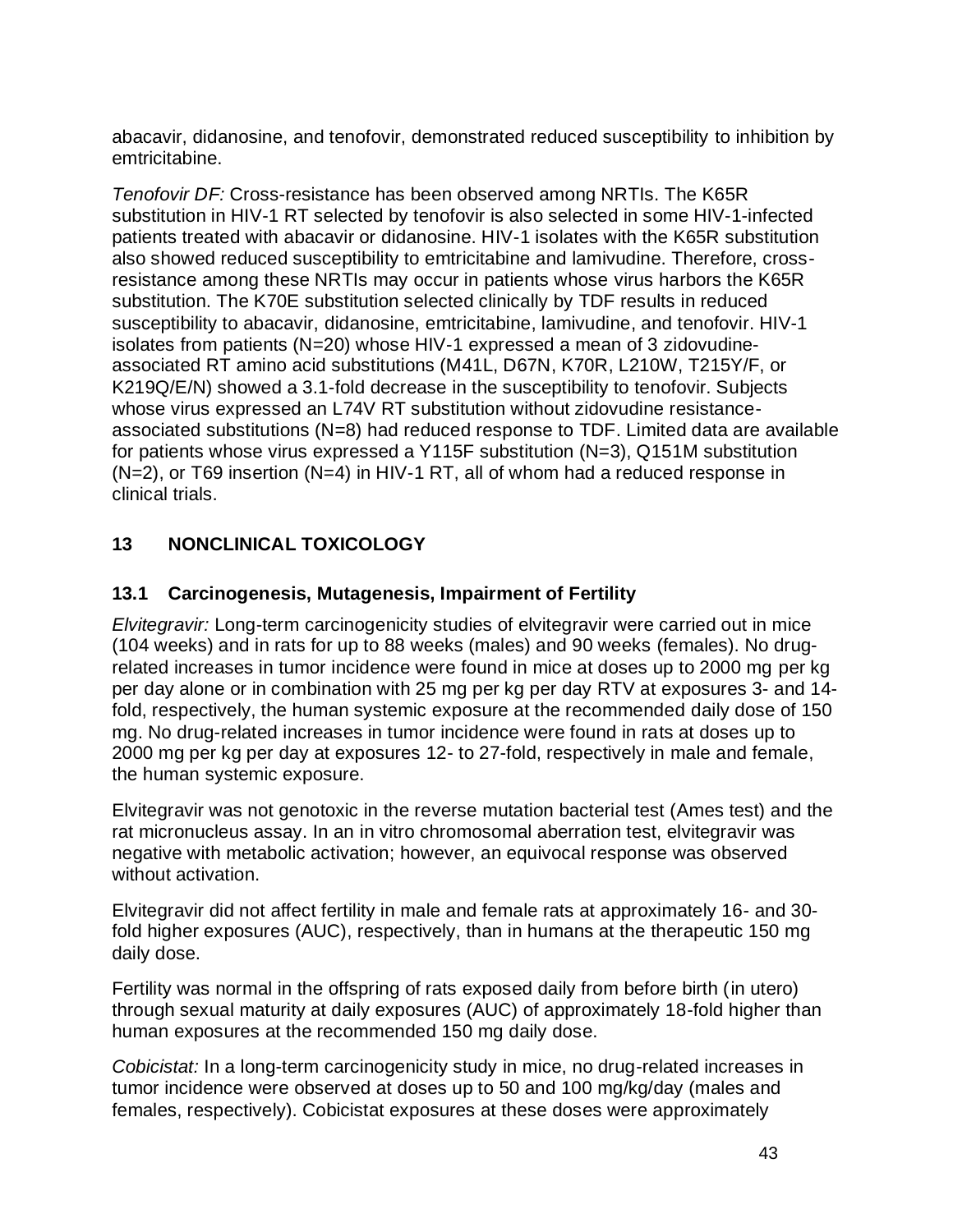7 (male) and 16 (females) times, respectively, the human systemic exposure at the therapeutic daily dose. In a long-term carcinogenicity study of cobicistat in rats, an increased incidence of follicular cell adenomas and/or carcinomas in the thyroid gland was observed at doses of 25 and 50 mg/kg/day in males, and at 30 mg/kg/day in females. The follicular cell findings are considered to be rat-specific, secondary to hepatic microsomal enzyme induction and thyroid hormone imbalance, and are not relevant for humans. At the highest doses tested in the rat carcinogenicity study, systemic exposures were approximately 2 times the human systemic exposure at the therapeutic daily dose.

Cobicistat was not genotoxic in the reverse mutation bacterial test (Ames test), or the mouse lymphoma or rat micronucleus assays.

Cobicistat did not affect fertility in male or female rats at daily exposures (AUC) approximately 4-fold higher than human exposures at the recommended 150 mg daily dose.

Fertility was normal in the offspring of rats exposed daily from before birth (in utero) through sexual maturity at daily exposures (AUC) of approximately 1.2-fold higher than human exposures at the recommended 150 mg daily dose.

*Emtricitabine*: In long-term carcinogenicity studies of emtricitabine, no drug-related increases in tumor incidence were found in mice at doses up to 750 mg per kg per day (23 times the human systemic exposure at the therapeutic dose of 200 mg per day) or in rats at doses up to 600 mg per kg per day (28 times the human systemic exposure at the therapeutic dose).

Emtricitabine was not genotoxic in the reverse mutation bacterial test (Ames test), or the mouse lymphoma or mouse micronucleus assays.

Emtricitabine did not affect fertility in male rats at approximately 140-fold or in male and female mice at approximately 60-fold higher exposures (AUC) than in humans given the recommended 200 mg daily dose. Fertility was normal in the offspring of mice exposed daily from before birth (in utero) through sexual maturity at daily exposures (AUC) of approximately 60-fold higher than human exposures at the recommended 200 mg daily dose.

*Tenofovir DF:* Long-term oral carcinogenicity studies of TDF in mice and rats were carried out at exposures up to approximately 10 times (mice) and 4 times (rats) those observed in humans at the therapeutic dose for HIV-1 infection. At the high dose in female mice, liver adenomas were increased at exposures 10 times of that in humans. In rats, the study was negative for carcinogenic findings at exposures up to 4 times that observed in humans at the therapeutic dose.

Tenofovir DF was mutagenic in the in vitro mouse lymphoma assay and negative in an in vitro bacterial mutagenicity test (Ames test). In an in vivo mouse micronucleus assay, TDF was negative when administered to male mice.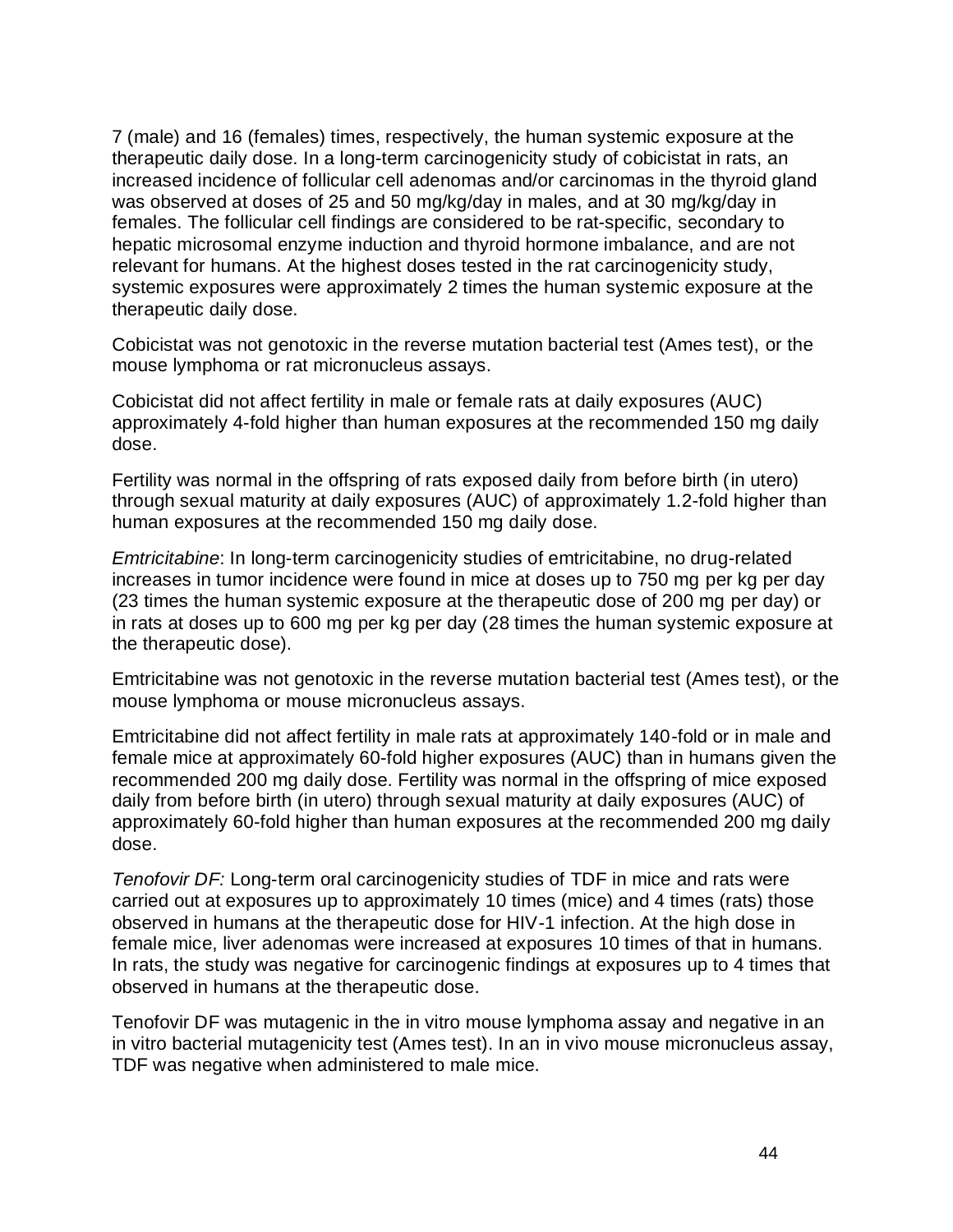There were no effects on fertility, mating performance or early embryonic development when TDF was administered to male rats at a dose equivalent to 10 times the human dose based on body-surface-area comparisons for 28 days prior to mating and to female rats for 15 days prior to mating through day seven of gestation. There was, however, an alteration of the estrous cycle in female rats.

## **14 CLINICAL STUDIES**

# **14.1 Description of Clinical Trials**

The efficacy and safety of STRIBILD were evaluated in the studies summarized in Table 13.

| Trial                    | <b>Population</b>                                                                    | Study Arms (N) <sup>a</sup>                          | <b>Timepoint</b><br>(Week) |
|--------------------------|--------------------------------------------------------------------------------------|------------------------------------------------------|----------------------------|
| Study 102 b,c            | Adults with no                                                                       | STRIBILD (348)<br>ATRIPLA (352)                      |                            |
| Study 103 b,c            | antiretroviral<br>treatment history                                                  | STRIBILD (353)<br>TRUVADA+atazanavir+ritonavir (355) | 144                        |
| Study 115c,d             | Virologically<br>suppressed adults                                                   | STRIBILD (293)<br>TRUVADA+PI+ritonavir (140)         | 48                         |
| Study 121 <sup>c,d</sup> | without a history<br>of virologic failure <sup>f</sup>                               | STRIBILD (291)<br>TRUVADA+NNRTI (143)                |                            |
| Study 112 <sup>e</sup>   | Treatment-naïve<br>adolescents<br>between the ages<br>of 12 to less than<br>18 years | STRIBILD (50)                                        | 48                         |

**Table 13 Trials Conducted with STRIBILD in Subjects with HIV-1 Infection**

a. Randomized and dosed.

b. Randomized, double blind, active-controlled trial.

c. Patients had estimated creatinine clearance greater than or equal to 70 mL/min at screening.

d. Randomized, open label, active-controlled trial.

e. Open label trial.

f. HIV-1 RNA less than 50 copies per mL.

## **14.2 Clinical Trial Results in HIV-1 Infected Adult Subjects with No Antiretroviral Treatment History**

In Study 102, subjects were randomized in a 1:1 ratio to receive either STRIBILD (N=348) once daily or ATRIPLA (N=352) once daily. The mean age was 38 years (range 18−67), 89% were male, 63% were White, 28% were Black, and 2% were Asian. Twenty-four percent of subjects identified as Hispanic/Latino. The mean baseline plasma HIV-1 RNA was 4.8 log<sub>10</sub> copies per mL (range 2.6–6.5). The mean baseline CD4+ cell count was 386 cells per mm<sup>3</sup> (range 3-1348), and 13% had CD4+ cell counts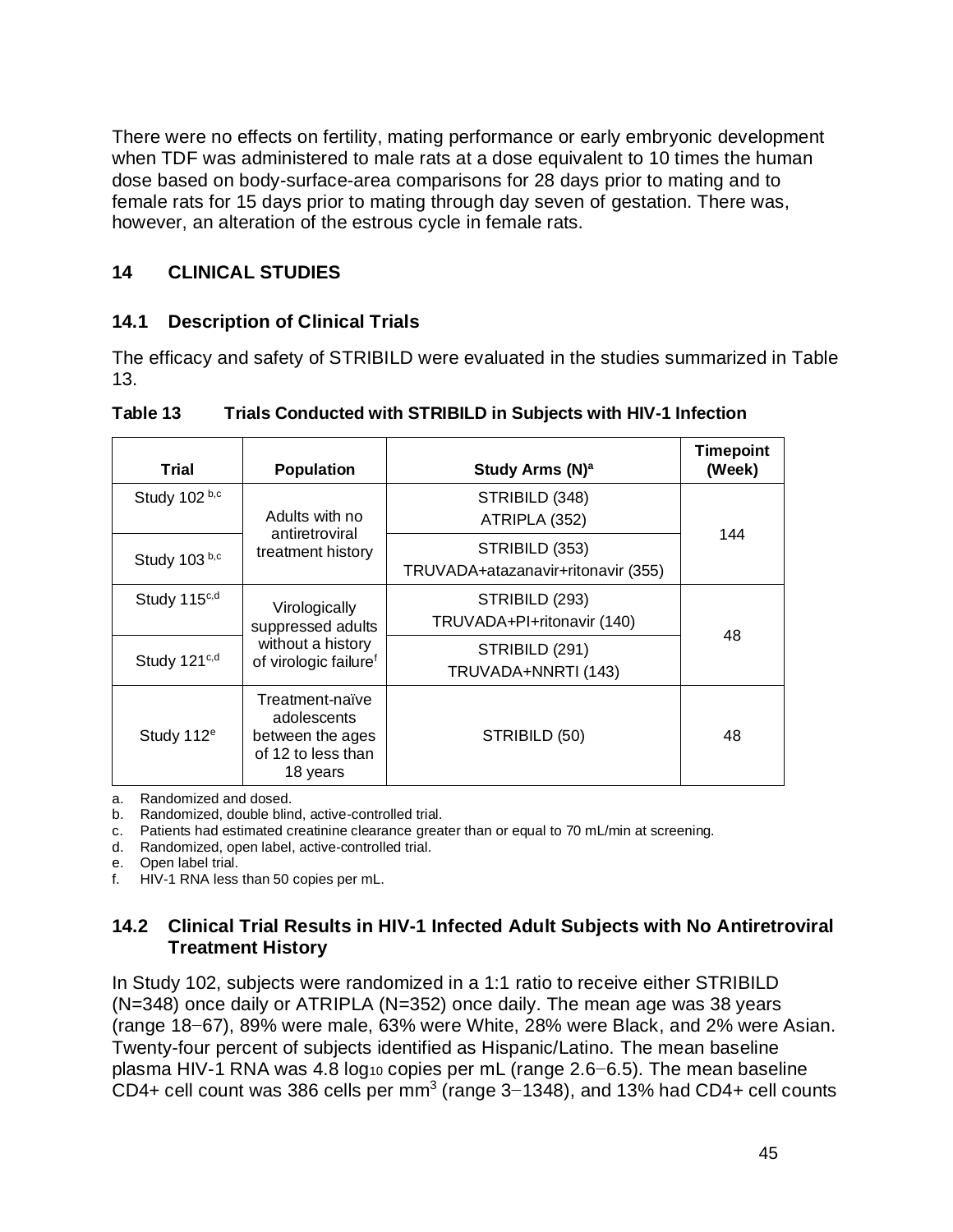less than 200 cells per mm<sup>3</sup>. Thirty-three percent of subjects had baseline viral loads greater than 100,000 copies per mL.

In Study 103, subjects were randomized in a 1:1 ratio to receive either STRIBILD  $(N=353)$  once daily or ATV 300 mg + RTV 100 mg + TRUVADA ( $N=355$ ) once daily. The mean age was 38 years (range 19−72), 90% were male, 74% were White, 17% were Black, and 5% were Asian. Sixteen percent of subjects identified as Hispanic/Latino. The mean baseline plasma HIV-1 RNA was 4.8 log<sub>10</sub> copies per mL (range 1.7–6.6). The mean baseline CD4+ cell count was 370 cells per mm<sup>3</sup> (range 5–1132), and 13% had CD4+ cell count less than 200 cells per mm<sup>3</sup>. Forty-one percent of subjects had baseline viral loads greater than 100,000 copies per mL.

In both studies, subjects were stratified by baseline HIV-1 RNA (less than or equal to 100,000 copies per mL or greater than 100,000 copies per mL).

Treatment outcomes of Study 102 and Study 103 through 144 weeks are presented in Table 14.

|                                                                                                               |                              | Study 102                       | Study 103                      |                                         |  |
|---------------------------------------------------------------------------------------------------------------|------------------------------|---------------------------------|--------------------------------|-----------------------------------------|--|
|                                                                                                               | <b>STRIBILD</b><br>$N = 348$ | <b>ATRIPLA</b><br>$N = 352$     | <b>STRIBILD</b><br>$N = 353$   | ATV+RTV+<br><b>TRUVADA</b><br>$N = 355$ |  |
| <b>Virologic Success</b><br>HIV-1 RNA <50 copies/mL                                                           | 80%                          | 75%                             | 78%                            | 75%                                     |  |
| <b>Treatment Difference</b>                                                                                   |                              | 4.9% (95% CI = $-1.3$ %, 11.1%) | $3.1\%$ (95% CI = -3.2%, 9.4%) |                                         |  |
| Virologic Failure <sup>b</sup>                                                                                | 7%                           | 10%                             | 8%                             | 7%                                      |  |
| No Virologic Data in Week 144<br><b>Window</b>                                                                |                              |                                 |                                |                                         |  |
| Discontinued Study Drug Due<br>to AE or Death <sup>c</sup>                                                    | 6%                           | 8%                              | 6%                             | 8%                                      |  |
| Discontinued Study Drug Due<br>to Other Reasons and Last<br>Available HIV-1 RNA<br><50 copies/mL <sup>d</sup> | 5%                           | 7%                              | 8%                             | 9%                                      |  |
| Missing Data During Window<br>but on Study Drug                                                               | 1%                           | $0\%$                           | 1%                             | 1%                                      |  |

| Table 14 | Virologic Outcome of Randomized Treatment of Study 102 and Study 103 at |
|----------|-------------------------------------------------------------------------|
|          | Week $144^a$                                                            |

a. Week-144 window is between Day 967 and 1050 (inclusive).

b. Includes subjects who had ≥50 copies/mL in the Week-144 window, subjects who discontinued early due to lack or loss of efficacy, subjects who discontinued for reasons other than an adverse event, death, or lack or loss of efficacy and at the time of discontinuation had a viral value of ≥50 copies/mL.

c. Includes patients who discontinued due to an adverse event or death at any time point from Day 1 through the time window if this resulted in no virologic data on treatment during the specified window.

d. Includes subjects who discontinued for reasons other than an adverse event, death, or lack or loss of efficacy, e.g., withdrew consent, loss to follow-up, etc.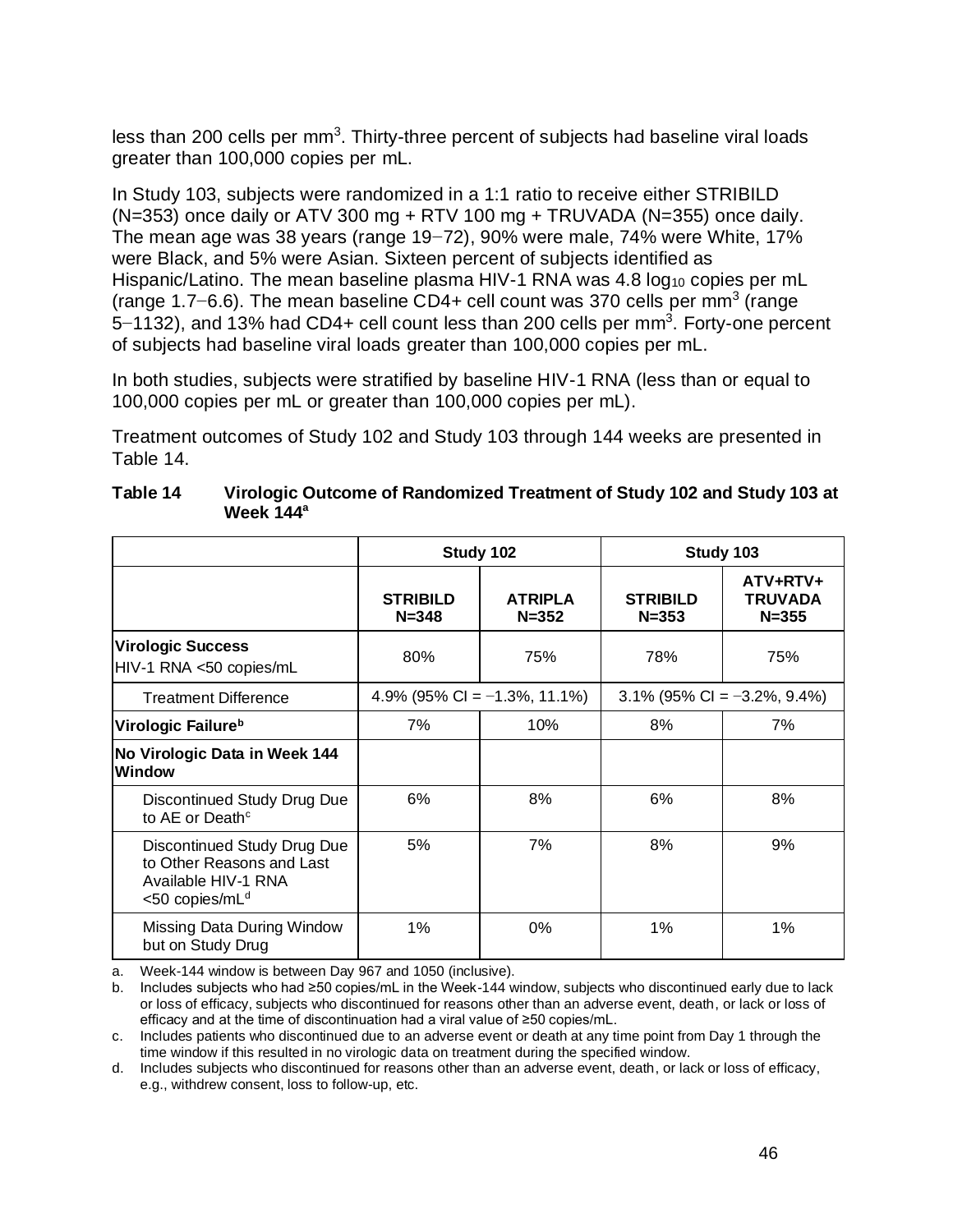In Study 102, the mean increase from baseline in CD4+ cell count at Week 144 was 298 cells per mm<sup>3</sup> in the STRIBILD-treated subjects and 272 cells per mm<sup>3</sup> in the ATRIPLA treated subjects. In Study 103, the mean increase from baseline in CD4+ cell count at Week 144 was 261 cells per mm<sup>3</sup> in the STRIBILD-treated subjects and 269 cells per mm<sup>3</sup> in the ATV+RTV+TRUVADA-treated subjects.

## **14.3 Clinical Trial Results in Virologically Suppressed HIV-1 Infected Adult Subjects with No History of Virologic Failure**

In Study 115, subjects had to be on either their first or second antiretroviral regimen with no history of virologic failure, with no current or past history of resistance to the antiretroviral components of STRIBILD, and must have been suppressed (HIV-1 RNA <50 copies/mL) on a ritonavir-boosted PI in combination with TRUVADA for at least 6 months prior to screening. Subjects were randomized in a 2:1 ratio to either switch to STRIBILD (STRIBILD arm, N=293; randomized and dosed) or stay on their baseline antiretroviral regimen for 48 weeks (PI+RTV+TRUVADA arm, N=140; randomized and dosed). Subjects had a mean age of 41 years (range 21−76), 86% were male, 80% were White, and 15% were Black. The mean baseline CD4+ cell count was 610 cells per mm<sup>3</sup> (range 74–1919). At screening subjects were receiving atazanavir (40%), darunavir (40%), lopinavir (17%), fosamprenavir (3%), or saquinavir (<1%) as the PI in their regimen.

In Study 121, subjects had to be on either their first or second antiretroviral regimen with no history of virologic failure, with no current or past history of resistance to the antiretroviral components of STRIBILD, and must have been suppressed (HIV-1 RNA <50 copies/mL) on a NNRTI in combination with TRUVADA for at least 6 months prior to screening. Subjects were randomized in a 2:1 ratio to either switch to STRIBILD (STRIBILD arm, N=291; randomized and dosed) or stay on their baseline antiretroviral regimen for 48 weeks (NNRTI+TRUVADA arm, N=143; randomized and dosed). Subjects had a mean age of 41 years (range 20−72); 93% were male, 78% were White, and 17% were Black. The mean baseline CD4+ cell count was 588 cells per mm<sup>3</sup> (range 100−1614). Randomization was stratified by use of efavirenz in the baseline regimen. At screening subjects were receiving efavirenz (78%) (predominantly as ATRIPLA [74%]), nevirapine (17%), rilpivirine (4%) (as COMPLERA® [4%]), or etravirine (1%) as the NNRTI in their regimen.

Virologic outcomes of Study 115 and Study 121 are presented in Table 15. Five treated subjects were excluded from the efficacy analysis: in Study 115, three STRIBILD subjects had protocol-prohibited documented resistance and one PI+RTV+TRUVADA subject was not on a protease inhibitor-based regimen at screening; in Study 121, one STRIBILD subject had protocol-prohibited documented resistance.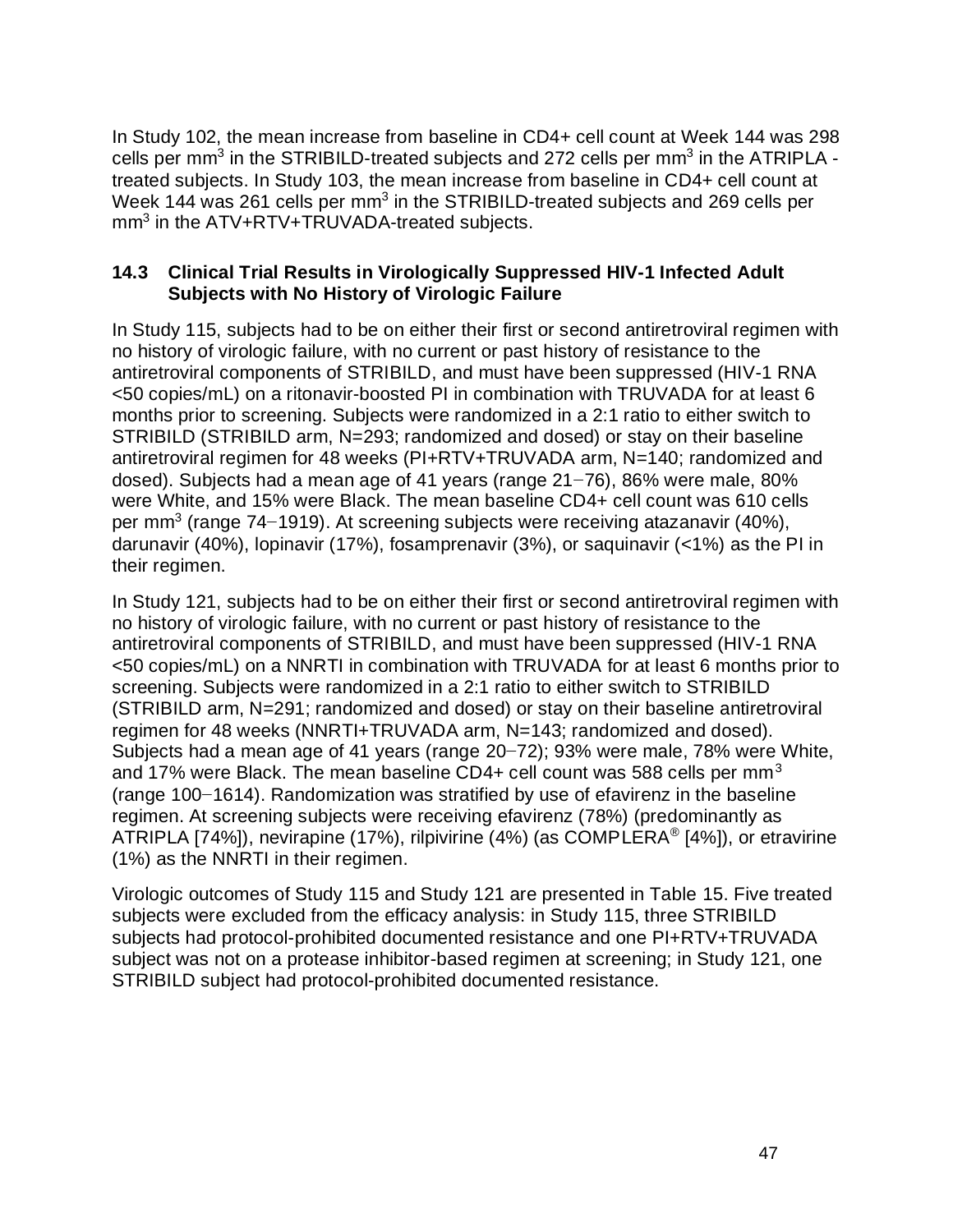|                                                                                                                         | Study GS-US-236-0115 <sup>a</sup> |                             | Study GS-US-236-0121 <sup>a</sup> |                            |
|-------------------------------------------------------------------------------------------------------------------------|-----------------------------------|-----------------------------|-----------------------------------|----------------------------|
|                                                                                                                         | <b>STRIBILD</b><br>$N = 290$      | PI+RTV+TRUVADA<br>$N = 139$ | <b>STRIBILD</b><br>$N = 290$      | NNRTI+TRUVADA<br>$N = 143$ |
| <b>Virologic Success</b><br>HIV-1 RNA <50 copies/mL                                                                     | 94%                               | 87%                         | 93%                               | 88%                        |
| Virologic Failure <sup>b</sup>                                                                                          | 1%                                | 1%                          | $1\%$                             | $1\%$                      |
| No Virologic Data in Week<br><b>48 Window</b>                                                                           | 6%                                | 12%                         | 6%                                | 11%                        |
| <b>Discontinued Study</b><br>Drug Due to AE or<br>Death $\circ$                                                         | 2%                                | 1%                          | 2%                                | 1%                         |
| <b>Discontinued Study</b><br>Drug Due to Other<br>Reasons and Last<br>Available HIV-1 RNA<br><50 copies/mL <sup>d</sup> | 4%                                | 10%                         | 4%                                | 9%                         |
| Missing Data During<br>Window but on Study<br>Drug                                                                      | 0%                                | 0%                          | 0%                                | 1%                         |

#### **Table 15 Virologic Outcomes of Randomized Treatment in Study 115 and Study 121 at Week 48**

a. Week-48 window is between Day 295 and 378 (inclusive).

b. Includes subjects who had ≥50 copies/mL in the Week-48 window, subjects who discontinued early due to lack or loss of efficacy, subjects who discontinued for reasons other than an adverse event, death, or lack or loss of efficacy and at the time of discontinuation had a viral value of ≥50 copies/mL.

c. Includes subjects who discontinued due to an adverse event or death at any time point from Day 1 through the time window if this resulted in no virologic data on treatment during the specified window.

d. Includes subjects who discontinued for reasons other than an adverse event, death, or lack or loss of efficacy, e.g., withdrew consent, loss to follow-up, etc.

### **14.4 Clinical Trial Results in HIV-1Treatment-Naïve Adolescent Subjects Aged 12 to Less than 18 Years**

In Study 112, the efficacy, safety, and pharmacokinetics of STRIBILD were evaluated in a single group, open-label trial in HIV-1 infected treatment-naïve adolescents aged 12 to less than 18 years of age and weighing at least 35 kg (N=50). Mean age was 15 years (range 12−17); 70% were male, 68% black, and 28% Asian. At baseline, mean plasma HIV-1 RNA was 4.60 log<sub>10</sub> copies per mL (range 3.18–5.73), mean CD4+ cell count was 399 cells per mm<sup>3</sup> (range 133–734), and mean CD4+ percentage was 20.9% (range 4.5%−41.1%). Twenty percent had baseline plasma HIV-1 RNA >100,000 copies per mL.

At Week 48, 44 of 50 (88%) adolescent patients treated with STRIBILD achieved HIV-1 RNA <50 copies per mL and 4 had HIV-1 RNA ≥50 copies per mL; 1 patient discontinued study drug; 1 had no virologic data at Week 48. The mean decrease from baseline in HIV-1 RNA was −3.16 log<sub>10</sub> copies per mL; mean increase from baseline in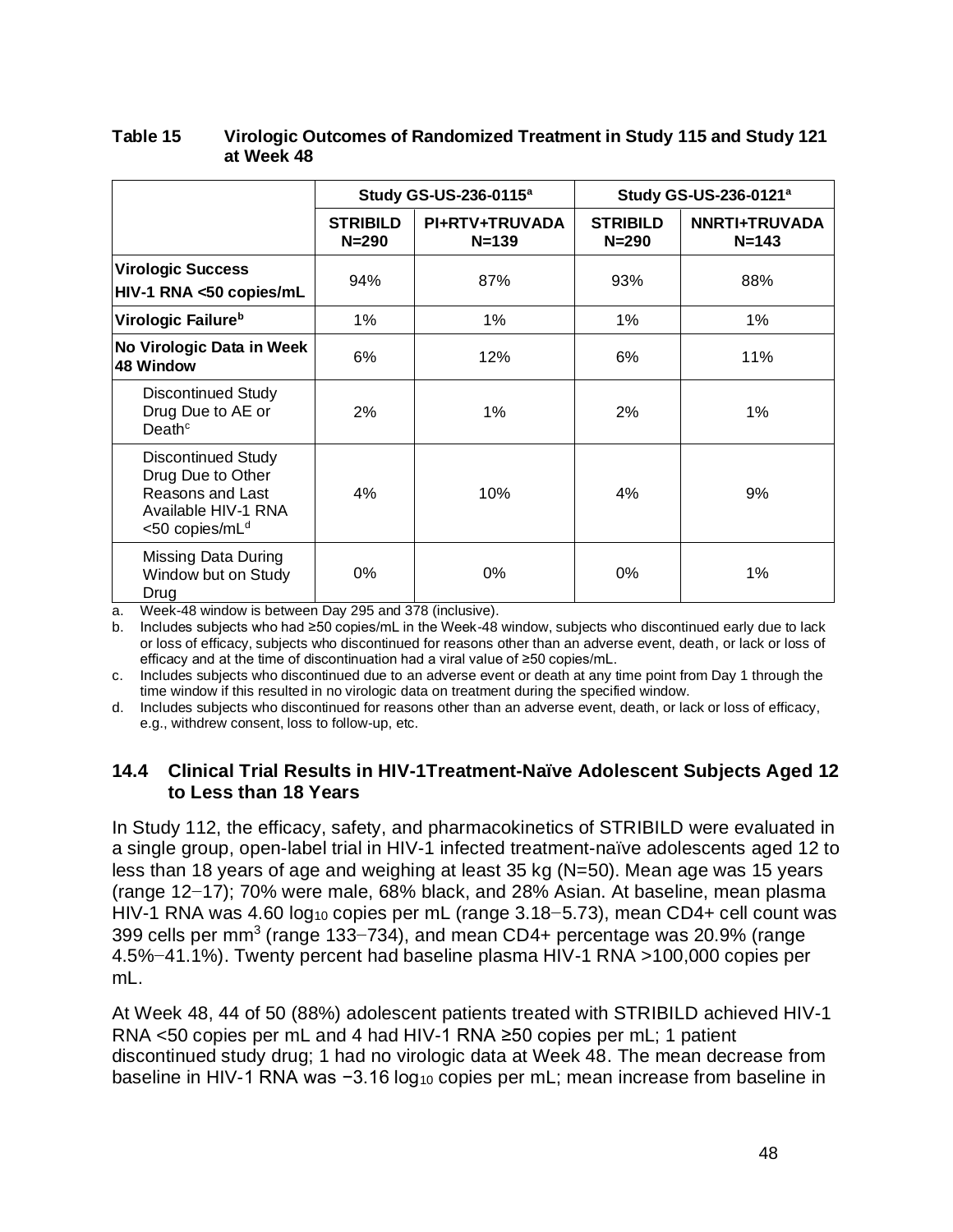CD4+ cell count was 229 cells per mm<sup>3</sup>. No emergent resistance to STRIBILD was detected through Week 48.

# **16 HOW SUPPLIED/STORAGE AND HANDLING**

STRIBILD tablets are green, capsule shaped, film coated, and debossed with "GSI" on one side and the number "1" surrounded by a square box ( $|1|$ ) on the other side. Each bottle contains 30 tablets (NDC 61958-1201-1) and a silica gel desiccant, and is closed with a child-resistant closure.

Store at 25 °C (77 °F), excursions permitted to 15–30 °C (59–86 °F) (see USP Controlled Room Temperature).

- Keep container tightly closed.
- Dispense only in original container.

## **17 PATIENT COUNSELING INFORMATION**

Advise the patient to read the FDA-approved patient labeling (Patient Information).

Severe Acute Exacerbation of Hepatitis B in Patients Coinfected with HIV-1 and HBV

Inform patients that severe acute exacerbations of hepatitis B have been reported in patients who are coinfected with HBV and HIV-1 and have discontinued emtricitabine or TDF *[see Warnings and Precautions (5.1)]*.

### New Onset or Worsening Renal Impairment

Inform patients that renal impairment, including cases of acute renal failure and Fanconi syndrome, has been reported in association with the use of STRIBILD. Advise patients to avoid STRIBILD with concurrent or recent use of a nephrotoxic agent (e.g., high-dose or multiple NSAIDs) *[see Warnings and Precautions (5.2)]*.

### Lactic Acidosis and Severe Hepatomegaly

Inform patients that lactic acidosis and severe hepatomegaly with steatosis, including fatal cases, have been reported. Treatment with STRIBILD should be suspended in any patient who develops clinical symptoms suggestive of lactic acidosis or pronounced hepatotoxicity *[see Warnings and Precautions (5.3)]*.

### Drug Interactions

Advise patients that STRIBILD may interact with many drugs; therefore, advise patients to report to their healthcare provider the use of any other prescription or nonprescription medication or herbal products, including St. John's wort *[see Contraindications (4), Warnings and Precautions (5.4) and Drug Interactions (7)]*.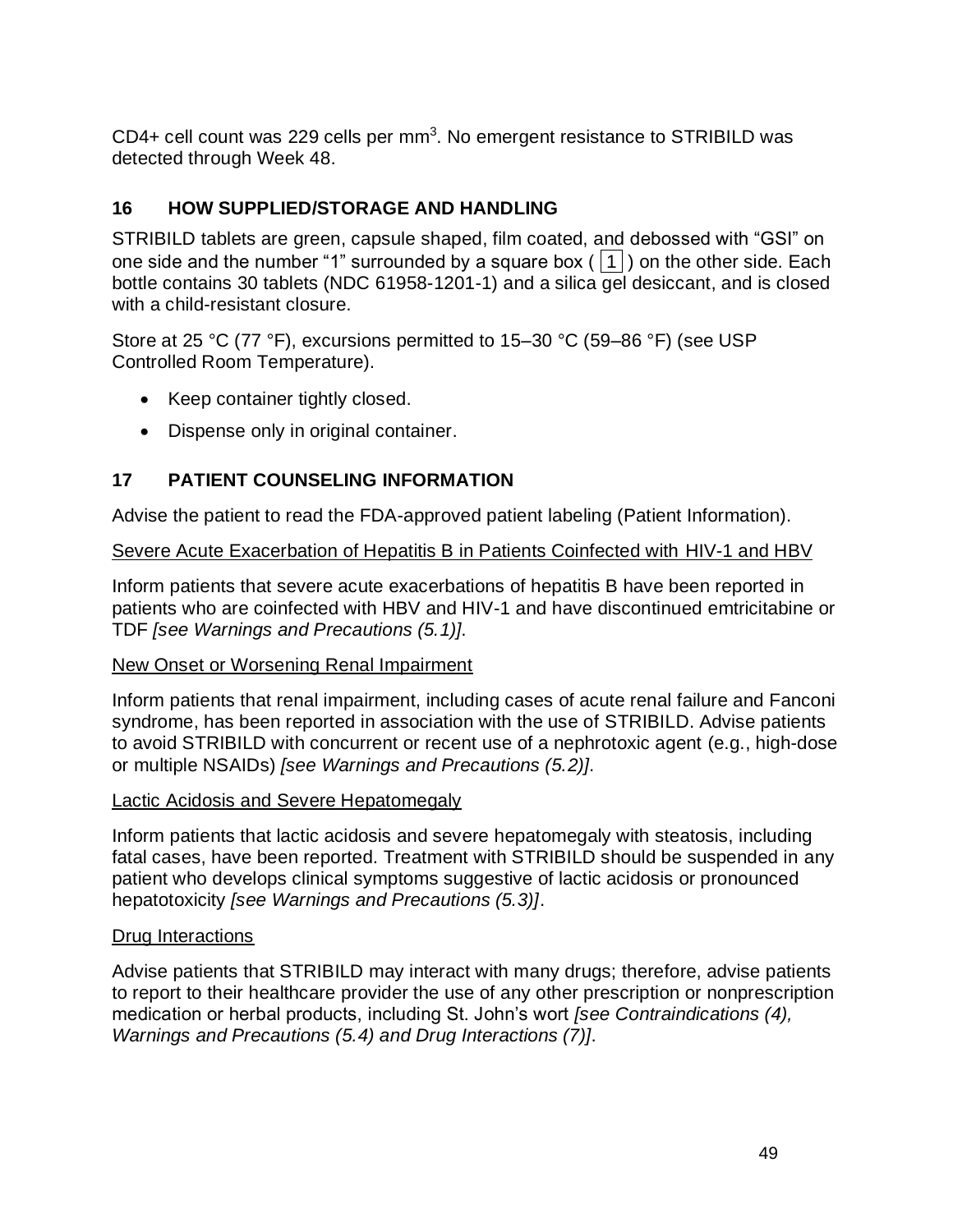### Bone Loss and Mineralization Defects

Inform patients that decreases in bone mineral density have been observed with the use of STRIBILD. Assessment of bone mineral density (BMD) should be considered in patients who have a history of pathologic bone fracture or other risk factors for osteoporosis or bone loss *[see Warnings and Precautions (5.5)]*.

#### Immune Reconstitution Syndrome

Inform patients that in some patients with advanced HIV infection (AIDS), signs and symptoms of inflammation from previous infections may occur soon after anti-HIV treatment is started. It is believed that these symptoms are due to an improvement in the body's immune response, enabling the body to fight infections that may have been present with no obvious symptoms. Advise patients to inform their healthcare provider immediately of any symptoms of infection *[see Warnings and Precautions (5.6)].*

### Missed Dosage

Inform patients that it is important to take STRIBILD on a regular dosing schedule with food and to avoid missing doses as it can result in development of resistance *[see Dosage and Administration (2.2)]*.

### Pregnancy

Advise patients that STRIBILD is not recommended during pregnancy and to alert their healthcare provider if they become pregnant while taking STRIBILD *[see Dosage and Administration (2.5) and Use in Specific Populations (8.1)].* Inform patients that there is an antiretroviral pregnancy registry to monitor fetal outcomes of pregnant individuals exposed to STRIBILD *[see Use in Specific Populations (8.1)].*

#### **Lactation**

Instruct mothers with HIV-1 infection not to breastfeed because HIV-1 can be passed to the baby in breast milk *[see Use in Specific Populations (8.2)]*.

© 2021 Gilead Sciences, Inc. All rights reserved.

STRIBILD, ATRIPLA, COMPLERA, EMTRIVA, EPCLUSA, GENVOYA, HARVONI, TRUVADA, VIREAD, and VOSEVI are trademarks of Gilead Sciences, Inc., or its related companies. All other trademarks referenced herein are the property of their respective owners.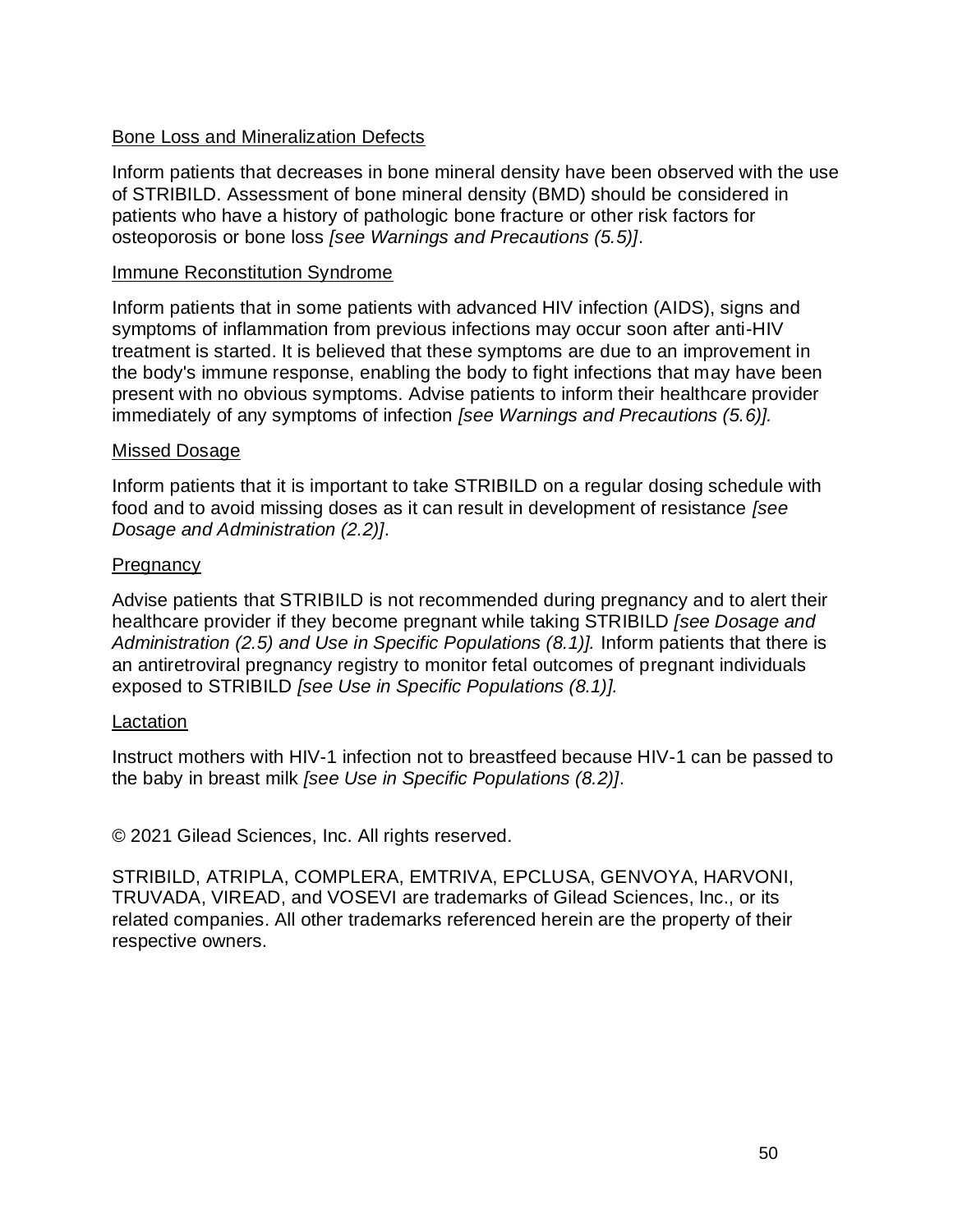#### **PATIENT INFORMATION**

STRIBILD® (STRY-bild)

(elvitegravir, cobicistat, emtricitabine,

and tenofovir disoproxil fumarate)

tablets

**Important: Ask your healthcare provider or pharmacist about medicines that should not be taken with STRIBILD.**  For more information, see the section "What should I tell my healthcare provider before taking STRIBILD?"

**What is the most important information I should know about STRIBILD? STRIBILD can cause serious side effects, including:**

- **Worsening of Hepatitis B infection. If you have hepatitis B virus (HBV) infection and take STRIBILD, your HBV may get worse (flare-up) if you stop taking STRIBILD. A "flare-up" is when your HBV infection suddenly returns in a worse way than before.**
	- o Do not run out of STRIBILD. Refill your prescription or talk to your healthcare provider before your STRIBILD is all gone.
	- $\circ$  Do not stop taking STRIBILD without first talking to your healthcare provider.
	- If you stop taking STRIBILD, your healthcare provider will need to check your health often and do blood tests regularly for several months to check your HBV infection. Tell your healthcare provider about any new or unusual symptoms you may have after you stop taking STRIBILD.

#### **See "What are the possible side effects of STRIBILD?" for more information about side effects.**

#### **What is STRIBILD?**

STRIBILD is a prescription medicine that is used without other antiretroviral medicines to treat Human Immunodeficiency Virus-1 (HIV-1) in people 12 years of age and older:

- who have not received anti-HIV-1 medicines in the past, **or**
- to replace their current anti-HIV-1 medicines:
	- $\circ$  in people who have been on the same anti-HIV-1 medicine regimen for at least 6 months, and
	- $\circ$  who have an amount of HIV-1 in their blood (this is called "viral load") that is less than 50 copies/mL, and
	- o have never failed past HIV-1 treatment.
- HIV-1 is the virus that causes AIDS (Acquired Immune Deficiency Syndrome).

STRIBILD contains the medicines elvitegravir, cobicistat, emtricitabine, and tenofovir disoproxil fumarate.

It is not known if STRIBILD is safe and effective in children under 12 years of age or who weigh less than 77 lbs.

#### **Do not take STRIBILD if you also take a medicine that contains:**

- alfuzosin hydrochloride
- carbamazepine
- ergot-containing medicines, including:
	- o dihydroergotamine mesylate
	- o ergotamine tartrate
	- o methylergonovine maleate
- lomitapide
- lovastatin
- lurasidone
- midazolam, when taken by mouth
- phenobarbital
- phenytoin
- pimozide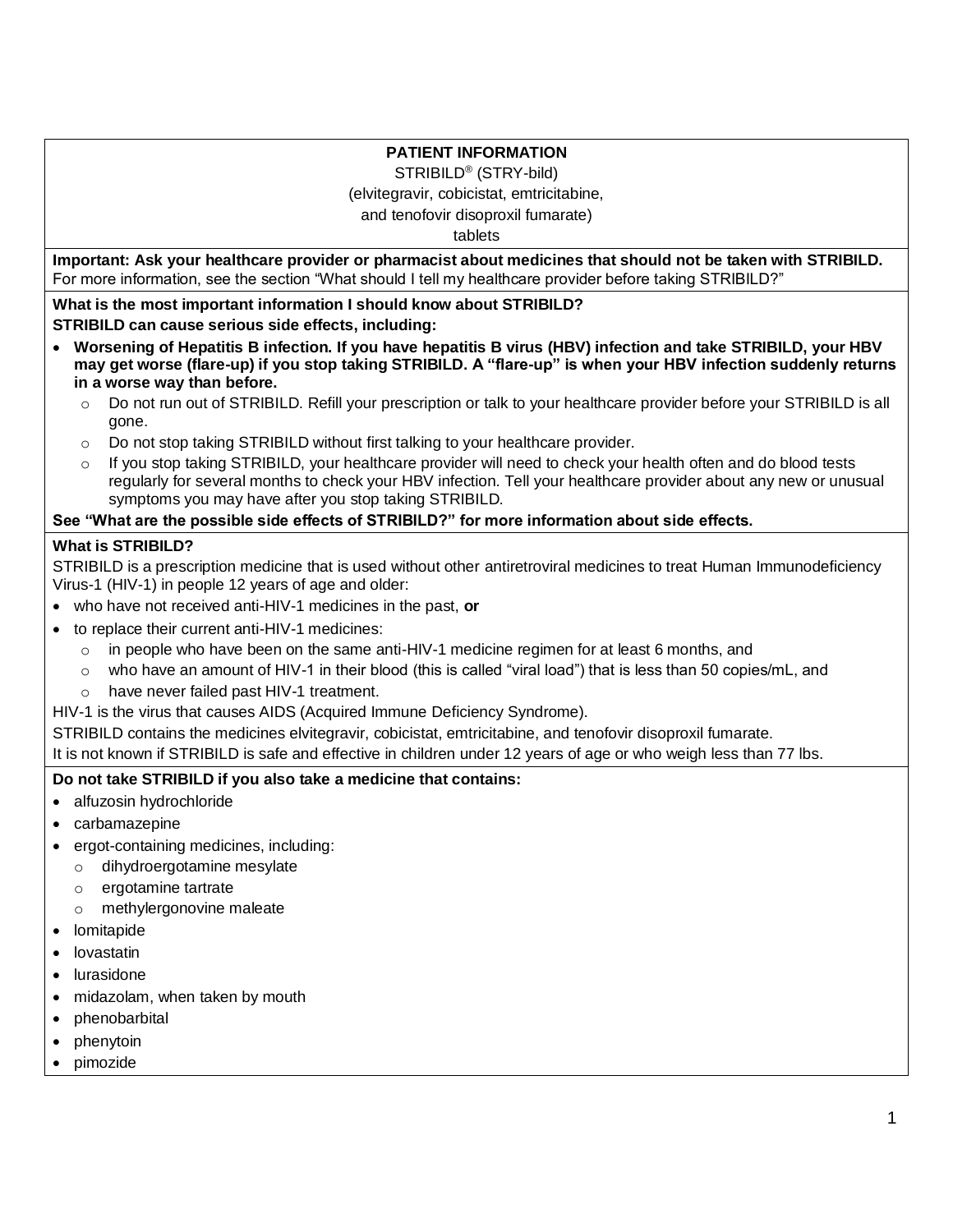- rifampin
- sildenafil, when used for treating the lung problem, pulmonary arterial hypertension (PAH)
- simvastatin
- triazolam
- St. John's wort *(Hypericum perforatum)* or a product that contains St. John's wort

# **What should I tell my healthcare provider before taking STRIBILD?**

**Before taking STRIBILD, tell your healthcare provider about all of your medical conditions, including if you:** 

- have liver problems including hepatitis B infection
- have kidney problems
- have bone problems
- are pregnant or plan to become pregnant.
	- It is not known if STRIBILD can harm your unborn baby.
	- o STRIBILD should not be used during pregnancy because you may not have enough STRIBILD in your body during pregnancy.
	- o Tell your healthcare provider if you become pregnant while taking STRIBILD. Your healthcare provider may prescribe different medicines if you become pregnant while taking STRIBILD.

**Pregnancy Registry.** There is a pregnancy registry for women who take antiviral medicines during pregnancy. The purpose of this registry is to collect information about the health of you and your baby. Talk with your healthcare provider about how you can take part in this registry.

- are breastfeeding or plan to breastfeed. Do not breastfeed if you take STRIBILD.
	- $\circ$  You should not breastfeed if you have HIV-1 because of the risk of passing HIV-1 to your baby.
	- At least two of the medicines in STRIBILD can pass to your baby in your breast milk. It is not known if the other medicines in STRIBILD can pass into your breast milk.

Talk with your healthcare provider about the best way to feed your baby.

**Tell your healthcare provider about all the medicines you take**, including prescription and over-the-counter medicines, vitamins, and herbal supplements.

Some medicines may interact with STRIBILD. Keep a list of your medicines and show it to your healthcare provider and pharmacist when you get a new medicine.

- You can ask your healthcare provider or pharmacist for a list of medicines that interact with STRIBILD.
- Do not start a new medicine without telling your healthcare provider. Your healthcare provider can tell you if it is safe to take STRIBILD with other medicines.

### **How should I take STRIBILD?**

- Take STRIBILD exactly as your healthcare provider tells you to take it. STRIBILD is taken by itself (not with other anti-HIV-1 medicines) to treat HIV-1 infection.
- Take STRIBILD 1 time each day with food.
- Do not change your dose or stop taking STRIBILD without first talking with your healthcare provider. Stay under a healthcare provider's care when taking STRIBILD.
- If you need to take a medicine for indigestion (antacid) that contains aluminum and magnesium hydroxide or calcium carbonate during treatment with STRIBILD, take it at least 2 hours before or after you take STRIBILD.
- Do not miss a dose of STRIBILD.
- When your STRIBILD supply starts to run low, get more from your healthcare provider or pharmacy. This is very important because the amount of virus in your blood may increase if the medicine is stopped for even a short time. The virus may develop resistance to STRIBILD and become harder to treat.
- If you take too much STRIBILD, call your healthcare provider or go to the nearest hospital emergency room right away.

### **What are the possible side effects of STRIBILD?**

**STRIBILD may cause the following serious side effects, including**:

• **See "What is the most important information I should know about STRIBILD?"**